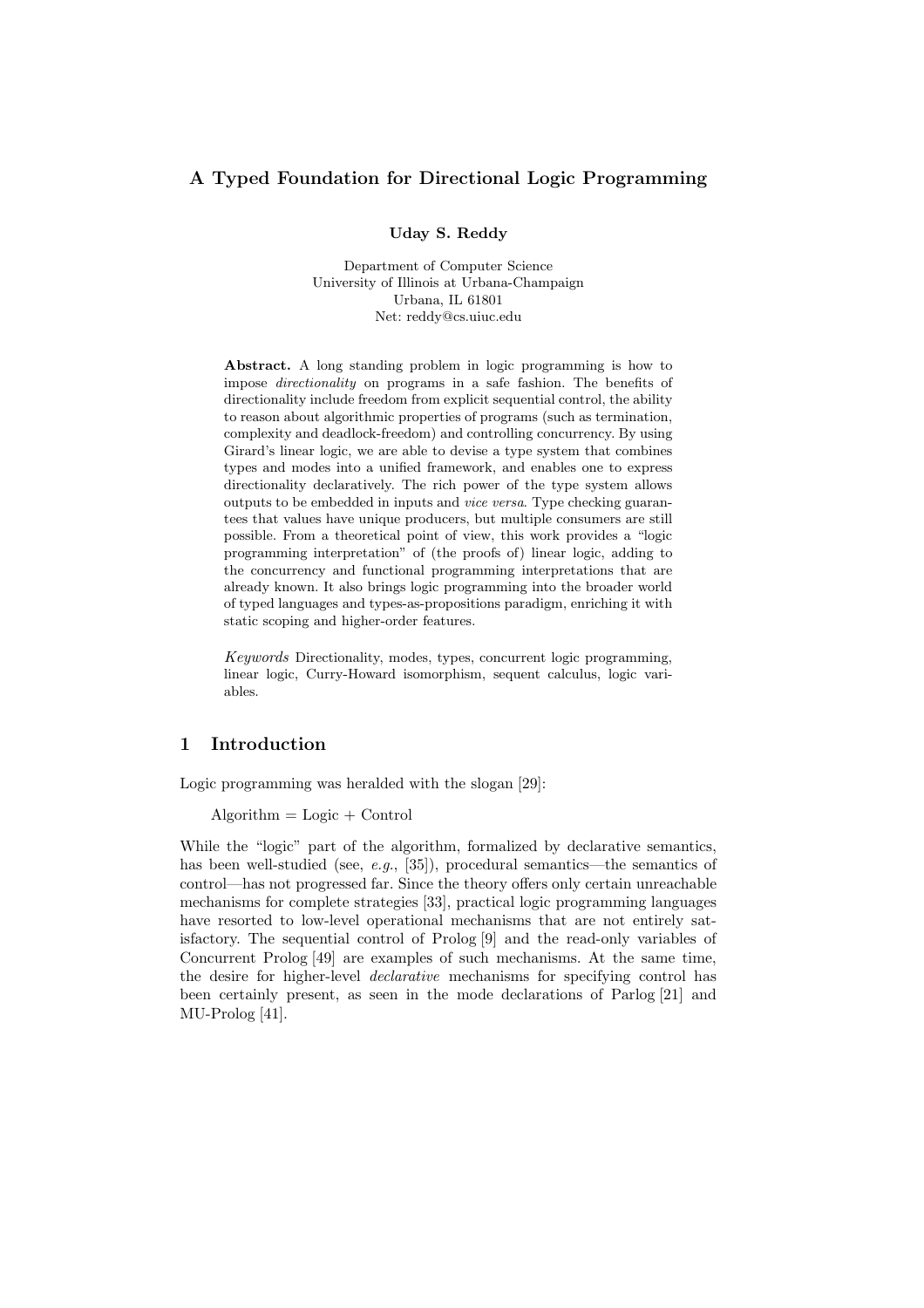We believe that a formal approach to procedural semantics is necessary so that one can reason about algorithmic properties of programs such as termination, complexity and deadlock freedom *etc*. To address such questions one needs to specify not only the "logic" of an algorithm but also how the logic is to be used, i.e., what kind of parameters we intend to supply to a predicate.

We propose the concept of a *procedure* as the foundation for algorithmically sound logic programming. A procedure is like a predicate, but has a specific input-output directionality. It is not necessary for an entire argument of a predicate to be an input or output. Outputs can be embedded in input arguments and inputs can be embedded in output arguments. Thus, the interesting applications of logic variables such as partially instantiated data structures and back communication in concurrent programs are still possible. What is required is a certain well-formedness condition: If a value is given as an input to a procedure, there must be another procedure (in fact, precisely one procedure) which produces the value as an output. We call logic programming via such procedures directional logic programming.<sup>1</sup> Conventional logic programs can then be thought of as short hand notations which stand for multiple directional logic programs.

Historically, this work was begun in [42, 43] where a "simple theory of directionality" was outlined. The qualifier "simple" signifies the fact that entire arguments of predicates are treated as inputs or outputs. (Undoubtedly, such a simple theory is not adequate to handle all logic programs of interest). Ideas similar to this proposal were used in Parlog [8, 21] and MU-Prolog [41] for controlling evaluation order, and by Deville [13] for reasoning about algorithmic properties of logic programs. However, the subset of programs treated by the simple modes is too weak, and all these applications found need for extensions which, unfortunately, lacked the conviction of the simple modes. The author had been of the opinion that "combining modes with types" would provide a way to obtain a richer theory of directionality. But, this project had never been carried to its conclusion. With Girard's invention of linear logic [17], all the technical tools necessary for the synthesis of types and modes were suddenly found to be in place. This paper reports on the application of linear logic to the problem of directionality.

Linear logic was formulated by Girard as a constructive logic that is "larger" than intuitionistic logic. In particular, it incorporates features of classical logic such as the law of negation  $\neg A = A$  and a version of the excluded middle:  $A \vee \neg A$ . This feat is accomplished by controlling the use of *structural rules*, weakening and contraction, which would otherwise allow a hypothesis to be used an arbitrary number of times (as in classical or intuitionistic logic). In fact, Girard notes that intuitionistic logic itself owes its constructive nature to restrictions on the structural rules. By making these restrictions uniform, we obtain a constructive logic that is able to go beyond the intuitionistic one.

<sup>1</sup> The concept of procedures is, in fact, present in most concurrent logic programming languages including Concurrent Prolog [49], Parlog [21], Janus [45] and other concurrent constraint languages [46]. Our notion of directional logic programming includes them and provides a theory for their well-formedness.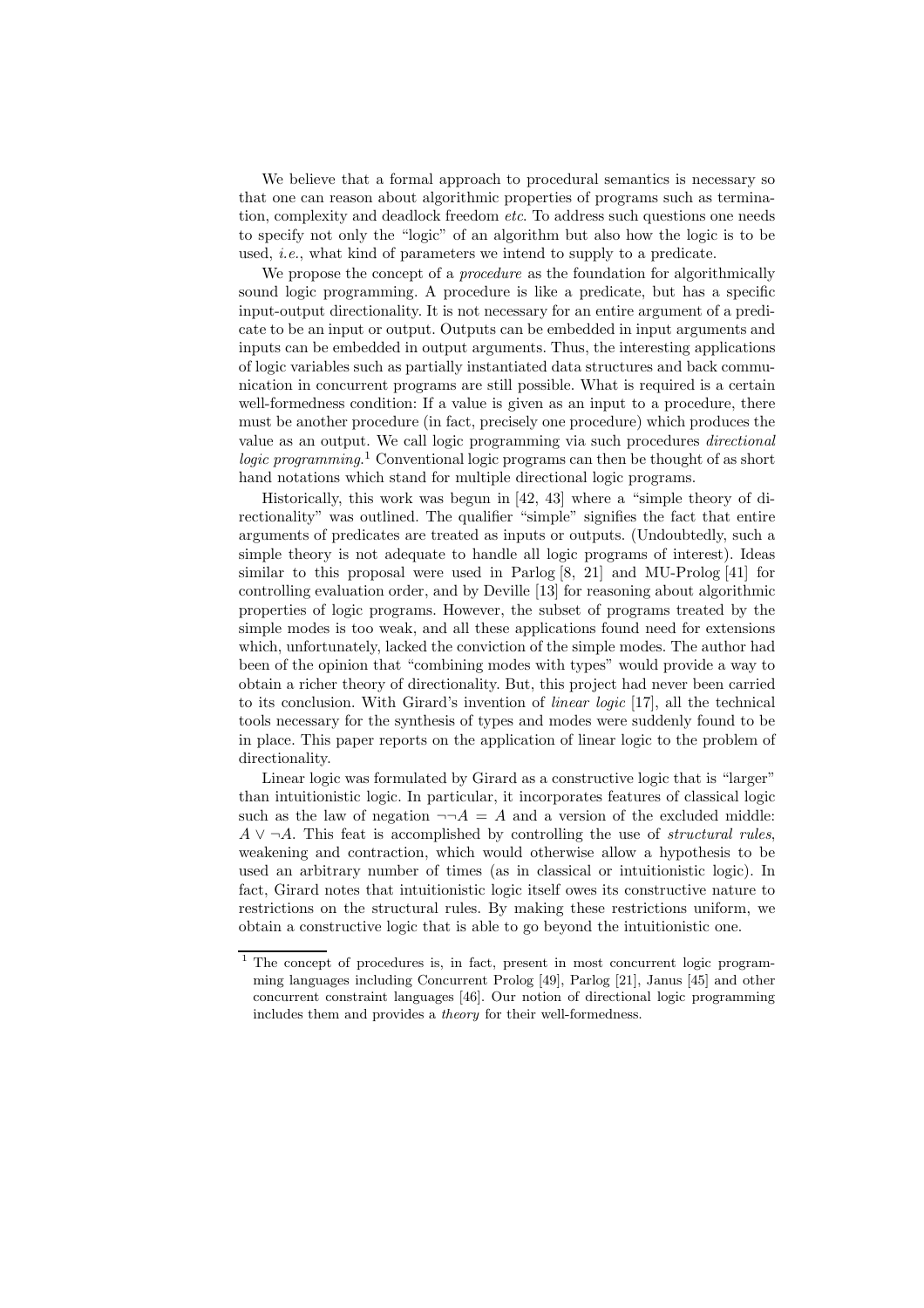The proofs in a constructive logic are recipes for computation, *i.e.*, they are programs. For instance, functional programs are textual representations of the proofs of intuitionistic logic. (See [2, 10, 20, 37, 52]). The proofs of linear logic must similarly have a computational interpretation as programs. What kind of programs? It seems that the symmetries of linear logic permit a wide spectrum of interpretations. Girard himself formulated a concurrent computation framework called proof nets [17, 19]. Lafont [31] uses similar structures called "interaction nets". However, the abstract nature of this framework does not readily lend itself to use as a programming language. Abramsky [2] was the first to propose a concrete computational interpretation as a concurrent programming language in the framework of the "chemical abstract machine" [5]. Filinski [14] and Reddy [44] proposed functional programming interpretations in terms of continuations and "acceptors" respectively. It seems that the asymmetry between inputs and outputs present in functional programming does not fit well with linear logic. The present work forms yet another interpretation of the proofs of linear logic: as directional logic programs. Not only do logic programs avoid the asymmetry of functional programs, but many of their features, such as Horn clause notation, find a ready correspondence with linear logic concepts.

Curry-Howard isomorphism In interpreting this work, one must separate in one's mind two distinct ways of relating programming languages and logic. In the declarative programming tradition, one has the correspondence:

> programs ←→ propositions computations ←→ proofs

This is sometimes called "proofs as computations" correspondence. There is a large body of work in using this correspondence to interpret linear logic for declarative programming (including logic programming [3, 24, 26, 30] and concurrent systems [4, 6, 15, 22, 36]). On the other hand, as outlined in the previous paragraph, a deeper correspondence exists with constructive logics:

> $types \longleftrightarrow propositions$ programs ←→ proofs computation ←→ proof normalization

This correspondence is often called "propositions as types" correspondence or Curry-Howard isomorphism (following the work of [11, 27]). Here, programs are treated as purely recipes for computation and their potential declarative reading remains in the background. To emphasize this aspect—and to prevent confusion between the two correspondences—we will avoid the terminology of "predicate" and "goal formula" and use "procedure" and "command" in their place. The role of propositions in the programming context is played not by programs but by their types. To see why this is so, think of the type of a program as a weak form of specification. If  $p$  is a constructive proof of a proposition  $A$ , then the recipe for computation involved in  $p$  satisfies the specification corresponding to  $A$ . In fact, types need not really be weak specifications. By enriching types to include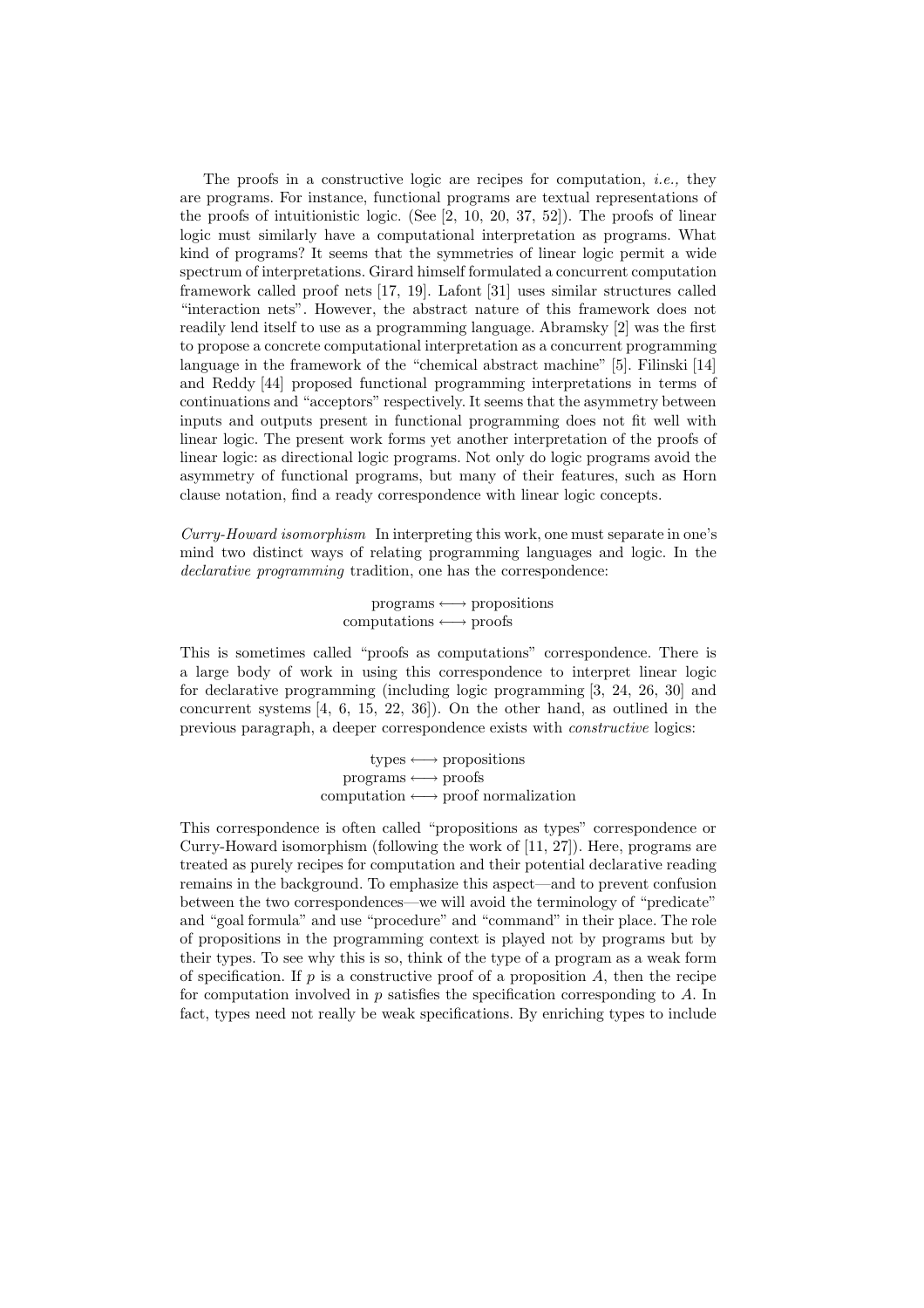equality propositions and dependent type constructors, one obtains a rich type system that can express arbitrary specifications [10, 37, 52]. We will say no more about this important topic. The reader may refer to the above references and [20] for further discussion of the Curry-Howard correspondence.

Directionality It is well-known that the selection of literals for resolution in logic programming crucially determines the search space. (See [43, 50] for a discussion). Take, for example, the list reversal program:

```
reverse(nil, nil).
reverse(a.x, y) \leftarrow reverse(x, z), append(z, a.nil, y).
```
and the goal  $reverse(L, x)$  where L is a specific list. Using left-to-right literal selection, the evaluation of the goal terminates in  $O(n)$  time with one solution. But, using right-to-left literal selection, the same goal takes  $O(n^2)$  time for the first solution and fails to terminate upon backtracking. These effects are roughly reversed for the goal  $reverse(x, L)$ . Therefore, logic programs are well-behaved for only certain sets of goals. We want to be able to specify the acceptable sets of goals and use such specifications for literal selection.

Suppose we specify input-output modes such as

```
mode reverse(in, out).
mode append(in, in, out).
```
Using a "strong" interpretation of modes as in [43], the acceptable goals are those which have ground terms in the input argument positions and variables in the output positions. Thus, reverse(L, x) is acceptable, but reverse(x, L) is not. A concurrent evaluation strategy can be devised where goals are suspended until the arguments in input positions have sufficient information for evaluation. The undesirable effects mentioned in the previous paragraph are thus eliminated.

However, specifying acceptable goals is not enough. We must also ensure that only acceptable goals are produced during evaluation. This involves checking that every variable in a clause appears in a single output position and cyclic waits do not arise. The "theory of directionality" of [43] and the "directionality check" of [21] are automatic methods of ensuring this.

The limitation of simple modes is that entire arguments are considered input or output. We cannot embed outputs in inputs and vice versa. For instance, we cannot use reverse to reverse a list of unbound variables. As argued by Shapiro [48] embedding outputs in inputs is crucial for concurrent applications. Parlog weakens its mode system to allow such embedding, but does not provide a way to check whether it is used consistently.

A little thought reveals that a solution for this problem lies in considering types. The type

reverse : Pred (List(t), List(t))

is polymorphic in the element type  $t$  [23, 32, 40], *i.e.*, reverse works uniformly for all types of list elements. If we combine mode information with types, this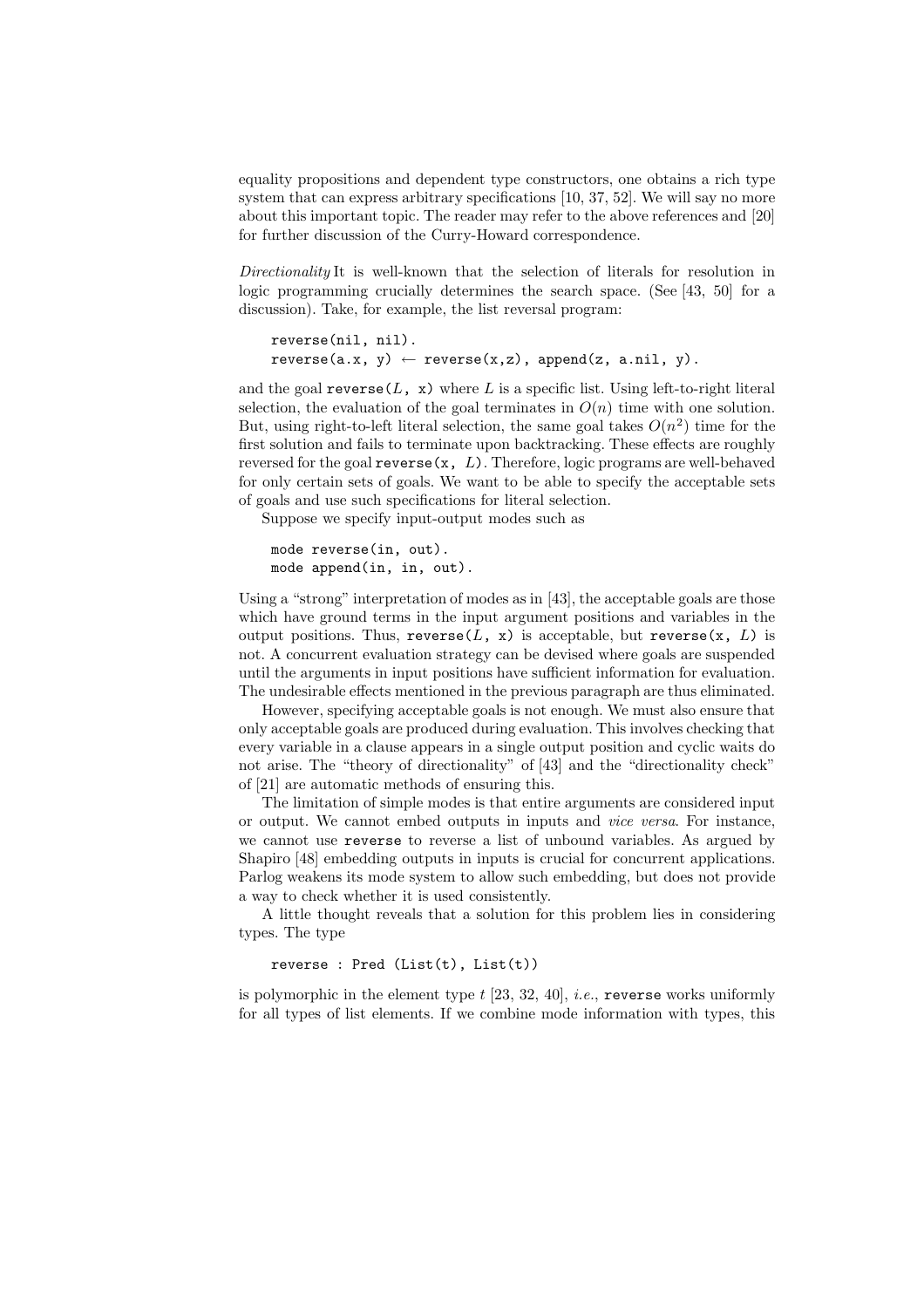polymorphism is enough to indicate that ground terms, unbound variables and all other kinds of mixtures are acceptable as list elements for reverse. In the linear-logic based type system proposed here, every type t has a dual type  $t^{\perp}$ whose meaning is to switch the input-output notion of  $t$ . We can then specify the (directional) type of reverse as

reverse : proc (List(t), List(t)<sup> $\perp$ </sup>)

This states that the first argument is an *input* of type List $(t)$  and the second argument is an *output* of type  $List(t)$ . If we instantiate t to, say, int, we obtain the effect that a list of integers is reversed. On the other hand, if we instantiate it to  $int<sup>⊥</sup>$ , we have the effect that a list of place holders for integers (such as unbound variables) is reversed.

Overview The rest of this paper is organized as follows. We first give a brief overview of linear logic in Section 2 and mention its meaning in terms of propositions as well types. In Section 3, we informally motivate the concepts of directional logic programming. A concrete logic programming language is presented in Section 4 together with its type rules and procedural semantics. We also give several examples to illustrate its use and the constraints of the type system. Its theoretical properties are mentioned in Section 5. Finally, in Section 6, we consider various extensions such as adding functions, nondeterminism etc.

# 2 Overview of linear logic

The syntax of propositions (or types) in linear logic is as follows. Let  $\beta$  range over atomic propositions (atomic type terms) and  $A, B, \ldots$  over propositions. Then,<sup>2</sup>

> $A ::= \beta | A^{\perp}$  $| A \otimes B | A | B | 1 | \perp$  – multiplicatives  $\mid A\,\&\, B \mid A \oplus B \mid \top \mid 0$  – additives  $|!A|$  ?A – exponentials

That is a lot of connectives for a propositional fragment of a logic! We will describe the meaning of these connectives (from a type-theoretic point of view) in the remainder of the paper. For now, we note that each classical connective has two versions in linear logic—a multiplicative one and an additive one. On each of these rows, the listed connectives correspond to ∧, ∨, true and false of classical logic. The operator ( $)$ <sup> $\perp$ </sup> corresponds to negation. The operators ! and ? are new. They indicate permission to carry out the structural rules of weakening (representing  $A \Rightarrow$  true and false  $\Rightarrow$  A) and contraction  $(A \Rightarrow A \wedge A)$ and  $A \vee A \Rightarrow A$  on the propositions.

<sup>&</sup>lt;sup>2</sup> The type constructor "||" is written as an upside down  $\&$  in Girard's original notation. Our change of notation is due to typographical reasons.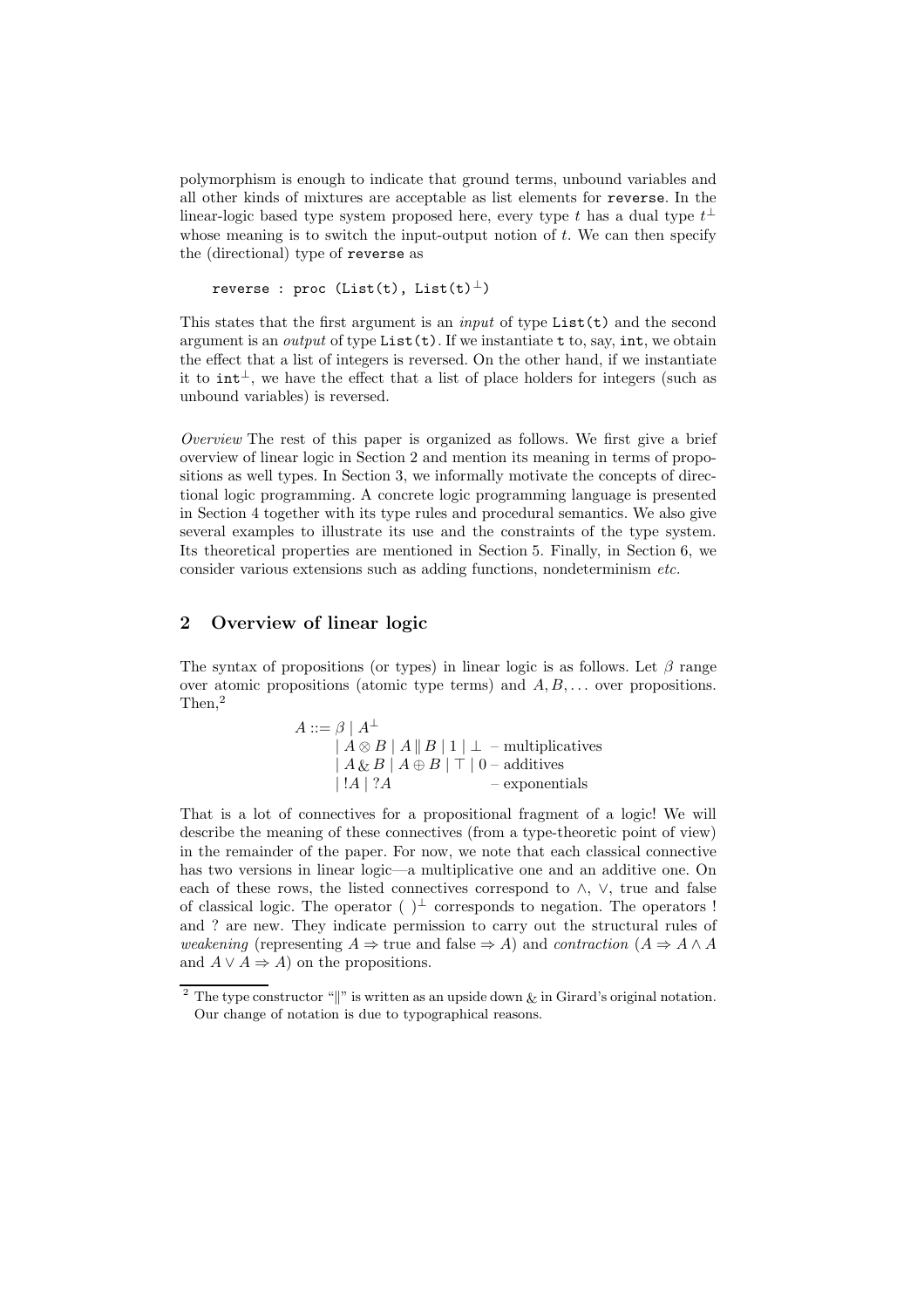The most important feature of linear logic is that negation is involutive (just as in classical logic), *i.e.*,  $A^{\perp\perp} = A^{.3}$  Moreover, all other connectives satisfy the following De Morgan laws:

$$
(A \otimes B)^{\perp} = A^{\perp} \parallel B^{\perp}
$$
\n
$$
(A \parallel B)^{\perp} = A^{\perp} \otimes B^{\perp}
$$
\n
$$
1^{\perp} = \perp
$$
\n
$$
(A \& B)^{\perp} = A^{\perp} \oplus B^{\perp}
$$
\n
$$
(A \oplus B)^{\perp} = A^{\perp} \& B^{\perp}
$$
\n
$$
(A \oplus B)^{\perp} = A^{\perp} \& B^{\perp}
$$
\n
$$
(A \oplus B)^{\perp} = A^{\perp} \& B^{\perp}
$$
\n
$$
(A \oplus B)^{\perp} = A^{\perp} \& B^{\perp}
$$
\n
$$
(A \oplus B)^{\perp} = A^{\perp} \& B^{\perp}
$$

This means that many of the expressible propositions are equal to each other. We obtain unique representations (negation normal forms) if we restrict negation to atomic propositions. Implication is defined in the classical fashion:  $A \rightarrow B =$  $A^{\perp} \parallel B$ . So,  $A^{\perp}$  can also be thought of as  $A \multimap \perp$ .

We are interested in the use of linear logic as a "constructive" logic, *i.e.*, in modelling programs as proofs of linear logic propositions. A linear logic proof from a collection of hypotheses  $\Gamma$  must use each of the hypotheses precisely once. This is called the *linearity* property. Now, consider, what is a proof of  $A^{\perp}$ ? It should be a "proof method" that transforms proofs of A into contradictions. We can think of such a method as a "pure consumer" of proofs of A. How about a proof of  $A^{\perp\perp}$ ? A method for transforming proofs of  $A^{\perp}$  into contradictions must implicitly produce a proof of A and use it for contradicting  $A^{\perp}$ . So, it is effectively a proof of A. What we have just given is an informal argument that proofs of  $A^{\perp \perp}$  and A are isomorphic. The requirement of linearity is crucial to this. Without it, we cannot be sure if the proof method for  $A^{\perp \perp}$  is just ignoring  $A^{\perp}$  or using it multiple times. In the first case, it would have produced no proof of A at all, and, in the second, it would have produced multiple proofs of A. Thus, by imposing the restriction of linearity, we obtain the all-important negation law:  $A^{\perp \perp} = A$ .

Let us switch gears and think of propositions as types and proofs as computations. If a computation of type A produces a value of type A, then a computation of type  $A^{\perp}$  consumes values of type A. So, a computations of type  $A^{\perp\perp}$  consumes consumers of A-typed values. As argued above, it effectively produces an A-typed value. So, the negation operator  $\overline{()^{\perp}}$  means *inverting the input-output notion* of a type. An input of type A is an output of type  $A^{\perp}$  and an output of type A is an input of type  $A^{\perp}$ . Thus, input-output modes are incorporated into types.

The best way to study linear logic proofs is by a sequent calculus [16, 18, 20, 51]. A derivation of a sequent  $\Gamma \vdash \Delta$  represents a proof of (the disjunction of) the conclusions  $\Delta$  from (the conjunction of) the hypotheses  $\Gamma$ . In a logic with involutive negation, it is not strictly necessary to treat hypotheses and conclusions separately. The sequent  $\Gamma \vdash \Delta$  is equivalent to a right-sided sequent  $\vdash \Gamma^{\perp}, \Delta$ . This is the format used in [2, 17]. However, we will find it convenient to work with symmetric sequents. In Figure 1, we give a sequent calculus presentation of linear logic which uses symmetric sequents, but still does most of its work on the right hand side alone. For the most part, the logical intuitions

<sup>&</sup>lt;sup>3</sup> We adopt the convention that  $( )^{\perp}$  binds closely. So  $A^{\perp\perp}$  is to be parsed as  $(A^{\perp})^{\perp}$ .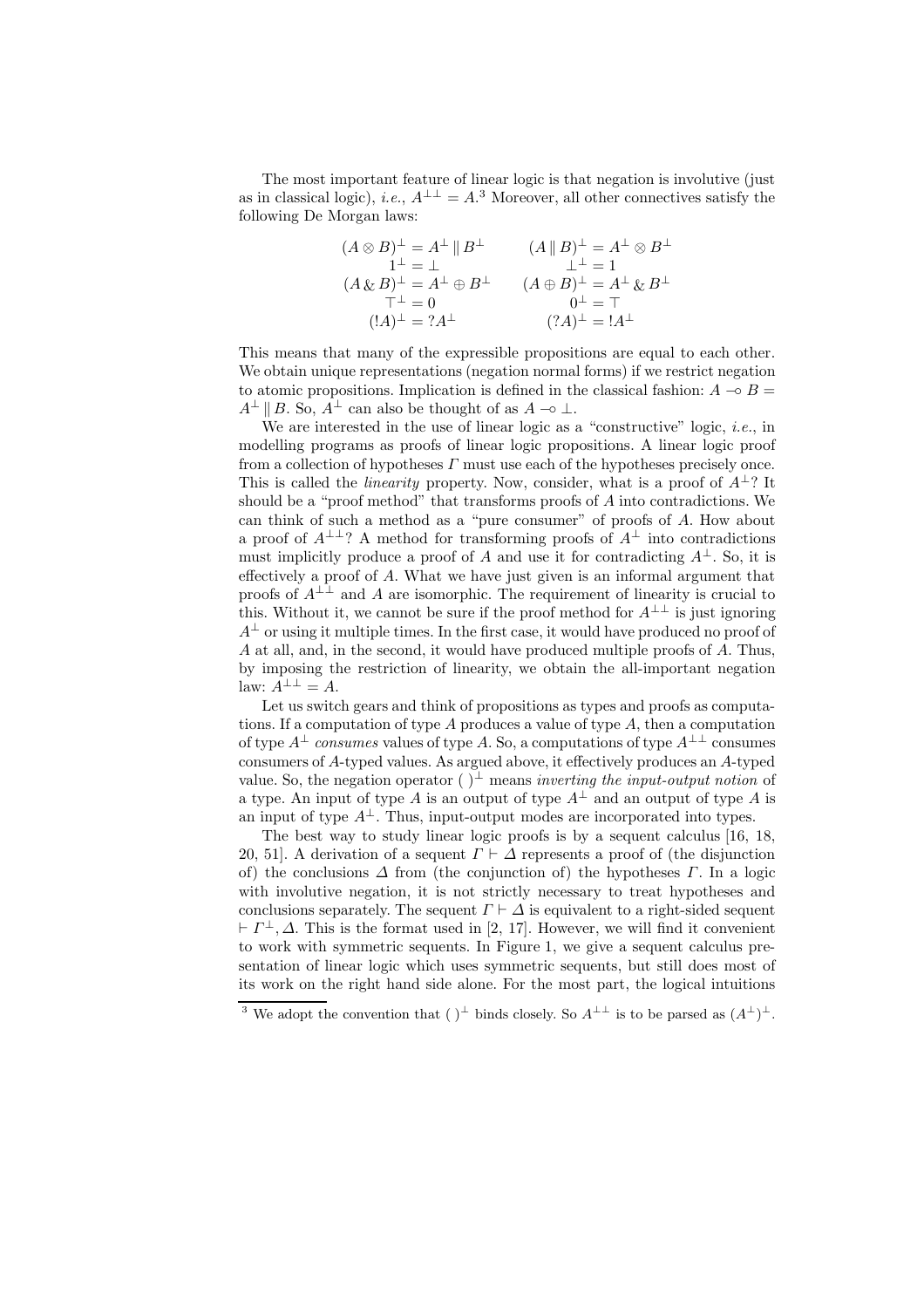Exchange

\n
$$
\frac{\Gamma, A, B, \Gamma' \vdash \Delta}{\Gamma, B, A, \Gamma' \vdash \Delta} \quad \frac{\Gamma \vdash \Delta, A, B, \Delta'}{\Gamma \vdash \Delta, B, A, \Delta'}
$$
\nId

\n
$$
\frac{\Gamma \vdash A, \Delta \quad \Gamma' \vdash A^{\perp}, \Delta'}{\Gamma, \Gamma' \vdash \Delta, \Delta'}
$$
\n
$$
(\ )^{\perp} \mathcal{R} \quad \frac{\Gamma \vdash A, \Delta \quad \Gamma' \vdash B, \Delta'}{\Gamma, \Gamma' \vdash A \otimes B, \Delta, \Delta'}
$$
\n
$$
(\ )^{\perp} \mathcal{L} \quad \frac{\Gamma \vdash A, \Delta}{\Gamma, A^{\perp} \vdash \Delta}
$$
\n
$$
\otimes \mathcal{R} \quad \frac{\Gamma \vdash A, \Delta \quad \Gamma' \vdash B, \Delta'}{\Gamma, \Gamma' \vdash A \otimes B, \Delta, \Delta'} \qquad \|\mathcal{R} \quad \frac{\Gamma \vdash A, B, \Delta}{\Gamma \vdash A \|\, B, \Delta}
$$
\n
$$
1 \quad \mathcal{R} \quad \frac{\Gamma \vdash \Delta}{\Gamma \vdash \bot, \Delta}
$$
\n
$$
\oplus \mathcal{R} \quad \frac{\Gamma \vdash A, \Delta}{\Gamma \vdash A \oplus B, \Delta} \quad \frac{\Gamma \vdash B, \Delta}{\Gamma \vdash A \oplus B, \Delta} \qquad \& \mathcal{R} \quad \frac{\Gamma \vdash A, \Delta \quad \Gamma \vdash B, \Delta}{\Gamma \vdash A, \Delta \quad \Gamma \vdash A, \Delta \quad \Gamma \vdash B, \Delta}
$$
\nno rule for **0** 
$$
\|\mathcal{R} \quad \frac{!\Gamma \vdash A, ?\Delta}{!\Gamma \vdash !A, ?\Delta} \qquad \qquad ?\mathcal{R} \quad \frac{\Gamma \vdash A, \Delta}{\Gamma \vdash ?A, \Delta}
$$
\n
$$
?W \quad \frac{\Gamma \vdash \Delta}{\Gamma \vdash ?A, \Delta} \qquad ?\mathcal{C} \quad \frac{\Gamma \vdash ?A, ?A, \Delta}{\Gamma \vdash ?A, \Delta}
$$

Fig. 1. Sequent calculus for linear logic

given earlier should explain the rules. The annotations  $\mathcal{L}, \mathcal{R}, \mathcal{W}$  and  $\mathcal{C}$  stand for left-introduction, right-introduction, weakening and contraction respectively. In  $\mathbb{R}$ , the notation  $\Gamma(\mathcal{P}\Delta)$  means a sequence all of whose formulas are of the form  $!X(?Y)$ . The reason for this requirement is explained in Section 6.1. See [34, 47] for informal introductions to linear logic and [2, 17] for fuller treatments.

# 3 Towards directional logic programming

In this section, we informally motivate the concepts of directional logic programming. Our starting point is Typed Prolog [32]. A predicate definition in Typed Prolog is of the form:

$$
P: pred (A_1 \times ... \times A_k)
$$
  
\n
$$
P(\bar{t}_1) \leftarrow \phi_1
$$
  
\n
$$
\vdots
$$
  
\n
$$
P(\bar{t}_n) \leftarrow \phi_n
$$

For our purpose, it will be better to work with iff-completions of the Horn clauses as defined in [7]:

$$
P(\bar{x}) \iff (\exists \bar{y}_1, \bar{z}_1 \ldotp \bar{x} = \bar{t}_1, \phi_1); \ldots; (\exists \bar{y}_n, \bar{z}_n \ldotp \bar{x} = \bar{t}_n, \phi_n)
$$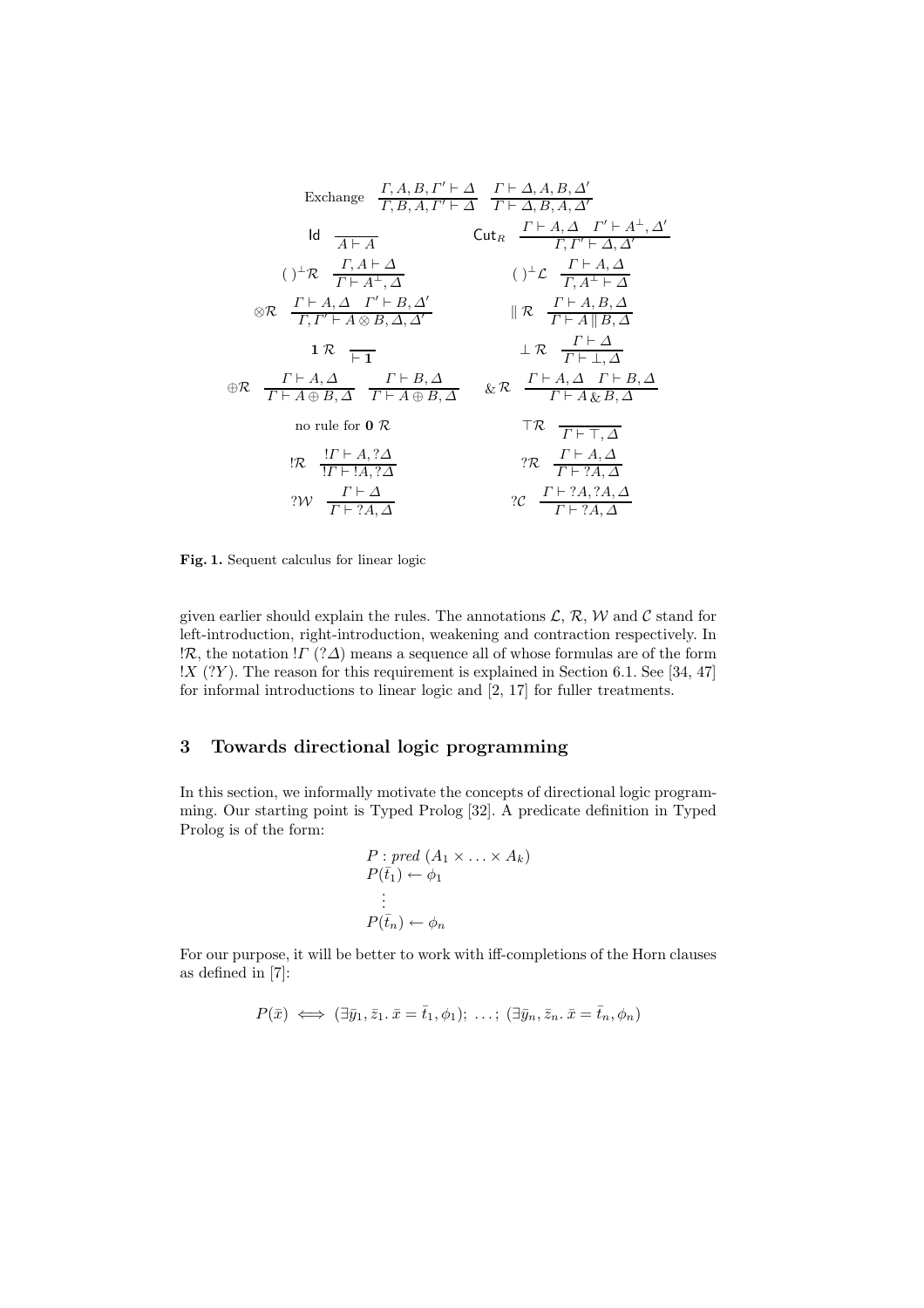$(\bar{y}_i)$  are the variables of  $\bar{t}_i$  and  $\bar{z}_i$  are the variables of  $\phi_i$  which do not occur in  $\bar{t}_i$ ). We will also use a similar iff-completion for type definitions. If

$$
f_1: A_1 \to \beta \quad \dots \quad f_n: A_n \to \beta
$$

are all the function symbols with the atomic type  $\beta$  as their range type, then we assume a (possibly recursive) definition of  $\beta$  as

$$
type \beta = f_1 A_1 + \cdots + f_n A_n
$$

Here, "+" is the *disjoint union* (or sum) type constructor and the symbols  $f_i$ are taken to be the "constructor tags" used for injection of the summands into β.

SLD-resolution with respect to the original Horn clause program can now be viewed as a certain reduction semantics with respect to the iff-completion. Treat each predicate definition as a rewrite rule. In addition, add the following reductions:

$$
x = t, \phi[x] \longrightarrow x = t, \phi[t] \qquad \text{if } x \notin V(t) \tag{1}
$$

$$
x = x \longrightarrow (2)
$$
  
\n
$$
x - t \longrightarrow false \qquad \text{if } x \in V(t) \text{ and } t \neq x \quad (3)
$$

$$
(t_1, \ldots, t_k) = (u_1, \ldots, u_k) \longrightarrow t_1 = u_1, \ldots, t_k = u_k
$$
 (4)

$$
f t = f u \longrightarrow t = u \tag{5}
$$

$$
f \ t = g \ u \ \longrightarrow \ \text{false} \qquad \qquad \text{if} \ f \neq g \qquad \qquad (6)
$$

$$
false, \phi \longrightarrow false \tag{7}
$$

$$
\exists x. \phi \longrightarrow \phi \qquad \text{if } x \notin V(\phi) \tag{8}
$$

$$
\exists x. \ x = t, \phi \longrightarrow \phi \qquad \text{if } x \notin V(\phi) \tag{9}
$$
  

$$
\text{false: } \phi \longrightarrow \phi \tag{10}
$$

$$
(10)
$$

$$
(\phi_1; \phi_2), \phi' \longrightarrow (\phi_1, \phi'); (\phi_2, \phi') \tag{11}
$$

In reduction (1),  $\phi[x]$  denotes a formula with one or more occurrences of x. Reductions (1-6) handle unification, (7) handles failure, (8-9) handle "garbage collection" and (10-11) handle backtracking. The reduction system is Church-Rosser. (In traditional theory [35], this result is stated as the independence of the answer substitutions on the selection function). Now, the reduction of a goal of the form  $P(\bar{t})$ , if it converges, yields a possibly infinite normal form:

$$
\exists \bar{y}_1. \ \bar{x} = \bar{u}_1; \ \exists \bar{y}_2. \ \bar{x} = \bar{u}_2; \ \dots
$$

which denotes the answer substitutions obtained by SLD-resolution. (Handling the divergent case requires some more work; but that would lead us too far astray). For example, given the Typed Prolog program:

```
nil : List\alpha"." : \alpha × List \alpha \rightarrow List \alphaappend : pred (List \alpha \times List \alpha \times List \alpha)
append(nil, ys, ys) \leftarrowappend(x.xs, ys, x.zs) \leftarrow append(xs, ys, zs)
```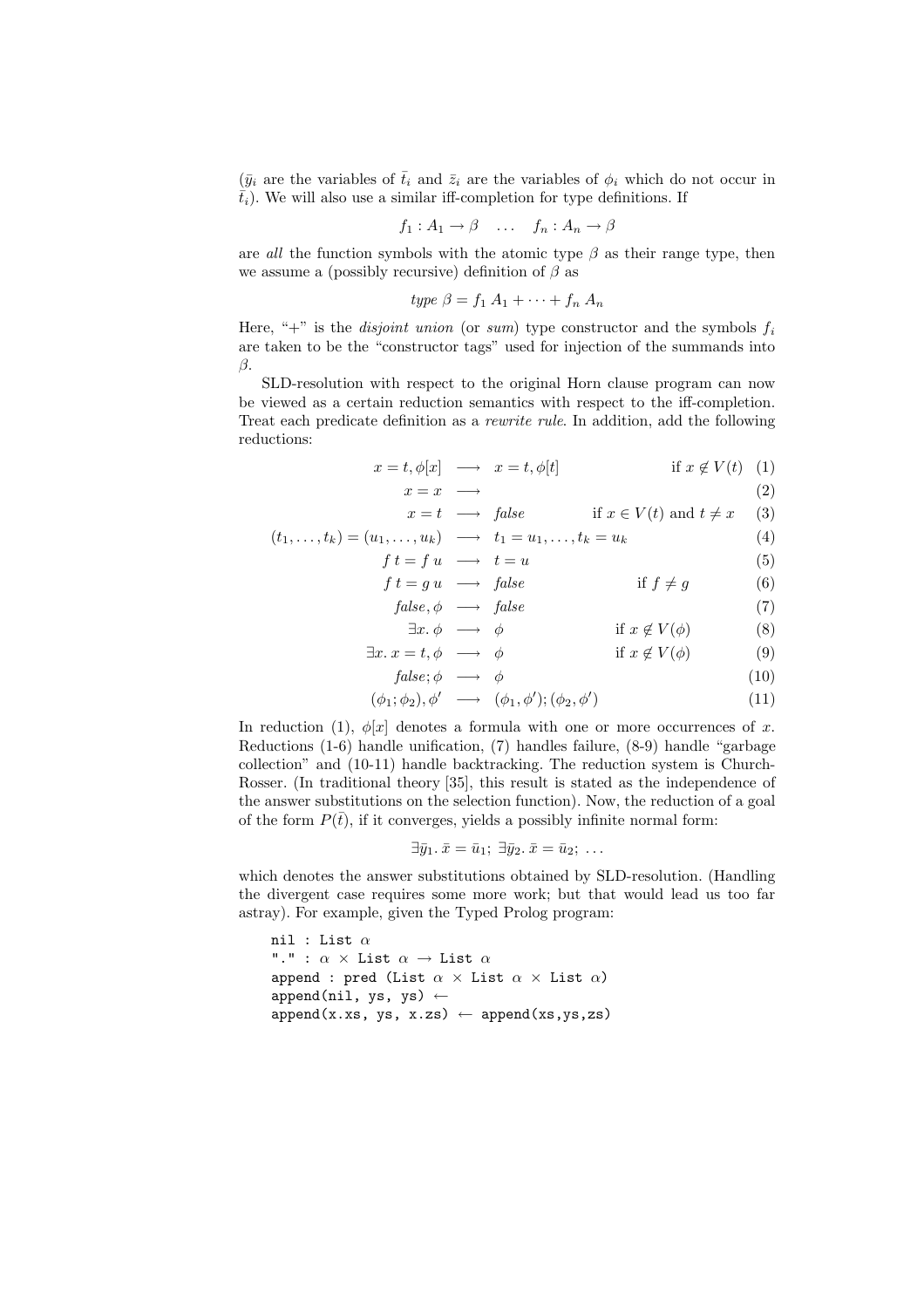we have the iff-completion:

```
type List \alpha = nil + \alpha. (List \alpha)
append : pred (List \alpha \times List \alpha \times List \alpha)
append(xs, ys, zs) \iff(\exists \text{ys}'. \text{xs} = \text{nil}, \text{ys} = \text{ys}', \text{zs} = \text{ys}');(\exists x, xs', ys', zs'. xs = x.xs', ys = ys', zs = x.zs',append(xs', ys', zs'))
```
The goal append(1.nil, 2.nil, ans) reduces to the normal form

ans  $= 1.2$ .nil

From now on, we refer to this as relational logic programming in order to distinguish it from *directional* logic programming.

Procedural notions Predicate calls in logic programs involve various procedural notions. In using a predicate as a *condition*, we typically give it ground arguments and use both the true and false cases of the result. In using it as a test, we use only the true case of the result; the false case is considered a "failure". Such use as tests is found, for example, in generate-and-test programs. Finally, in using a predicate as a procedure, we give it both ground and nonground arguments, expecting some or all of the variables in the arguments to get bound at the end of the procedure. A further distinction can be made based on determinacy. Deterministic procedures are always expected to succeed and yield a single answer substitution upon success. A failure of a deterministic procedure is tantamount to an "error",  $e.g.,$  accessing the top of an empty stack. A nondeterministic procedure may yield multiple answer substitutions upon backtracking or fail indicating that there are no further answers. The above description paints a rich and varied picture of procedural notions used in logic programming. The challenge is to formulate a procedural semantics that supports such notions.

Our proposal is mainly directed at the use of predicates as procedures, even though conditions and tests are supported by indirect means. Even among procedures, we concentrate mainly on deterministic procedures. Our understanding of nondeterministic procedures is still preliminary.

Inputs and outputs In using a predicate as a procedure, we need to distinguish between inputs and outputs. While in the declarative reading of a predicate, all its arguments are formally treated as inputs, in the procedural reading, some quantities among the arguments are actually "place holders" for outputs,  $e.g.,$ ans in the call append $(1.nil, 2.nil, ans)$ . One way to handle these distinctions is to annotate arguments as input or output. But, linear logic suggests a much more comprehensive treatment. For every type A, it provides a dual type  $A^{\perp}$  which switches the input-output notion of A. That is, an input of type  $A^{\perp}$ is really an output of type A and an output of type  $A^{\perp}$  is really an input of type A. It is reasonable to think of  $A^{\perp}$  as the type of place holders for A-typed values. Such place holders, when given to procedures, must necessarily be filled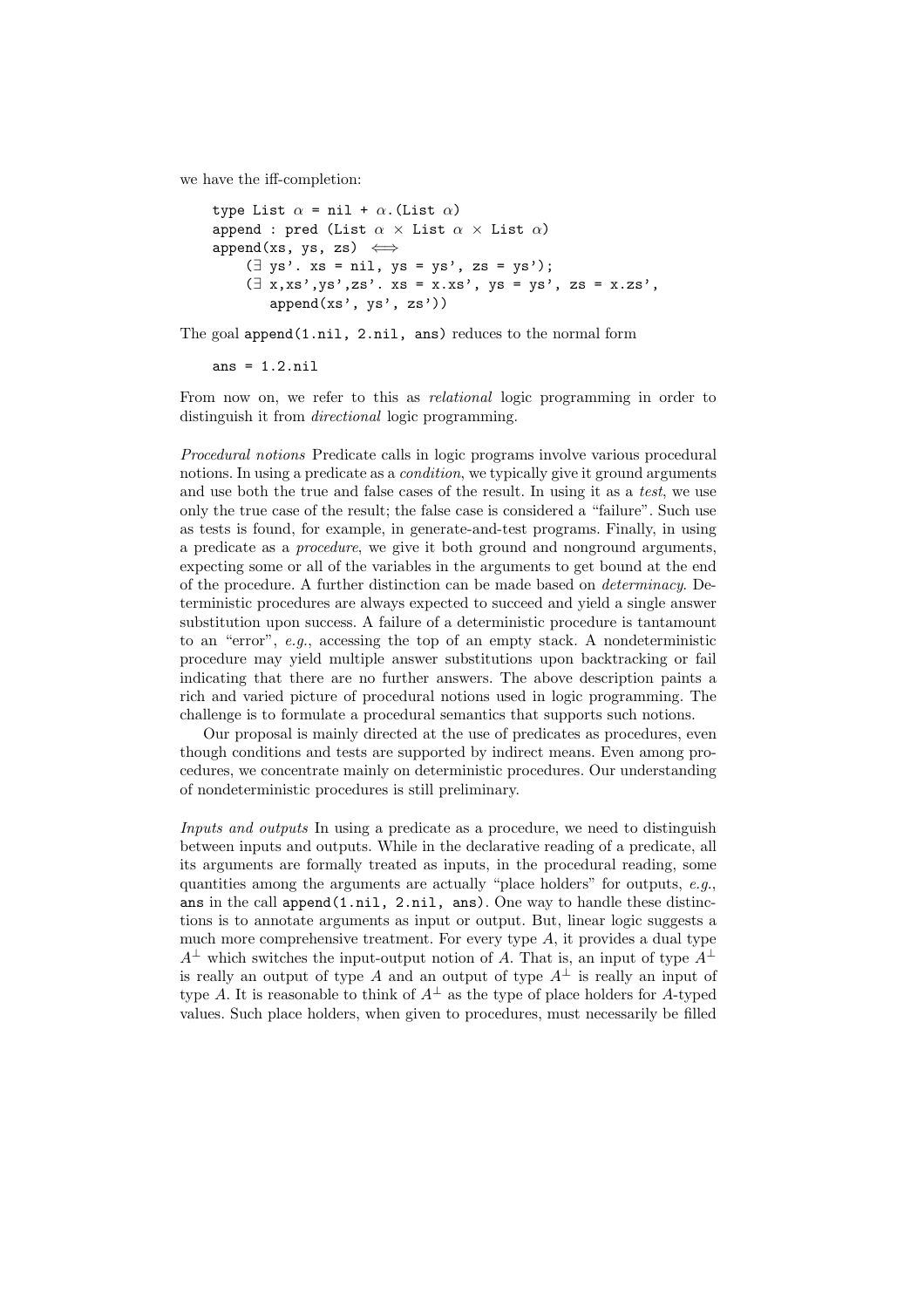in with values. This is a property guaranteed by the type system. So, giving an argument of type  $A^{\perp}$  has the effect of demanding an A-typed value as an output. Using these notions, we can define an append procedure with the type:

append : proc (List  $\alpha \, \otimes \,$  List  $\alpha \, \otimes \,$  (List  $\alpha) ^{\perp})$ 

This constrains the append procedure so that its first two arguments are always list inputs and the third argument is always a list output. Other versions of append procedures can be similarly defined with different input-output directionality. A single predicate of relational logic programming can thus correspond to many procedures in directional logic programming. All of them share the same declarative semantics, but have different procedural semantics.

The advantage of combining input-output modes with types is that directionality specification is not limited to procedure arguments. It can also apply to data structures or parts of data structures. For instance, the type  $List \alpha \otimes (List \alpha)^{\perp}$  is the type of pairs which have lists as their first components and place holders for lists as their second components. Such a type is useful in formulating difference lists, for example.

Every type constructor of Typed Prolog splits into two versions in directional logic programming: one that plays the standard input-output role and the other that plays the dual role. This is summarized in the following table:

Typed Prolog Standard direction Dual direction

| Unit  |                   |   |
|-------|-------------------|---|
|       |                   |   |
| $\pm$ | $\leftrightarrow$ | & |

This means that a single type of Typed Prolog can have many directional versions. For example, the directional incarnations of  $A \times B$  include  $A \otimes B$ ,  $A^{\perp} \otimes B$ ,  $A \otimes B^{\perp}$ ,  $A^{\perp} \otimes B^{\perp}$  and four other types which use  $\parallel$  in place of  $\otimes$ . And, even more combinations if we look inside A and B!

The "terms" of Typed Prolog split into two kinds of constructs in directional logic programming: *patterns*, when used in their input role  $(e.g.,\,left.\mathrm{left\; hand sides$ of clauses), and terms, when used in their output role (e.g., as arguments of procedures). The unification operation "=" becomes a (bi-) directional unification operation " $\Leftrightarrow$ ". Whereas in  $t_1 = t_2$ ,  $t_1$  and  $t_2$  are of the same type A, in  $t_1 \Leftrightarrow t_2$ ,  $t_1$  and  $t_2$  are of dual types: A and  $A^{\perp}$  respectively. So,  $t_1$  is a producer of A's and  $t_2$  is a consumer of A's and the unification  $t_1 \Leftrightarrow t_2$  makes them communicate.

In the next section, we present a concrete programming language based on these ideas.

# 4 The core language

The language we present is quite large. Notice that there are 10 type constructors and, for each of them, there must be a way to produce a value of the type and a way to consume a value of the type (with some exceptions). That gives something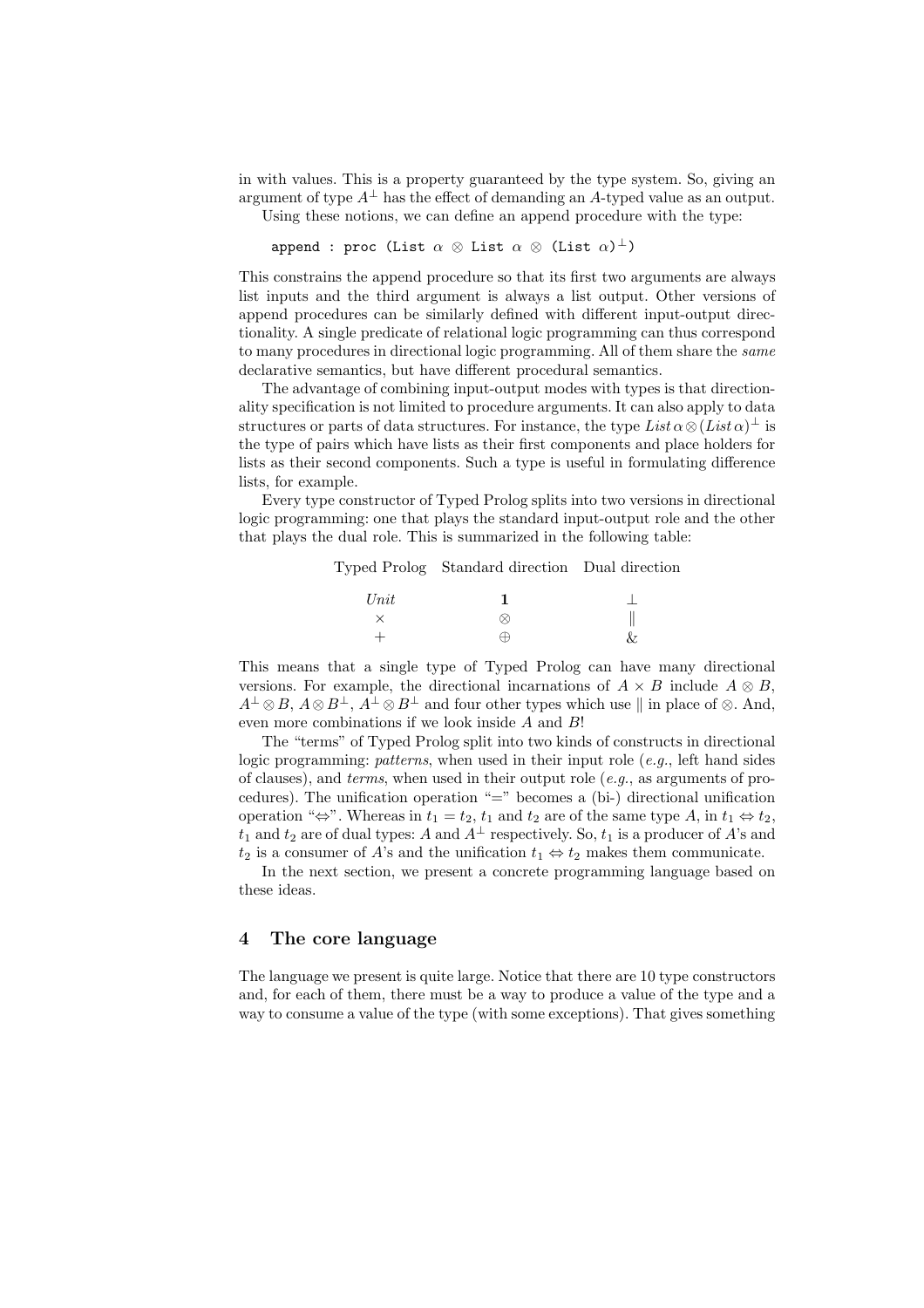like 20 type rules! The symmetries of linear logic mean that only half of them are essential. The other half are just variants. However, defining the language by only half the rules sacrifices convenience and understandability. We use a compromise where the "official" definition of the language (Fig. 1, 2) chooses economy but our explanation of it chooses convenience. In this section, we present the core language which involves the type constructors  $\otimes$ , 1 and  $\oplus$  (together with their duals  $\parallel$ ,  $\perp$  and  $\&$ ). We omit  $\top$  and 0 because they seem to play no role in a programming language, and relegate exponentials to a cursory treatment in Section 6.

A computation in a directional logic program, in general, accepts some number of *inputs* (say, of types  $A_1, \ldots, A_n$ ) and some number of *outputs* (say, of types  $B_1, \ldots, B_m$ ). Such a computation can be viewed as a network of the following form:<sup>4</sup>



In the concrete syntax, the inputs are represented by what are called patterns  $(p_1, \ldots, p_n)$ , outputs by *terms*  $(t_1, \ldots, t_m)$  and the internal connections of the network by a *command*  $(\theta)$ <sup>5</sup>. We also represent the same computation as a sequent:

$$
p_1 : A_1, \ldots, p_n : A_n \vdash \{\theta\} \ t_1 : B_1, \ldots, t_m : B_m
$$

We use the symbols  $\Gamma$  and  $\Delta$  to denote collections of typings on the left and right hand sides of  $\vdash$ . So, for example,  $\Gamma \vdash \{\theta\}\Delta$  is a schematic sequent.

The directional versions of predicates are called procedures. Their definitions are of the form:

$$
\begin{array}{c}\nP : proc A \\
P p = \theta\n\end{array}
$$

Note that only patterns occur on the left hand side of a definition and the procedure body only contains a command. So, a procedure is a computation of

<sup>&</sup>lt;sup>4</sup> In [17], these computations are called "proof nets".

<sup>5</sup> Note that, in traditional logic programming, input-output distinctions are ignored. So, patterns and terms merge into a single class, *viz.*, terms. Commands map to their non-directional versions, formulas.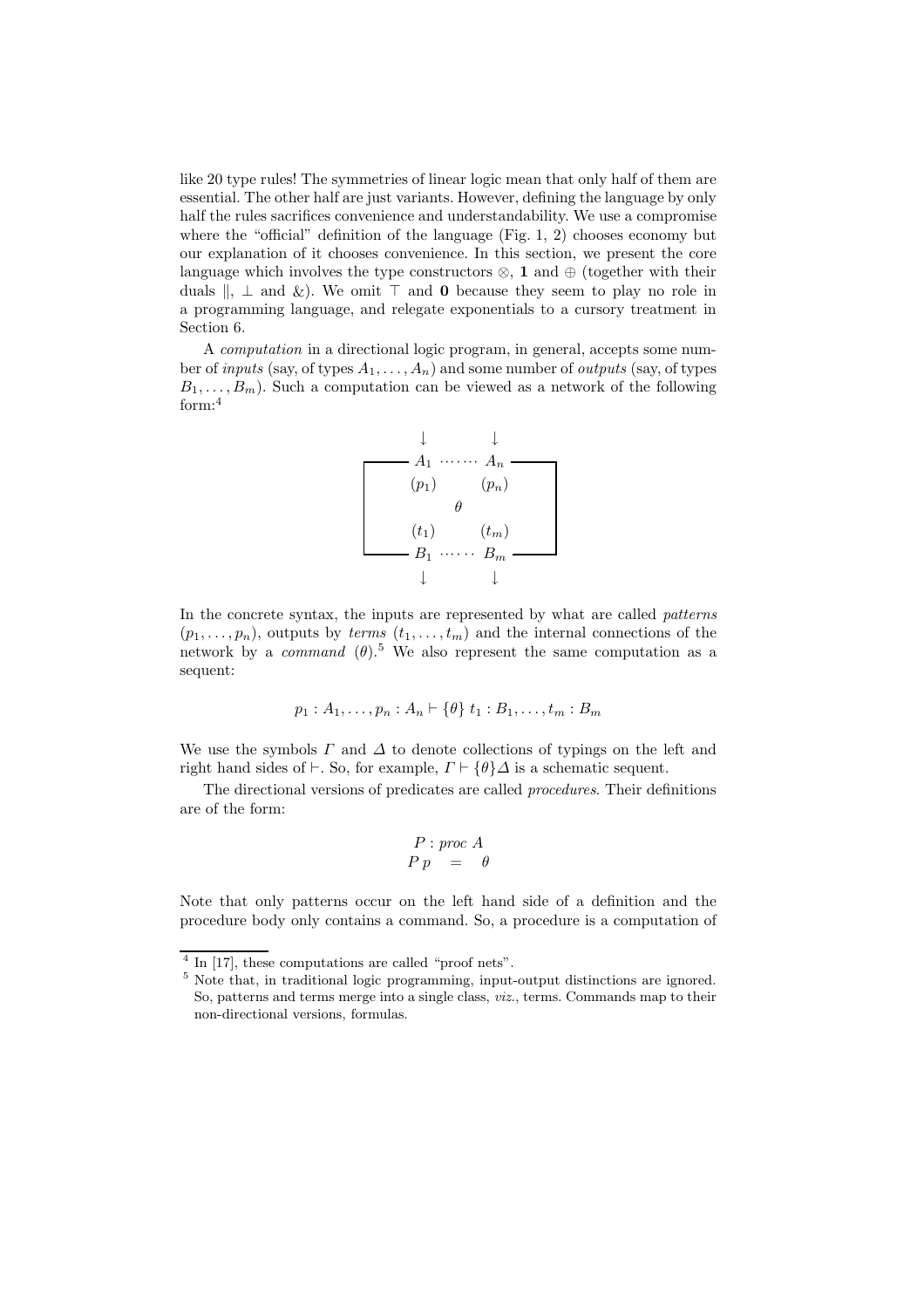the form:



It does not produce a direct output though it may produce outputs indirectly by assigning values to its output arguments.

The context-free syntax of patterns, terms and commands is as follows. Assume the syntactic classes

$$
\begin{array}{c}x \in Variable \\ P \in Procedure \end{array}
$$

The set of variables is partitioned into two isomorphic subsets:

Variable = Variable<sup>+</sup> 
$$
\oplus
$$
 Variable<sup>-</sup>  
( ) <sup>$\perp$</sup>  : Variable <sup>$+$</sup>   $\cong$  Variable<sup>-</sup> : ( ) <sup>$\perp$</sup> 

If  $x$  is a variable in one of the subsets, then its image in the other subset is denoted  $x^{\perp}$ . This is similar to the naming convention used in CCS [39]. The abstract syntax is given by

$$
p, q \in Pattern
$$
  
\n $t, u \in Term$   
\n $\theta, \phi \in Command$   
\n $p ::= x \mid () \mid (p_1, p_2) \mid [] \mid [p_1, p_2]$   
\n $\mid case(inl p_1 \Rightarrow \theta_1 \mid inr p_2 \Rightarrow \theta_2) \mid \langle p_1, \_\rangle \mid \langle \_\_ p_2 \rangle$   
\n $t ::= x \mid () \mid (t_1, t_2) \mid [] \mid [t_1, t_2]$   
\n $\mid inl t \mid inr t \mid \langle \{\theta_1\}t_1, \{\theta_2\}t_2 \rangle$   
\n $\theta ::= succ \mid p \Leftarrow t \mid t_1 \Leftrightarrow t_2 \mid \theta_1, \theta_2 \mid \nu x. \theta \mid P t$   
\n $\mid error \mid fail \mid \theta_1; \theta_2$ 

The meaning of these constructs is explained in the remainder of the section together with their type rules.

# 4.1 Traditional data structures

We start with the constructs that the reader can easily relate to: term formation rules for traditional data structures.  $A \otimes B$  is the type of pairs, 1 is the unit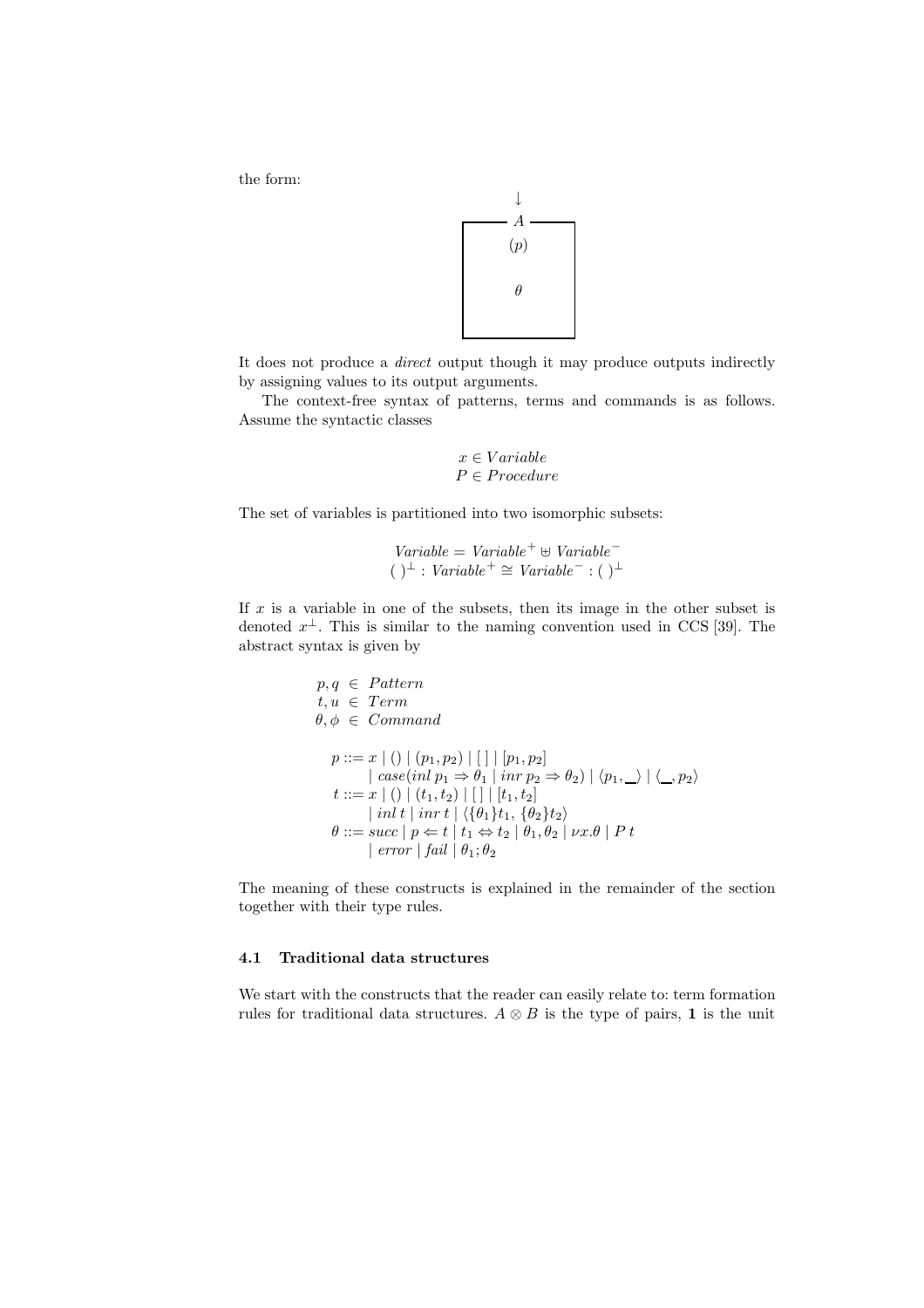type (consisting of the empty tuple) and  $A \oplus B$  is the sum type (consisting of variants). The type rules are as follows:

$$
\frac{\n}{x:A \vdash \{succ\} x:A} \text{Id}
$$
\n
$$
\frac{\Gamma \vdash \{\theta\} t:A,\Delta \quad \Gamma',p:A \vdash \{\phi\}\Delta'}{\Gamma,\Gamma' \vdash \{\theta,p \Leftarrow t,\phi\}\Delta,\Delta'} \text{Cut}
$$
\n
$$
\frac{\Gamma_1 \vdash \{\theta_1\} t:A,\Delta_1 \quad \Gamma_2 \vdash \{\theta_2\} u:B,\Delta_2}{\Gamma_1,\Gamma_2 \vdash \{\theta_1,\theta_2\} (t,u):A \otimes B,\Delta_1,\Delta_2} \otimes \mathcal{R} \qquad \frac{\Gamma, p:A,q:B \vdash \{\theta\}\Delta}{\Gamma,(p,q):A \otimes B \vdash \{\theta\}\Delta} \otimes \mathcal{L}
$$
\n
$$
\frac{\Gamma \vdash \{\theta\} \Delta}{\vdash \{succ\} (t,u):A \otimes B,\Delta_1,\Delta_2} \qquad \frac{\Gamma \vdash \{\theta\} \Delta}{\Gamma,(0:1 \vdash \{\theta\}\Delta)} \text{1C}
$$
\n
$$
\frac{\Gamma \vdash \{\theta\} \bot \vdash A,\Delta}{\Gamma \vdash \{\theta\} \text{ in } t:A \oplus B,\Delta} \oplus \mathcal{R}_1 \qquad \frac{\Gamma \vdash \{\theta\} \ u:B,\Delta}{\Gamma \vdash \{\theta\} \text{ in } r u:A \oplus B,\Delta} \oplus \mathcal{R}_2}
$$
\n
$$
\frac{\Gamma, p:A \vdash \{\theta\} \Delta \quad \Gamma, q:B \vdash \{\phi\}\Delta}{\Gamma, case(\text{in } p \Rightarrow \theta \mid \text{in } r q \Rightarrow \phi):A \oplus B \vdash \{succ\} \Delta} \oplus \mathcal{L}
$$

The rules are mostly self-explanatory, but some minor comments are in order. In the rule Id, succ (short for "succeed") is to be thought of as the empty command which always succeeds (similar to *true* in Prolog). We often omit writing  $\{succ\}$ in a sequent. In the rule Cut, the command  $p \leftarrow t$  means a pattern match and "," denotes symmetric composition. The computation constructed by the Cut rule is of the following form:



The A-typed output of the first computation is plugged into the A-typed input of the second computation. Similarly, the computations formed by  $\otimes \mathcal{R}$  and  $\otimes \mathcal{L}$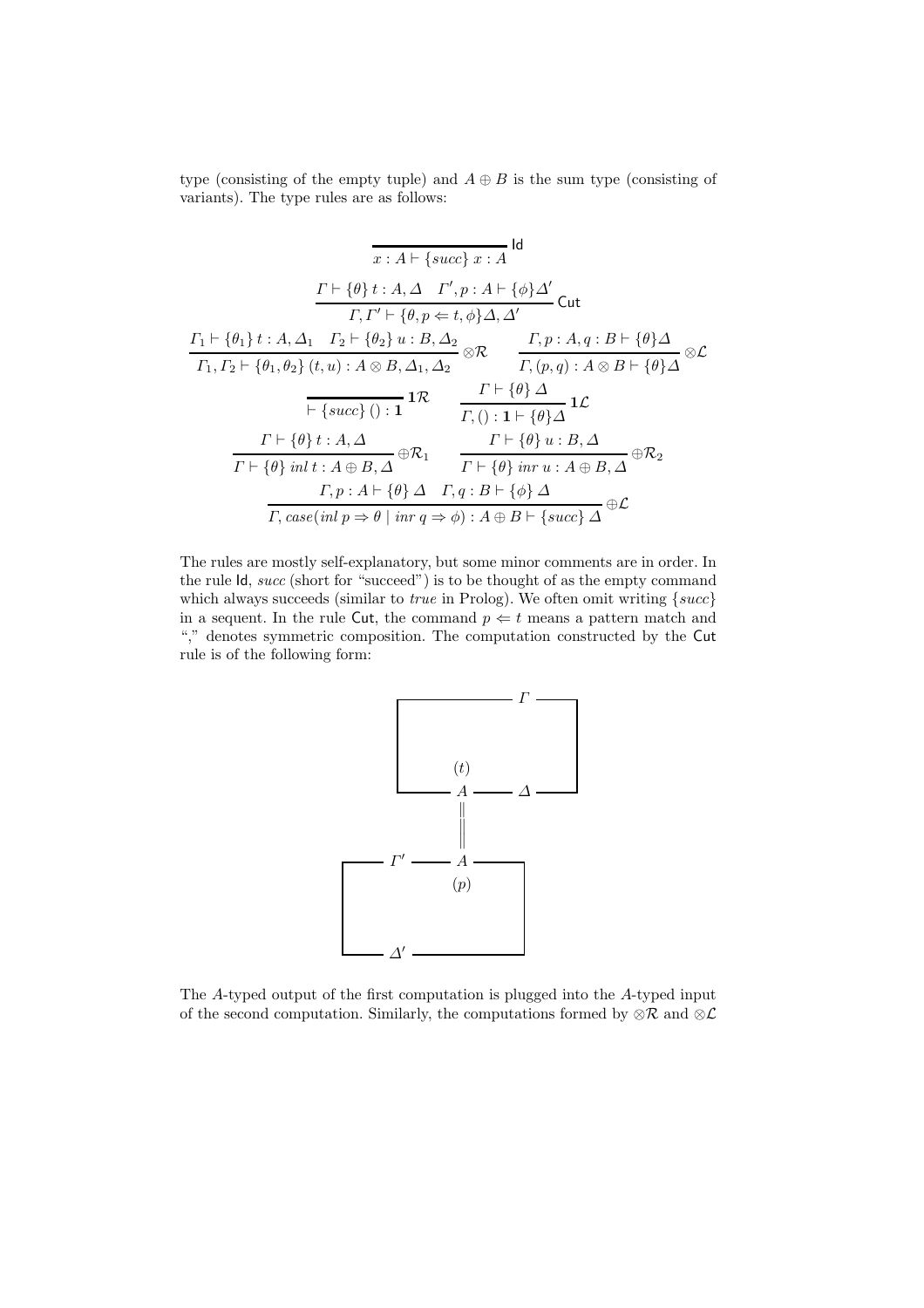

Note that a pair is produced by producing its components from two separate computations. In contrast, the consumption of a pair involves consuming both its components in the same computation. This difference in how pairs are produced and consumed is crucial.

In the  $\oplus \mathcal{R}$  rules, *inl* and *inr* are constructors to indicate which summand the value is in. A pattern of the form  $case(inl p \Rightarrow \theta | inr q \Rightarrow \phi)$  constructed in the rule  $\oplus \mathcal{L}$ , can only be matched with *inl t* or *inr u*. One of the cases is selected, as appropriate, and the other case is discarded. It may be surprising that the case pattern introduced in this rule has to be so complex. The pattern cannot be something as simple as  $case(inl\,plinra)$  because the commands that need to be performed in each case have to be suspended until one of the cases is selected. Hence, the need to associate commands with the cases. Another special feature of  $\oplus \mathcal{L}$  is that the contexts  $\varGamma$  and  $\varDelta$  in the two premises must be identical. If we need to join premises with different pattern/term constructions, new variables can be introduced (using Cut) so that the patterns/terms of the premises match up. For example, the derivation

$$
\frac{x: X \vdash x: X \qquad \text{Id} \quad p': X, p: A \vdash \{\theta\} \ t: Y}{x: X, p: A \vdash \{p' \Leftarrow x, \theta\} \ t: Y} \text{Cut} \qquad \frac{x: X, p: A \vdash \{p' \Leftarrow x, \theta\} \ t: Y}{x: X, p: A \vdash \{p' \Leftarrow x, \theta, y \Leftarrow t\} \ y: Y} \text{Cut}
$$

replaces  $p'$  and t with fresh variables x and y.

In practice, this notation for case-patterns would be too cumbersome. We use Horn-clause syntax as "syntactic sugar" for writing the cases separately.

are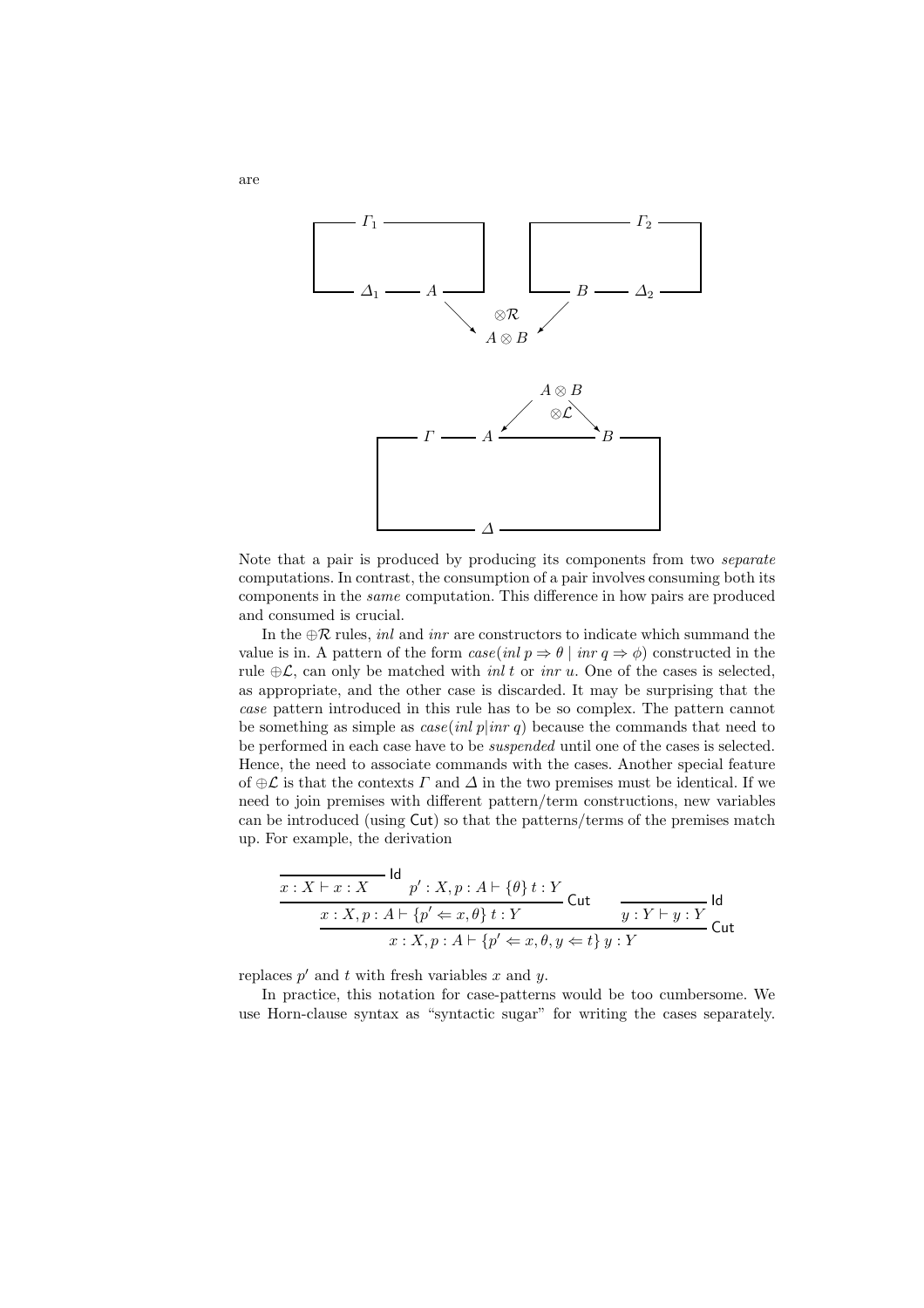The rule is that a predicate definition

$$
P (p[case (inl q_1 \Rightarrow \theta_1 | inr q_2 \Rightarrow \theta_2)]) = \phi
$$

can be written as two separate clauses:

$$
P (p [inl q_1]) \leftarrow \theta_1, \phi
$$
  

$$
P (p [inr q_2]) \leftarrow \theta_2, \phi
$$

and each of them can be further split into multiple clauses, if necessary.

Linearity We must now state an important property of the type system (which also extends to the remainder of the system to be presented later). Note that, as long as  $\oplus \mathcal{L}$  is not used, all derivable sequents have two occurrences of each variable. The Id rule introduces two occurrences and the other rules preserve this property. <sup>6</sup> Of the two occurrences of a variable, one is an input occurrence and the other is an output occurrence. Thus, linearity means that each variable has a unique "producer" and a unique "consumer". Similar restrictions are used in Doc [25] and Janus [45], and the "directed logic variables" of Kleinman et. al. [28]. Also, as in these languages, linear logic allows duplication operators (Section 6.1). By using a duplication operator as the consumer of a value, we obtain the effect that two copies of the value are generated. Thus, linearity is not a restriction in practice.

The property of linearity, suitably generalized, holds for the use of  $\oplus \mathcal{L}$  rule as well. The basic difference is that, for the pattern  $case(inl p \Rightarrow \theta \mid inr q \Rightarrow \phi)$ a free occurrence of x in  $\theta$  as well as  $\phi$  counts as a single occurrence.

Any variable that is both produced and consumed within a command is really a "local" variable and it is treated as such in the theory. In practice, it would be clearer to use an explicit restriction operator to indicate such binding. Let  $V^+(\theta)$ and  $V^-(\theta)$  denote the set of variables that have free (unrestricted) occurrences in  $\theta$  as terms and patterns respectively. Then, we can introduce restriction by:

$$
\frac{\Gamma \vdash \{\theta\} \Delta}{\Gamma \vdash \{\nu x. \theta\} \Delta} \text{Restrict} \qquad \text{if } x \in V^+(\theta) \cap V^-(\theta)
$$

Reduction semantics To formalize the meaning of the above constructs, we first impose a few equivalences:

$$
\theta_1, \theta_2 = \theta_2, \theta_1 \tag{12}
$$

$$
\theta_1, (\theta_2, \theta_3) = (\theta_1, \theta_2), \theta_3 \tag{13}
$$

$$
succ, \theta = \theta \tag{14}
$$

The equations state that the order of the occurrence of commands in a composite command are immaterial and that succ is the empty command. Note that these

 $\frac{6}{6}$  Whenever two sequents are joined using a type rule, their respective variables must be renamed apart from each other, unless the rule requires otherwise. An example of the latter is  $\oplus \mathcal{L}$  where  $\Gamma$  and  $\Delta$  in the two premises must be identical.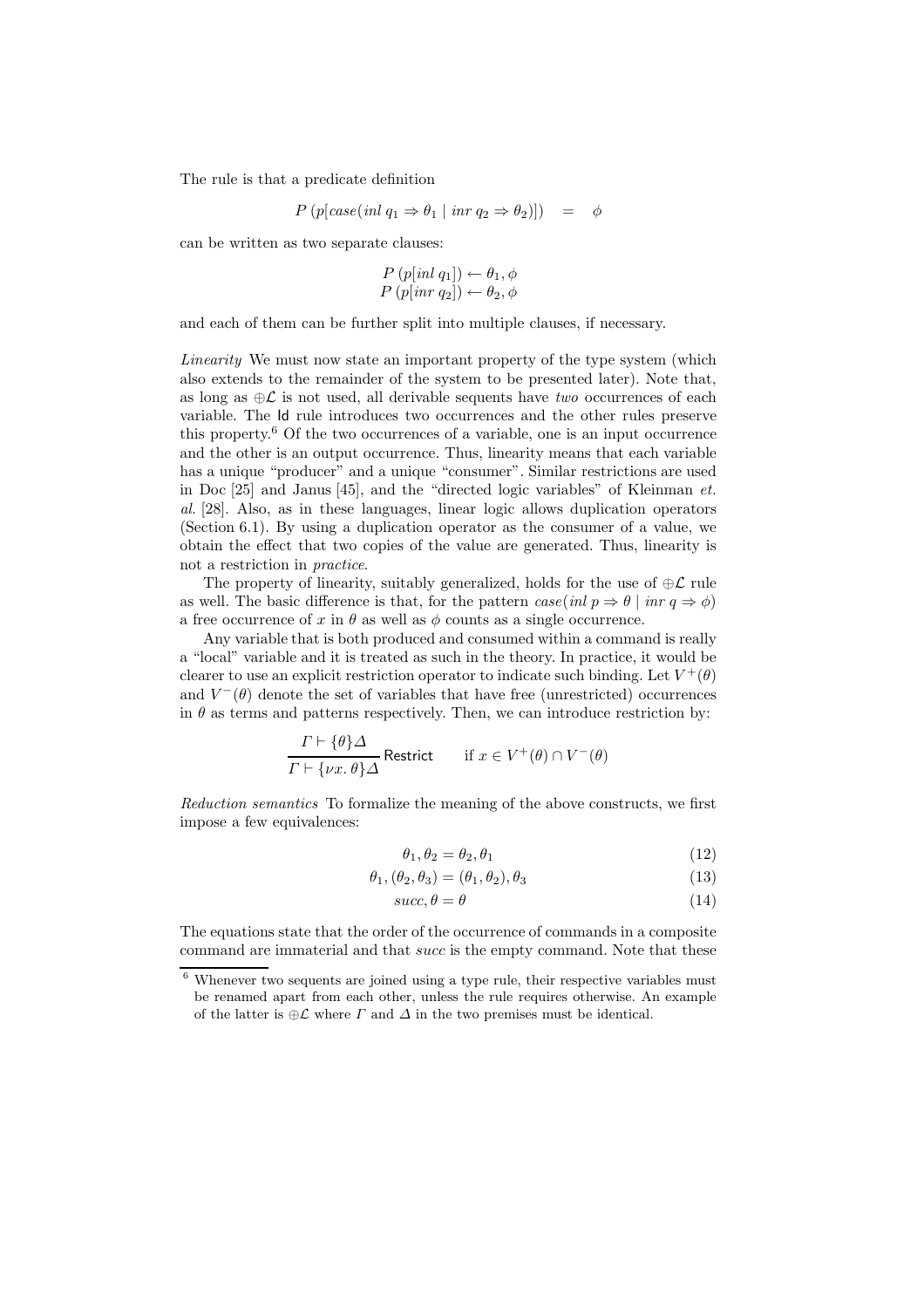are essentially the equations of the linear CHAM [2, 5]. The semantics of the constructs is defined by the following reduction rules:

$$
x \Leftarrow t, \theta[x]^T \longrightarrow \theta[t] \tag{15}
$$

$$
p \Leftarrow x, \theta[x]^P \longrightarrow \theta[p] \tag{16}
$$

$$
() \Leftarrow () \longrightarrow succ \tag{17}
$$

$$
(p_1, p_2) \Leftarrow (t_1, t_2) \longrightarrow p_1 \Leftarrow t_1, p_2 \Leftarrow t_2 \tag{18}
$$

$$
case(inl\ p \Rightarrow \theta_1 \mid inr\ q \Rightarrow \theta_2) \Leftarrow inl\ t \longrightarrow p \Leftarrow t, \theta_1
$$
\n(19)

$$
case(inl \ p \Rightarrow \theta_1 \mid inr \ q \Rightarrow \theta_2) \Leftarrow inr \ u \longrightarrow q \Leftarrow u, \ \theta_2 \tag{20}
$$

 $\theta[x]^T$  and  $\theta[x]^P$  denote commands that contain at least one occurrence of x as a term and pattern respectively. Note that linearity means that there is exactly one such occurrence (modulo the proviso for case patterns). The semantics of procedure call is given by

$$
P t \longrightarrow p \Leftarrow t, \theta \tag{21}
$$

whenever P is defined by  $P p = \theta$ .

Note that the reductions (15–16) are the directional versions of the reduction (1) of unification,  $(17-18)$  capture (4) and  $(19-20)$  capture (5). The reductions  $(2.3.6)$  of unification do not arise in directional logic programming. This is significant. It means that directional logic programs do not "fail" in the conventional sense. On the other hand, there is need for two forms of failure mechanisms. The first is a way to escape from an erroneous case. For this purpose, we use an error command:

$$
\overline{\Gamma \vdash \{error\} \Delta} \text{ERROR}
$$
\n
$$
error. \theta = error \qquad (22)
$$

with the equivalence:

We often abbreviate  $case(inl\ p \Rightarrow error \mid inr\ q \Rightarrow \theta)$  to  $case(inr\ q \Rightarrow \theta)$  (and, similarly for error in the inr case). The second mechanism is an explicit failure command for terminating backtracking. (See Sections 4.3 and 6.2).

We also use an equivalence similar to (16) on Horn clause notation for syntactically simplifying clauses:

$$
P (p[x]^P) \leftarrow (q \Leftarrow x, \theta) = P (p[q]) \leftarrow \theta \tag{23}
$$

(Note that this equivalence is of no significance for evaluation because it is commands—not clauses—that are are evaluated).

# 4.2 Negation

The negation operator ( $)$ <sup> $\perp$ </sup> switches the input-output notion of a type. An output of type  $A^{\perp}$  is really an input of type A. Similarly, an input of type  $A^{\perp}$ is really an output of type A. Since inputs and outputs are represented in the concrete syntax by patterns and terms respectively, we need a way to convert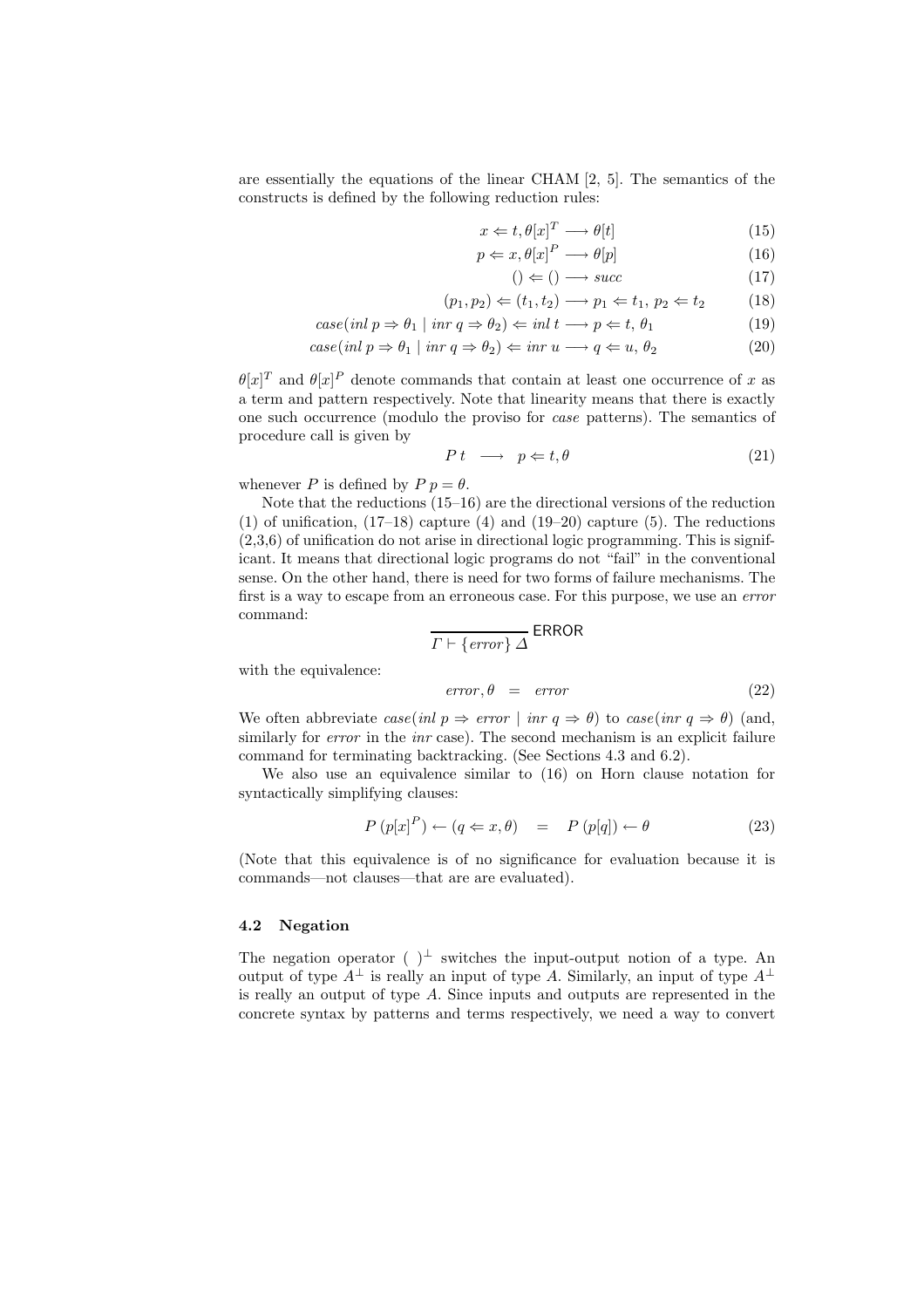patterns to terms and vice versa. For this purpose, we will define two syntactic functions

$$
()^{+}: Pattern \rightarrow Term ( )^{-}: Term \rightarrow Pattern
$$

as inverses of each other. We refer to them as dualizing maps. Using these maps, the type rules for negation are expressed as follows:

$$
\frac{\Gamma, p: A \vdash \{\theta\} \; \Delta}{\Gamma \vdash \{\theta\} \; p^{+}: A^{\perp}, \Delta} \; (\begin{matrix} \end{matrix})^{\perp} \mathcal{R} \qquad \frac{\Gamma \vdash \{\theta\} \; t: A, \Delta}{\Gamma, t^{-}: A^{\perp} \vdash \{\theta\} \; \Delta} \; (\begin{matrix} \end{matrix})^{\perp} \mathcal{L}
$$

In the ( $\bigcup^{\perp} \mathcal{R}$  rule, an input p of type A is viewed as an output  $p^+$  of type  $A^{\perp}$ . (Similarly, in  $( )^{\perp} \mathcal{L}$ , an output t of type A is viewed as an input  $t^-$  of type  $A^{\perp}$ ). This is merely a change of view point:



The computation net remains the same in this transformation. Only the labels (and concrete syntax) change using the dualizing maps.

Negation and identity The syntax for dualizing variable symbols is the expected:

$$
x^+ = x^{\perp} \qquad x^- = x^{\perp} \tag{24}
$$

By combining negation rules with Id, we obtain two interesting variants as derived rules:

$$
\overline{\vdash \{\mathit{succ}\} \ x^\perp : A^\perp, x : A} \ \mathsf{Id}_R \qquad \overline{x : A, x^\perp : A^\perp \vdash \{\mathit{succ}\} } \ \mathsf{Id}_L
$$

Since these rules are the key to understanding linear logic and directional logic programming, we will spend some time in explaining them.

The original Id rule denotes a computation of the following form:

$$
\begin{array}{c}\n\downarrow \\
A \\
A \\
\downarrow\n\end{array}
$$

This represents a "communication link" that accepts an A-typed value at its input-end and communicates it to its output-end. In traditional syntax, the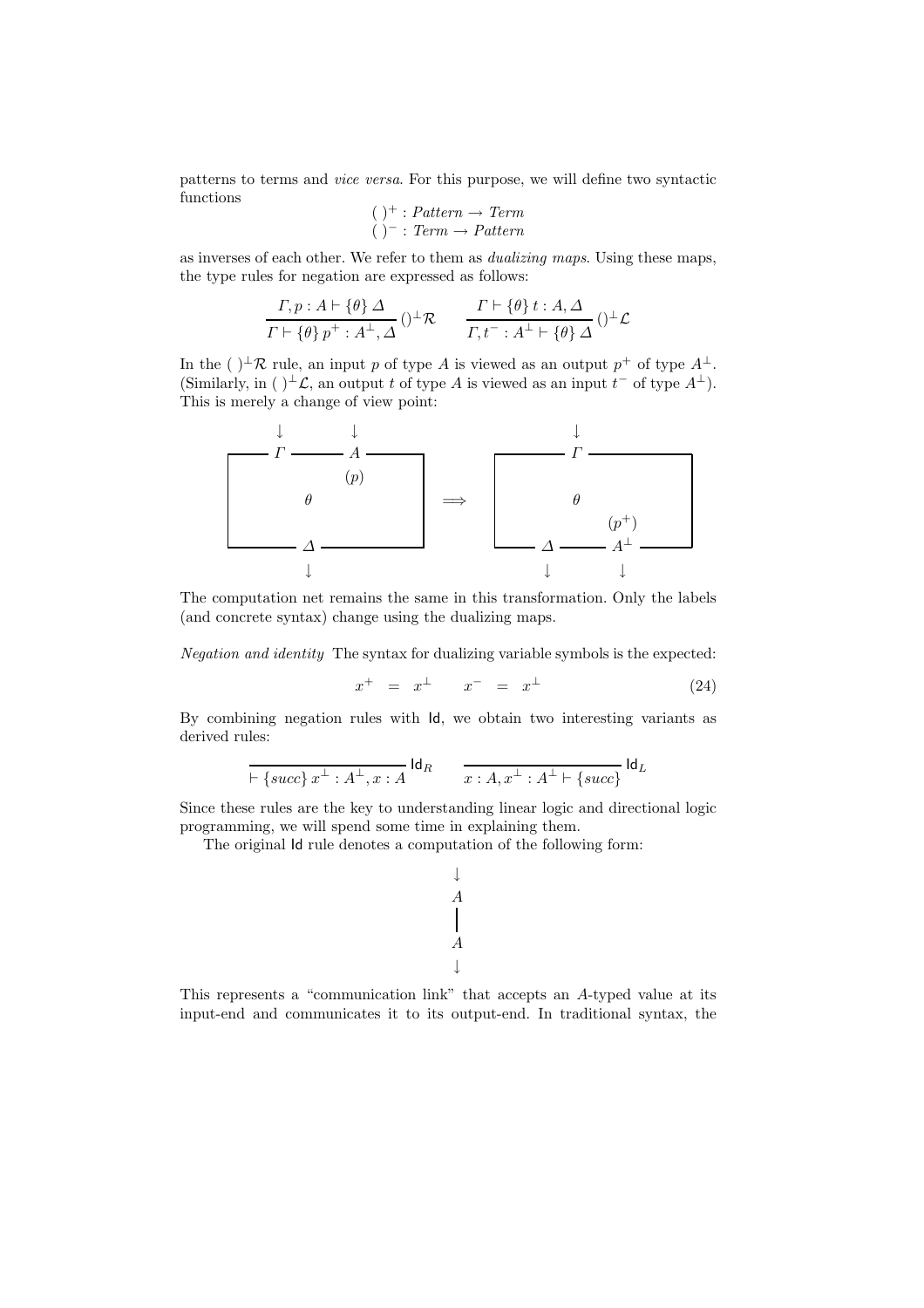input occurrences are always used in variable binding positions and the output occurrences in term positions. Directional logic programming requires us to take a symmetric view of this phenomenon. In particular, it is admissible to have both the input and output occurrences of a variable link to be in term positions or both to be in binding positions.

The computation of  $\mathsf{Id}_R$  can be pictured as



This says that an  $A^{\perp}$ -typed value and an A-typed value are simultaneously produced at two ends of the communication link. But, producing an  $A^{\perp}$ -typed value means the same as receiving an A-typed value. Thus, the link can be thought of as propagating an A-typed value from its  $A^{\perp}$ -end to its A-end. At the same time, whatever has been said about A-typed values can be said about  $A^{\perp}$ -typed values in the opposite direction. So, the link can also be thought of as propagating an  $A^{\perp}$ -typed value from right to left. Which of the two propagations "actually happens" depends on various considerations including irrelevant runtime factors. So, it is best to think of the two propagations, A-typed values from left to right and  $A^{\perp}$ -typed values from right to left, as being *equivalent*.

The computation denoted by  $\mathsf{Id}_L$  is just another view of the communication link:



Here, either an A-typed value is communicated from left to right or, equivalently, an  $A^{\perp}$ -typed value from right to left.

Negation and cut Combining the Cut rule with negation rules gives the following interesting derivation:

$$
\frac{\Gamma, p: A \vdash \{\theta\} \; \varDelta}{\Gamma \vdash \{\theta\} \; p^+: A^\perp, \varDelta} \; ()^\perp \mathcal{R} \quad \frac{\Gamma' \vdash \{\phi\} \; t: A, \varDelta'}{\Gamma', t^-. A^\perp \vdash \{\phi\} \varDelta'} \; ()^\perp \mathcal{L} \; }{\Gamma, \Gamma' \vdash \{\theta, t^- \Leftarrow p^+, \phi\} \varDelta, \varDelta' } \; \mathsf{Cut}
$$

Since we maintain that the negation rules do not alter the underlying computation, the effect of this ought to be the same as cutting the original premises. In other words,  $t^{-} \Leftarrow p^{+}$  must be equivalent to  $p \Leftarrow t$ . The dualizing functions make  $\Leftarrow$  a "symmetric" operation.

However, the syntax of  $\Leftarrow$  is badly asymmetric. The left hand side is required to be a pattern and the right hand side a term. To fix this problem, we take the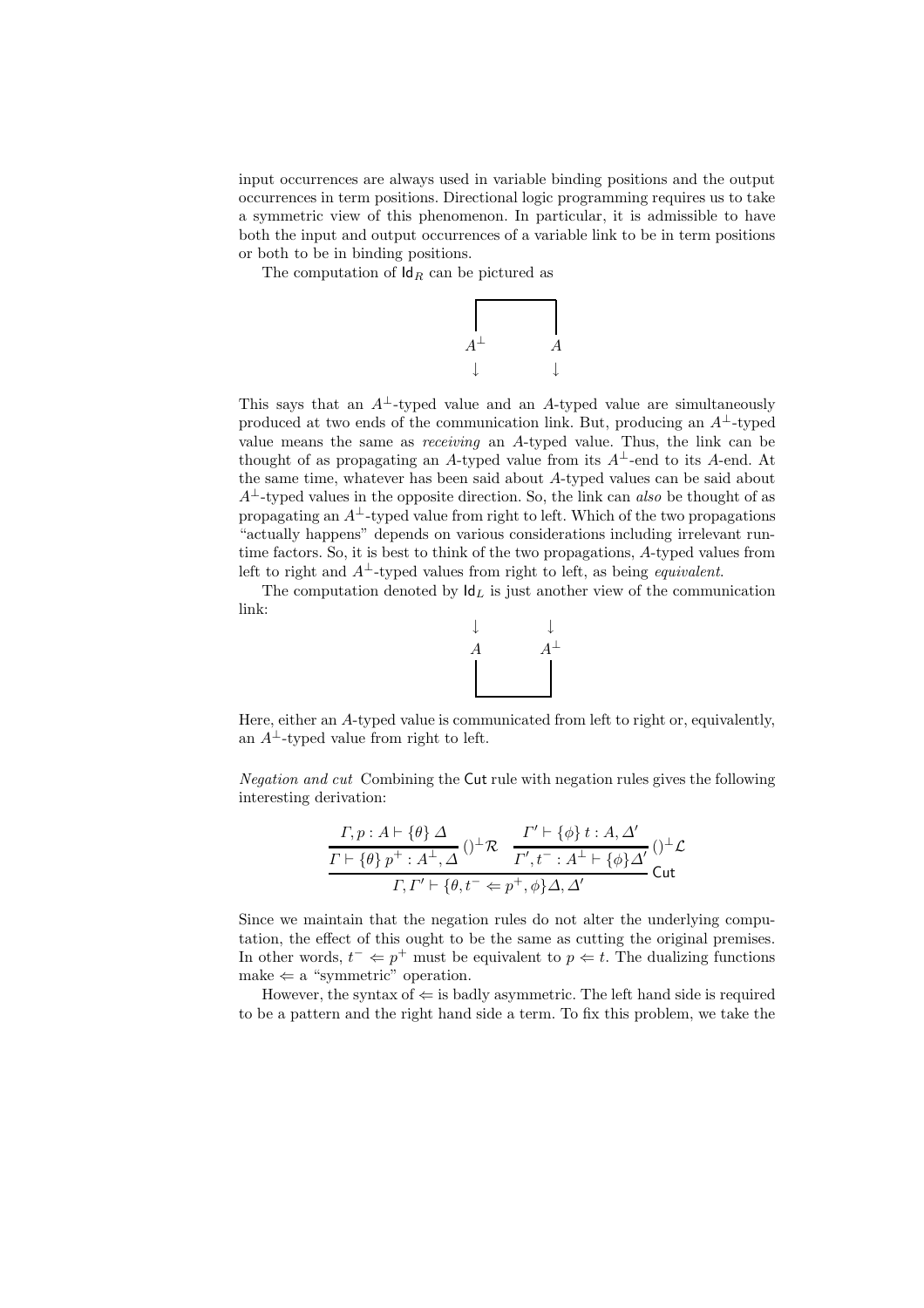following version of the cut rule as more basic:

$$
\frac{\Gamma \vdash \{\theta\} \, t : A, \Delta \quad \Gamma' \vdash \{\phi\} \, u : A^{\perp}, \Delta'}{\Gamma, \Gamma' \vdash \{\theta, t \Leftrightarrow u, \phi\} \, \Delta, \Delta'}
$$
Cut<sub>R</sub>

The notation  $t \Leftrightarrow u$  has the advantage that both the operands are terms. We impose the equivalence

$$
t \Leftrightarrow u = u \Leftrightarrow t \tag{25}
$$

and define the traditional pattern match in terms of " $\Leftrightarrow$ ":

$$
p \Leftarrow t \quad \stackrel{\text{def}}{=} \quad p^+ \Leftrightarrow t
$$

Thus,  $t \Leftrightarrow u$  is equivalent to  $t^- \Leftarrow u$  as well as  $u^- \Leftarrow t$ .

The command  $t \Leftrightarrow u$  can be thought of as a *directional unification* operation. The term t produces an A-typed value and the term u produces an  $A^{\perp}$ -typed value, *i.e.*, u is prepared to *accept* an A-typed value. The execution of  $t \Leftrightarrow u$ instantiates the variables of  $t$  and  $u$  such that the value produced by  $t$  is the same as the value accepted by  $u$  and *vice versa*. It is important to note that " $\Leftrightarrow$ " denotes *bidirectional* communication. For instance, if  $A = int \otimes int^{\perp}$ , t produces the first component of the pair and consumes the second component whereas  $u$  does exactly the opposite. Such bidirectional communication, which gives logic programming its expressive power, is preserved in directional logic programming.

Example 1. The identity procedure can be defined as

id : proc ( $\alpha \: \otimes \: \alpha^{\perp}$ ) id  $(x, x^{\perp})$  = succ

For all types  $\alpha$ , the identity procedure transfers the first argument of type  $\alpha$  to the second argument as an output. However, since  $\alpha$  can also be a negative type, the same procedure can also transfer the second argument to the first argument.

The identity procedure can also be defined, somewhat frivolously, as

id  $(x, y) = (x \Leftrightarrow y)$ 

To type check this definition, we need to derive the sequent  $x : \alpha, y : \alpha^{\perp} \vdash \{x \Leftrightarrow$  $y$ . This may be split into two sequents using  $\text{Cut}_R$ :

$$
x : \alpha \vdash \{succ\} x : \alpha
$$
  

$$
y : \alpha^{\perp} \vdash \{succ\} y : \alpha^{\perp}
$$

each of which is an instance of Id.

Example 2. Assume a polymorphic type definition of lists as follows:

List  $\alpha$  = nil 1  $\oplus$  cons ( $\alpha \otimes$  List  $\alpha$ )

The constructors nil and cons replace the formal constructors inl and inr. A conventional procedure for appending lists may be defined as follows: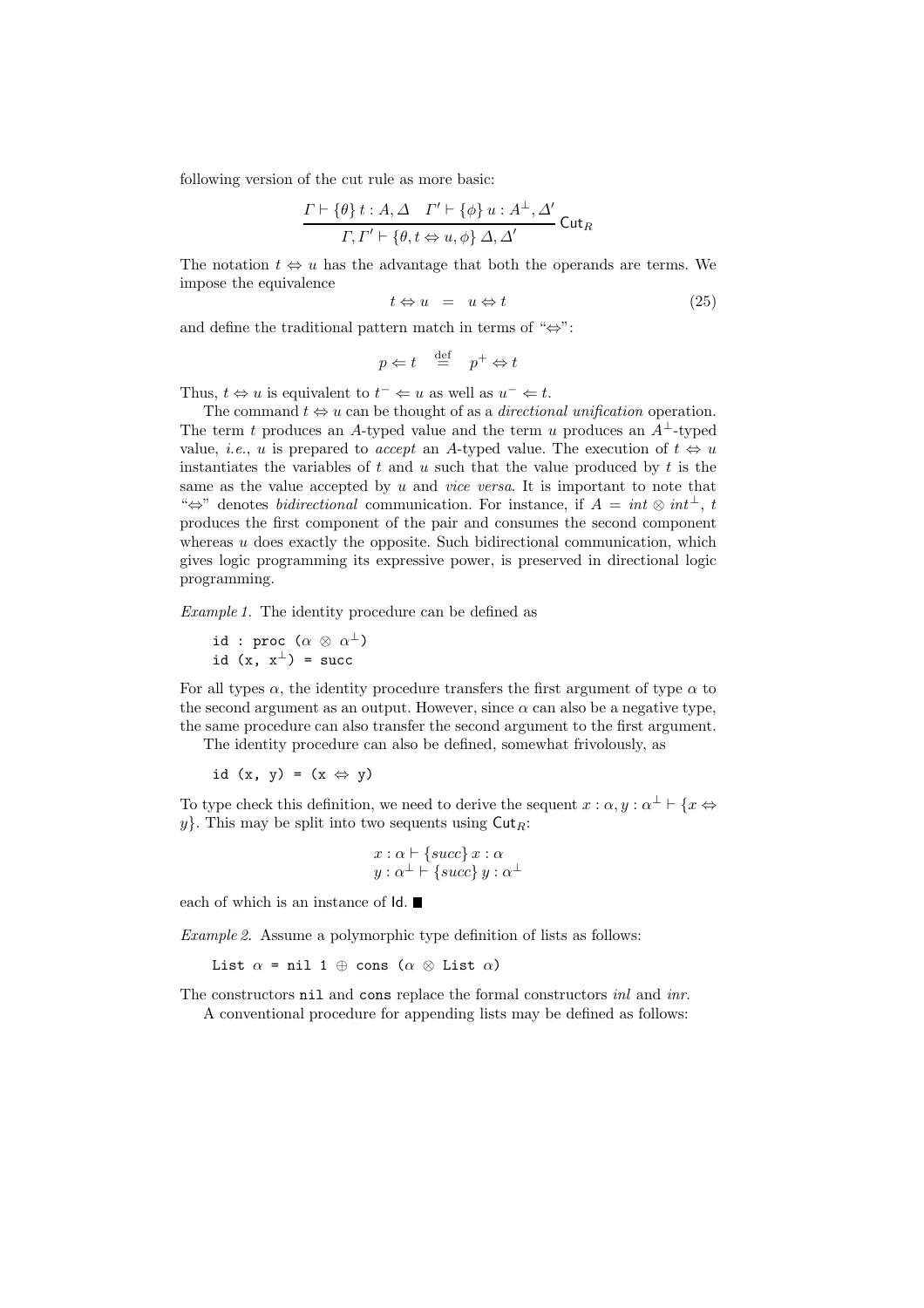```
append : proc (List \alpha \, \otimes \, List \alpha \, \otimes \, (List \alpha) ^{\perp})append(xs, ys, zs) =case(nil() \Rightarrow zs \Leftrightarrow vs|\text{cons}(x,xs')| \Rightarrow v \text{zs'}. append(xs',ys,zs'<sup>1</sup>),
                                                      zs \Leftrightarrow \text{cons}(x,zs'))⇐ xs
```
Using Horn clause notation, the same definition can also be written as

```
append(nil(), ys, zs) \leftarrow zs \Leftrightarrow ysappend(cons(x, xs'), ys, zs) \leftarrow\nu zs'. append(xs',ys,zs'<sup>⊥</sup>), zs \Leftrightarrow cons(x,zs')
```
Two comments are in order. First, we are unable to use pattern matching syntax for the third parameter of *append*. This is remedied in Section 4.3. Secondly, the append procedure, as defined above, can only be used to append lists. It cannot be used "backwards" to split a list into two parts. This restriction is directly stated in types. The first two arguments are list inputs and the third argument is a list output. Operationally, the pattern match  $case(...)$  $\Leftarrow$  xs cannot be executed until xs is instantiated to a *nil* or a *cons* term. Thus, directionality is built into the procedure.  $\blacksquare$ 

It may be seem that we have lost some of the convenience of logic programming by not being able to run procedures like append backwards. But, note that sequential control, such as that of Prolog, also loses the ability to run procedures backwards in any practical sense. We noted this for the reverse predicate in Section 1. In fact, it appears that most Prolog programs are written with a specific input-output directionality in mind. Our objective is to formalize these directionality notions and, then, to replace the low-level operational mechanisms of control used in conventional logic languages with high-level declarative mechanisms.

#### 4.3 Dual data structures

This section is essentially an exercise in syntax. All the computations were already introduced in Section 4.1 while, in Section 4.2, we introduced "change of view point". We must now introduce enough syntax to execute the change of view point. This involves defining new type constructors that are dual to the traditional ones, and pattern and term forms for these type constructors.

The dual type constructors are defined by the following equations:

$$
(A \otimes B)^{\perp} = A^{\perp} \parallel B^{\perp}
$$

$$
1^{\perp} = \perp
$$

$$
(A \oplus B)^{\perp} = A^{\perp} \& B^{\perp}
$$

The new type constructors are dual to the old ones in that, forming an output of an old type is similar to forming an input of its dual type and forming an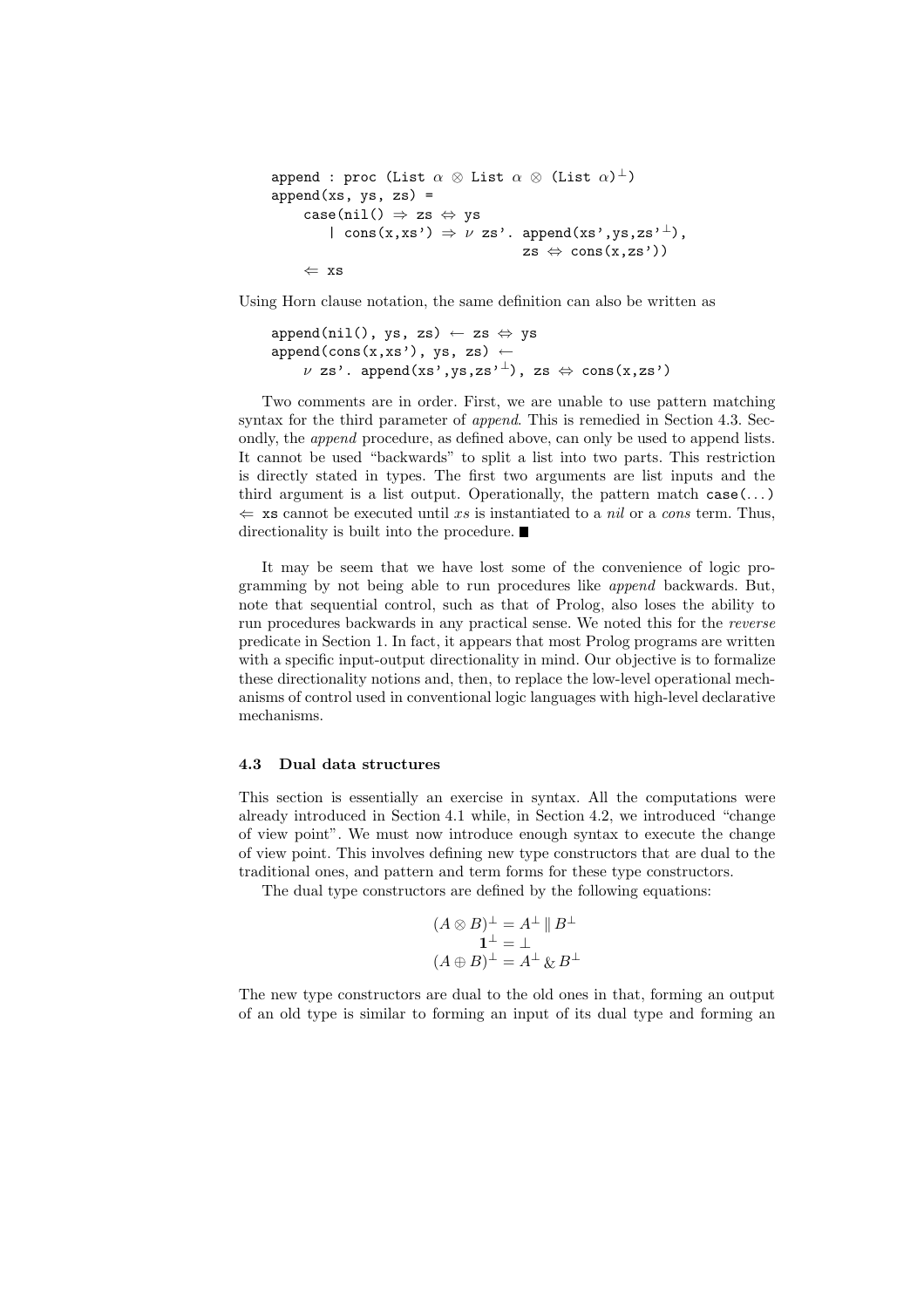input of an old type is similar to forming an output of its dual type. With this understanding, we propose the following syntax for new pattern/term forms:<sup>7</sup>

$$
(p,q)^{+} = [p^{+}, q^{+}] \qquad (t,u)^{-} = [t^{-}, u^{-}] \qquad (26)
$$
  
\n
$$
( )^{+} = [] \qquad ( )^{-} = []
$$
  
\n
$$
case(inl p \Rightarrow \theta \mid inr q \Rightarrow \phi)^{+} = \langle \{\theta\} p^{+}, \{\phi\} q^{+} \rangle \quad (inl t)^{-} = \langle t^{-}, \_ \rangle
$$
  
\n
$$
(inr u)^{-} = \langle \_ , u^{-} \rangle
$$

The type rules for the new constructs are obtained as derived rules by combining the type rules of Section 4.1 with negation rules:

$$
\frac{\Gamma \vdash \{\theta\} t : A, u : B, \Delta}{\Gamma \vdash \{\theta\} [t, u] : A \parallel B, \Delta} \parallel \mathcal{R} \qquad \frac{\Gamma_1, p : A \vdash \{\theta_1\} \Delta_1 \quad \Gamma_2, q : B \vdash \{\theta_2\} \Delta_2}{\Gamma_1, \Gamma_2, [p, q] : A \parallel B \vdash \{\theta_1, \theta_2\} \Delta_1, \Delta_2} \parallel \mathcal{L}
$$
\n
$$
\frac{\Gamma \vdash \{\theta\} \Delta}{\Gamma \vdash \{\theta\} [ \ ]: \bot, \Delta} \perp \mathcal{R} \qquad \boxed{ \ ]: \bot \vdash \{succ\} \bot}
$$
\n
$$
\frac{\Gamma \vdash \{\theta\} t : A, \Delta \quad \Gamma \vdash \{\phi\} u : B, \Delta}{\Gamma \vdash \{succ\} \{succ\} \{\{\theta\} t, \{\phi\} u\} : A \& B, \Delta} \& \mathcal{R}
$$
\n
$$
\frac{\Gamma, p : A \vdash \{\theta\} \Delta}{\Gamma, \langle p, \_\rangle : A \& B \vdash \{\theta\}, \Delta} \& \mathcal{L}_1 \qquad \frac{\Gamma, q : B \vdash \{\theta\} \Delta}{\Gamma, \langle \_\rangle, q \rangle : A \& B \vdash \{\theta\} \Delta} \& \mathcal{L}_2
$$

We briefly explain each of these constructions:

- The type constructor "||" (read as "par" short for *parallelization*) is dual to ⊗. Recall that a ⊗-pair is produced by producing its components independently and consumed by consuming its components in the same computation. Dually, a  $\parallel$ -pair is produced by producing both its components from the same computation and consumed by consuming its components in separate computations. We call pairs  $[t, u]$  of type  $A \parallel B$  "connected pairs" because the two components are connected via a computation. They are extremely useful for building data structures whose components are dependent on each other. (See Examples 4 and 5).
- The type  $\perp$  is useful for constructing a dummy input, just as 1 is useful for constructing a dummy output. Note that  $\bot \mathcal{L}$  is the only rule, other than  $Id_L$ , that builds an empty command from scratch. (See Example 6).
- $A \& B$  is the type of pairs whose computation is delayed until one of its components is selected. Hence, we call them lazy pairs. Note that precisely one component of a lazy pair may be used; the other component is discarded.

When a type is defined, we can introduce *selector* symbols for lazy pairs:

$$
type A = s_1 B_1 \& \dots \& s_n B_n
$$

Given such a definition, the pattern  $\langle \_, \ldots, p_i, \ldots, \_\rangle$  can be written as  $s_i$   $p_i$  and the term  $\langle \{\theta_1\}t_1, \ldots, \{\theta_n\}t_n \rangle$  can be written as  $\langle s_1 \Rightarrow {\theta_1}\}t_1, \ldots, s_n \Rightarrow {\theta_n}\}t_n$ . If the list type is defined by

 $\frac{7}{7}$  Unfortunately, our notation for duals of tuples  $(\text{``}[...]$ ") conflicts with the Prolog notation for lists. Note that we never use " $[\dots]$ " for lists in this paper.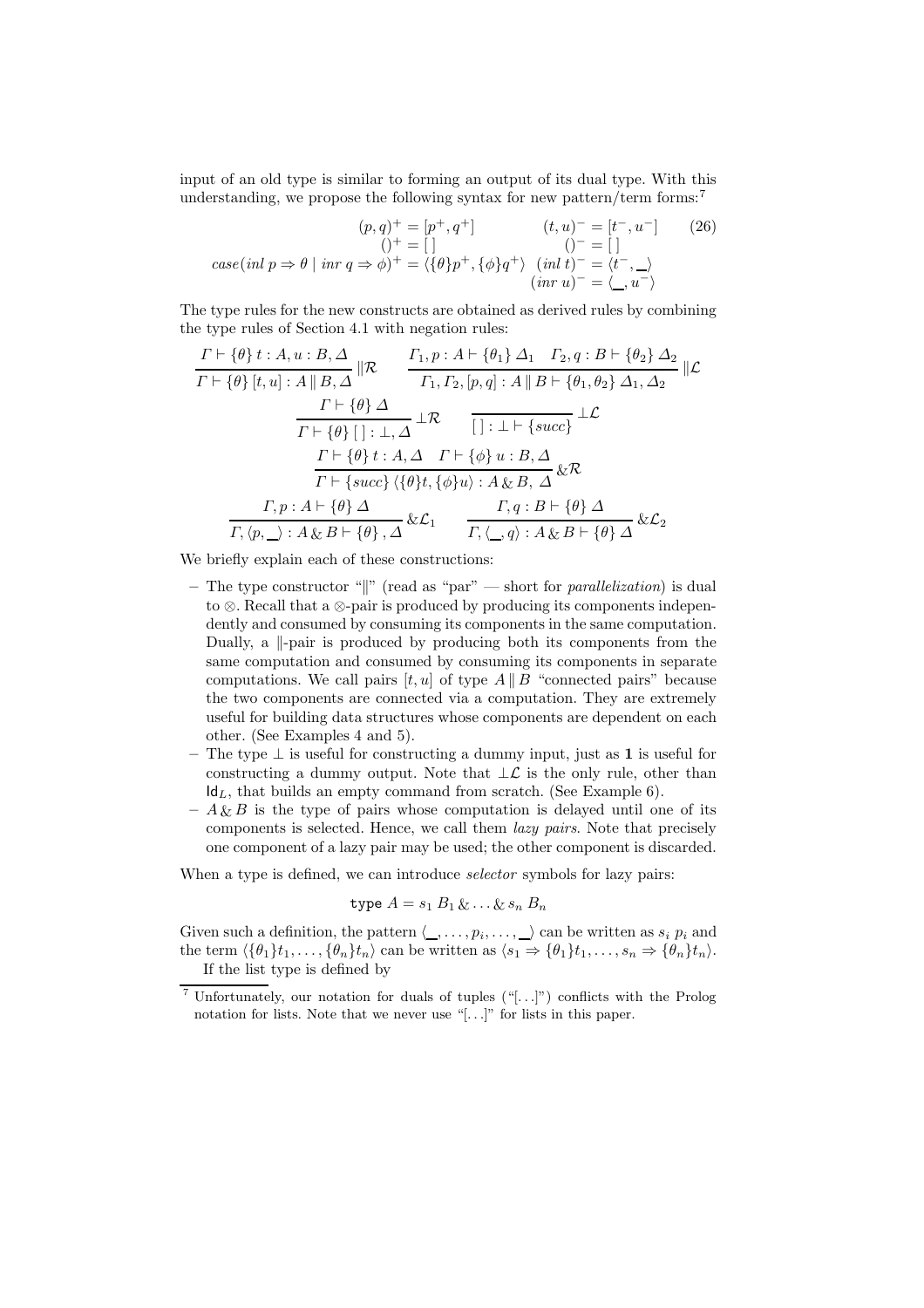List  $\alpha$  = nil 1  $\oplus$  cons ( $\alpha \otimes$  List  $\alpha$ )

its dual type gets the definition

$$
(List \alpha)^{\perp} = nil \perp \& cons (\alpha^{\perp} \parallel (List \alpha)^{\perp})
$$

This definition says that an acceptor for lists is a lazy pair of two acceptors. In the nil case, we use the first component which is an acceptor of ()'s. The second component, used in the cons case, is a connected pair of an element acceptor and another list acceptor. Thus, an acceptor of lists does not have to be simply a "place holder". It can have interesting structure. To illustrate how this structure gets used, we look at the reduction semantics.

Reduction semantics First we complete the definition of dualizing maps:

$$
[p, q]^{+} = (p^{+}, q^{+})
$$

$$
[l^{+} = ()
$$

$$
[l^{+} = ()
$$

$$
\langle p, \_\rangle^{+} = \text{inl } p^{+}
$$

$$
\langle \theta \rangle t, \{\phi\} u \rangle^{-} = \text{case}(\text{inl } t^{-} \Rightarrow \theta \mid \text{inr } u^{-} \Rightarrow \phi)
$$

$$
\langle \_\rangle q \rangle^{+} = \text{inr } q^{+}
$$

$$
(27)
$$

The reduction semantics for the full language is shown in Figure 2. Recall that

Equivalences

$$
\theta_1, \theta_2 = \theta_2, \theta_1
$$
  
\n
$$
\theta_1, (\theta_2, \theta_3) = (\theta_1, \theta_2), \theta_3
$$
  
\n
$$
succ, \theta = \theta
$$
  
\n
$$
t \Leftrightarrow u = u \Leftrightarrow t
$$

Reductions

$$
x \Leftrightarrow t, \theta[x^{\perp}] \longrightarrow \theta[t]
$$
  
\n
$$
[\ ] \Leftrightarrow () \longrightarrow succ
$$
  
\n
$$
[t_1, t_2] \Leftrightarrow (u_1, u_2) \longrightarrow t_1 \Leftrightarrow u_1, t_2 \Leftrightarrow u_2
$$
  
\n
$$
\langle \{\theta_1\}t_1, \{\theta_2\}t_2 \rangle \Leftrightarrow inl \ u \longrightarrow t_1 \Leftrightarrow u, \theta_1
$$
  
\n
$$
\langle \{\theta_1\}t_1, \{\theta_2\}t_2 \rangle \Leftrightarrow inr \ u \longrightarrow t_2 \Leftrightarrow u, \theta_2
$$
  
\n
$$
P \ t \longrightarrow p^+ \Leftrightarrow t, \theta \quad \text{where } P \ p = \theta \text{ is in program}
$$

Fig. 2. Reduction semantics of the core language

we take the unification operation "⇔" to be basic and define "⇐" in terms of "⇔". Thus, commands in Fig. 2 do not have any patterns in them. Using the definition of dualizing maps,  $(24)$ ,  $(26)$ ,  $(27)$ , the earlier reductions  $(15-20)$  are seen as syntactic variants of the official reduction rules in the figure. In addition, the following reductions are also obtained as syntactic variants:

$$
[p_1, p_2] \Leftarrow [t_1, t_2] \longrightarrow p_1 \Leftarrow t_1, p_2 \Leftarrow t_2 \tag{28}
$$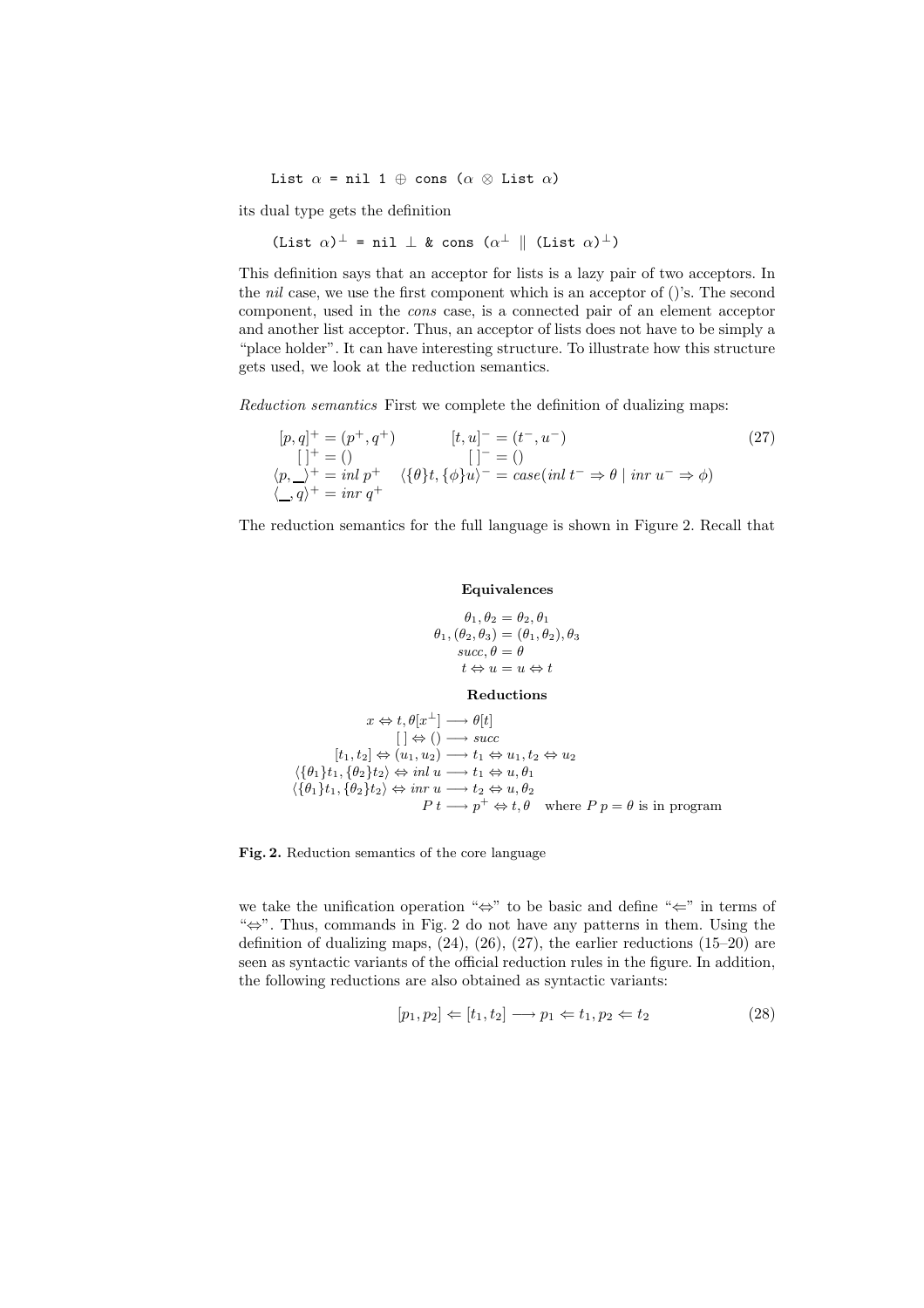$$
[\ ] \Leftarrow [\ ] \longrightarrow succ \tag{29}
$$

$$
\langle p, \_\rangle \Leftarrow \langle \{\theta\}t, \{\phi\}u \rangle \longrightarrow p \Leftarrow t, \theta \tag{30}
$$

$$
\langle \_, q \rangle \Leftarrow \langle \{\theta\}t, \{\phi\}u \rangle \longrightarrow q \Leftarrow u, \phi \tag{31}
$$

Example 3. We return to the append program of Example 2 and rewrite it using the new constructs:

append : proc (List 
$$
\alpha \otimes
$$
 List  $\alpha \otimes$  (List  $\alpha$ ) <sup>$\perp$</sup> )  
append(nil(), ys, ys <sup>$\perp$</sup> )  $\leftarrow$  succ  
append(cons(x, xs'), ys, cons[x <sup>$\perp$</sup> , zs' <sup>$\perp$</sup> ])  $\leftarrow$   
append(xs', ys, zs <sup>$\perp$</sup> )

The third parameter of *append* is an acceptor of lists. The definition of  $(List \alpha)^{\perp}$ shows that such acceptors have an interesting structure. This structure is used in writing the pattern for the third parameter in the second clause. Type checking the clauses involves deriving the following sequents:

$$
(): 1, ys: L, ys⊥: L⊥  $\vdash$  {succ}  
(x, xs') :  $\alpha \otimes L$ , ys: L, cons[x<sup>⊥</sup>, zs'<sup>⊥</sup>] : L<sup>⊥</sup>  $\vdash$  {append(xs', ys, zs'<sup>⊥</sup>})}
$$

where  $L$  stands for  $List \alpha$ . We leave them for the reader to verify.

To see how the pattern of the third parameter works, suppose append is invoked with a variable  $zs^{\perp}$  as the third argument. This involves the following pattern match:

$$
cons[x^\perp,zs'^\perp]\Leftarrow zs^\perp
$$

If its dual zs is passed to another procedure, it must eventually execute a case analysis on zs of the following form:

$$
case(nil() \Rightarrow \theta_1 \mid cons(a, as) \Rightarrow \theta_2) \Leftarrow zs
$$

This is equivalent to the unification

$$
zs \Leftrightarrow \langle nil \Rightarrow \{\theta_1\}[\ ]
$$
, cons  $\Rightarrow \{\theta_2\}[a^{\perp}, as^{\perp}]\rangle$ 

So, the acceptor-pair on the right may get substituted for  $zs^{\perp}$  in the first pattern match. This gives

$$
\mathit{cons}[x^\perp, \mathit{zs'}^\perp] \Leftarrow \langle \mathit{nil} \Rightarrow \{\theta_1\} [ \ ], \ \mathit{cons} \Rightarrow \{\theta_2\} [a^\perp, \mathit{as}^\perp] \rangle
$$

which reduces to  $x^{\perp} \Leftarrow a^{\perp}$ ,  $zs'^{\perp} \Leftarrow as^{\perp}$ ,  $\theta_2$ .

On the other hand, the first pattern match is equivalent to the unification

$$
zs^{\perp} \Leftrightarrow cons(x, zs')
$$

So,  $cons(x, zs')$  may be substituted for zs in the second pattern match. Thus, whether values are passed in one direction or acceptors in the opposite direction, the same results are obtained.

Example 4. The type of difference lists can be defined in a directional logic program as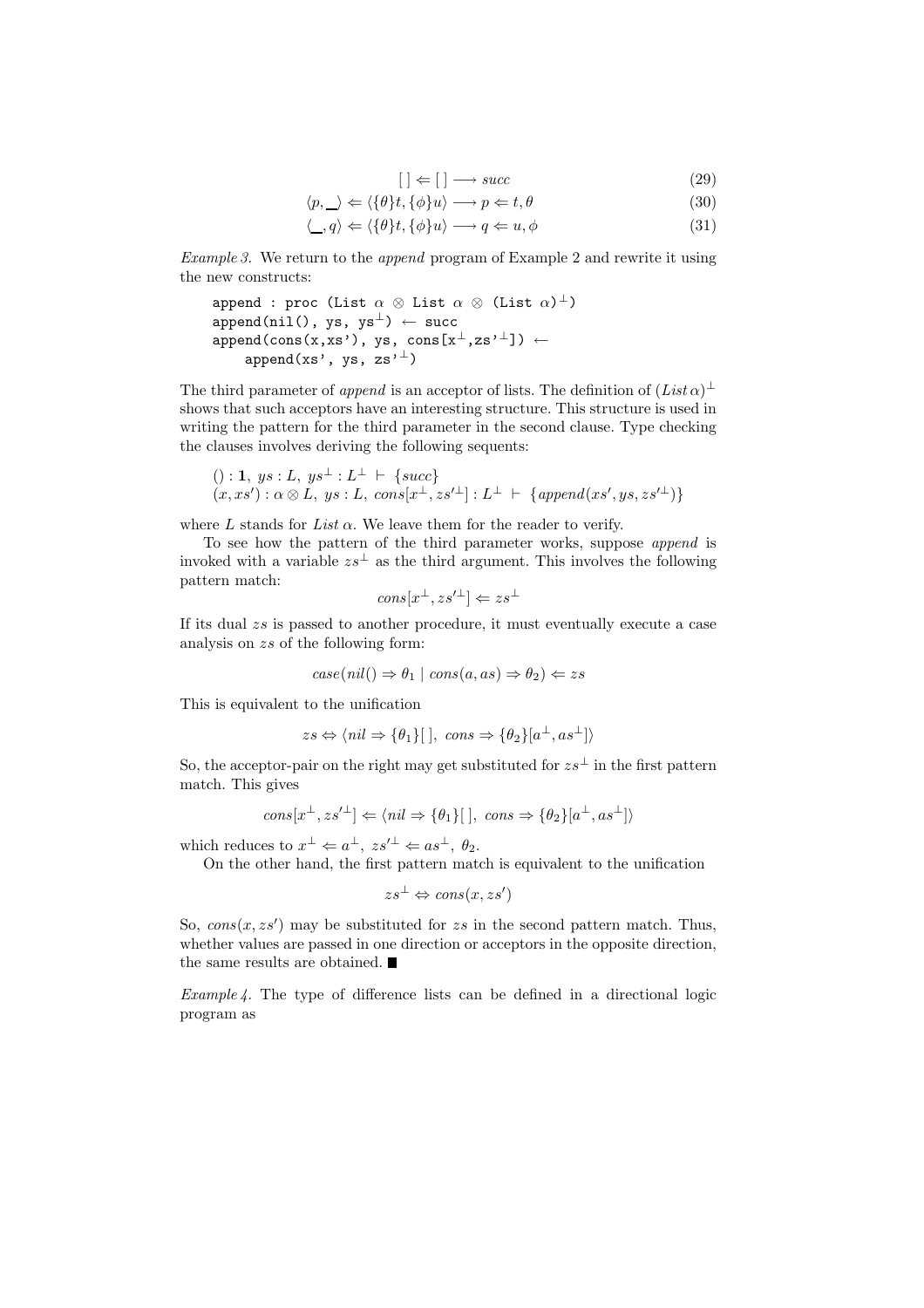type DList  $\alpha$  = List  $\alpha \parallel$  (List  $\alpha$ )<sup> $\perp$ </sup>

We will refer to the two components as the "head" and the "tail" respectively. The head of a difference list is a list and its tail is an acceptor of lists. The two components are connected: the list accepted in the tail is used in the head.

Dually, an acceptor of difference lists is of the type:

type (DList  $\alpha$ ) $^{\perp}$  = (List  $\alpha$ ) $^{\perp}$   $\otimes$  (List  $\alpha$ )

It accepts the head of the difference list and gives a list for its tail.

Procedures for creation and concatenation of difference lists may be defined as follows:

```
new : proc (DList \alpha)^\perpconcat : proc (DList \alpha \otimes DList \alpha \otimes (DList \alpha)<sup>\perp</sup>)
new (x, x^{\perp}) = succ
concat([x,y^{\perp}], [y,z^{\perp}], (x^{\perp},z)) = succ
```
Note that the only parameter of new and the third parameter of concat are output parameters.

Type checking the definition of *concat* illuminates how  $\otimes$  and  $\parallel$  interact in derivations. Let L stand for List  $\alpha$ . Then, we need to derive

$$
[x,y^\perp] : L \parallel L^\perp, [y,z^\perp] : L \parallel L^\perp, (x^\perp,z) : L^\perp \otimes L \;\vdash\; \{succ\}
$$

First, use  $\otimes \mathcal{L}$  to decompose the pair  $(x^{\perp}, z)$  into separate hypotheses  $x^{\perp}: L^{\perp}$ and  $z: L$ . Next, use  $\|\mathcal{L}$  to decompose  $[x, y^{\perp}]$  giving the sequents:

$$
x:L,x^{\perp}:L^{\perp}\vdash \{succ\}
$$
  

$$
y^{\perp}:L^{\perp},[y,z^{\perp}]:L\parallel L^{\perp},z:L\vdash \{succ\}
$$

The first sequent follows by  $\mathsf{Id}_L$ . The second sequent may be derived by further decomposing  $[y, z^{\perp}]$  and using  $\mathsf{Id}_L$  twice.

Here are some more operations on difference lists. (The reader is encouraged to work through the type derivations for these clauses).

```
addl : proc (\alpha \otimes DList \alpha \otimes (DList \alpha)^\perp)
addr : proc (DList \alpha \otimes \alpha \otimes (DList \alpha)<sup>\perp</sup>)
out : proc (DList \alpha \otimes (List \alpha)<sup>\perp</sup>)
addl (i, [h, t^{\perp}], (cons[i^{\perp}, h^{\perp}], t)) = succ
addr ([h, cons[i^{\perp}, t^{\perp}]], i, (h^{\perp}, t)) = succout ([h, nil[]], h^{\perp}) = succ
```
Interestingly, it does not seem possible to define a procedure to delete the first element of a difference list in the same fashion as above. The problem is that the first element itself is dependent on the tail input of the difference list. So, it cannot be separated away from the tail input.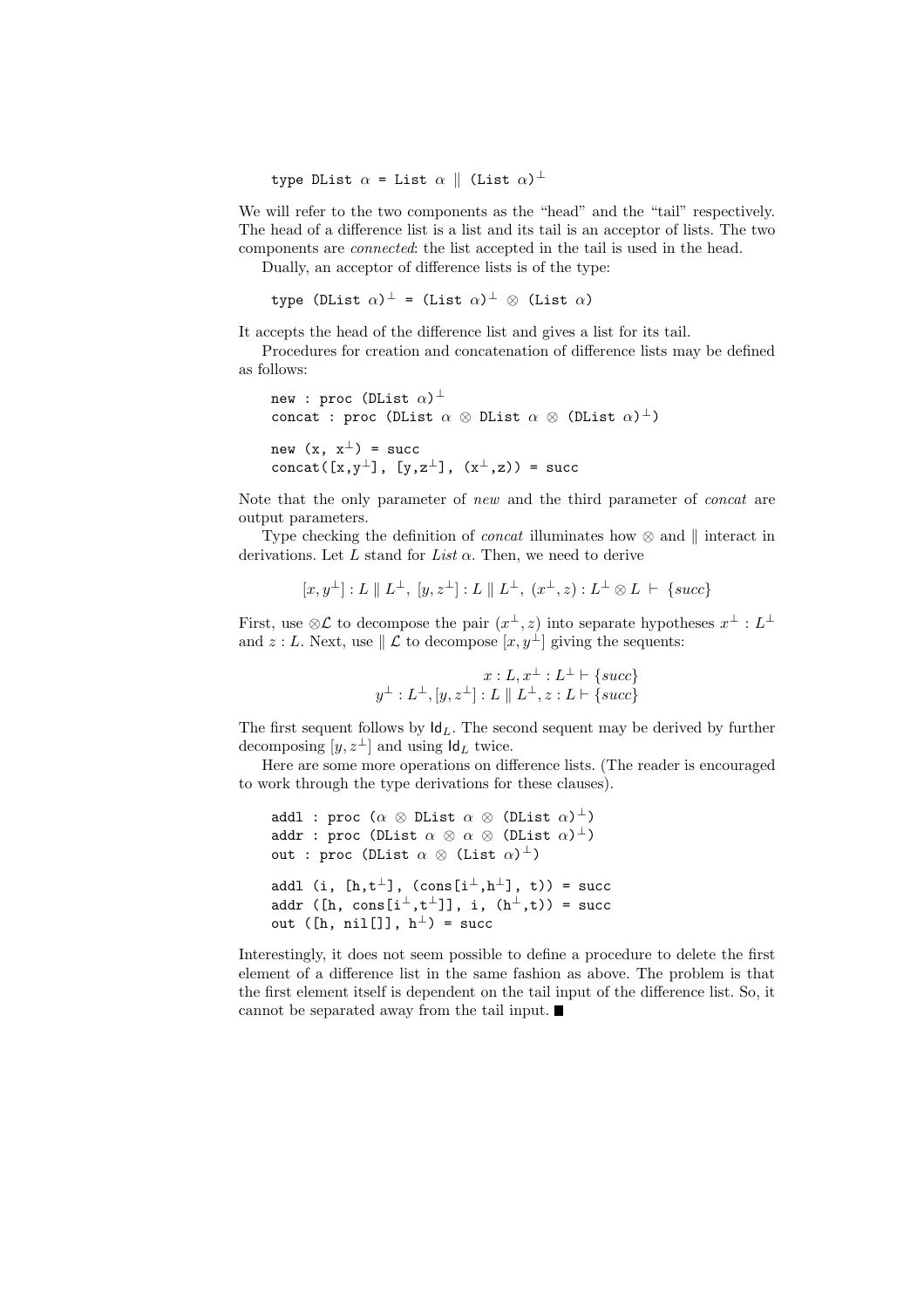Example 5. We illustrate how to achieve back communication required in concurrent message passing programs. The following is a "stack manager" process that maintains an internal stack and services messages for pushing and popping values.

```
type Msgs \alpha = done \bot \oplus \mathrm{push}(\alpha \otimes \mathrm{Msgs}\,\, \alpha) \ \oplus \ \mathrm{pop}(\alpha^\bot \,\parallel\, \mathrm{Msgs}\,\, \alpha)stack : proc (Msgs \alpha)
stackloop : proc (Msgs \alpha \otimes List \alpha)
stack ms = stackloop(ms, nil())
stackloop(done dummy, st) \leftarrow dump(st, dummy)stackloop(push(x, ms'), st) \leftarrow stackloop(ms', cons(x, st))stackloop(pop[x^{\perp}, ms'], nil()) ← error
stackloop(pop[x<sup>⊥</sup>, ms'], cons(x,st')) ← stackloop(ms', st')
```
Note that a push message comes with an  $\alpha$ , but a pop message comes with an acceptor for  $\alpha$ 's. The stack process sends back an  $\alpha$  to the originator of the message via this acceptor. (See the last clause).

Traditionally, in concurrent logic languages, messages are structured as a stream (list) with components of the form  $push v$  and  $pop x$ . Expressing it in our type system would yield the following type:

type Msgs'  $\alpha$  = List (push  $\alpha \, \oplus$  pop  $\alpha^{\perp}$ )

This type subtly differs from our *Msgs* type: the *pop*-acceptor is combined with the remaining stream using  $\otimes$  rather than k. This would mean that the last clause would not type check (because  $x^{\perp}$  and  $ms'$  are consumed separately). More importantly, it does not allow the user process to use the popped value in future messages. Our Msgs type corrects these problems and provides the right structure for bidirectional communication.

In the first clause of stackloop, we would ideally like to have an empty clause body. But, that would mean that st is not used, violating linearity. (Such a clause body would not type check). We use here a procedure dump which magically discards the stack. See Example 6 for its definition.  $\blacksquare$ 

Type checking in directional logic programming guarantees certain desirable properties for concurrent programming. For example, a Msgs stream can be consumed by one and only one stack process, and, unless there is an error, the stream is consumed completely and all the acceptors in it are satisfied. In general, there is a single process that has "write access" to a variable and this process is guaranteed to write the variable (unless there is an error or nontermination). In other words, no race conditions or deadlocks arise. The "directionality checks" of Parlog [21] are meant to guarantee similar properties. However, these checks are possible only for "strong" modes, not for "weak" modes. Strong modes would rule out back communication as in the above example. In contrast, our proposal allows the so-called weak modes and, at the same time, guarantees safety and liveness properties.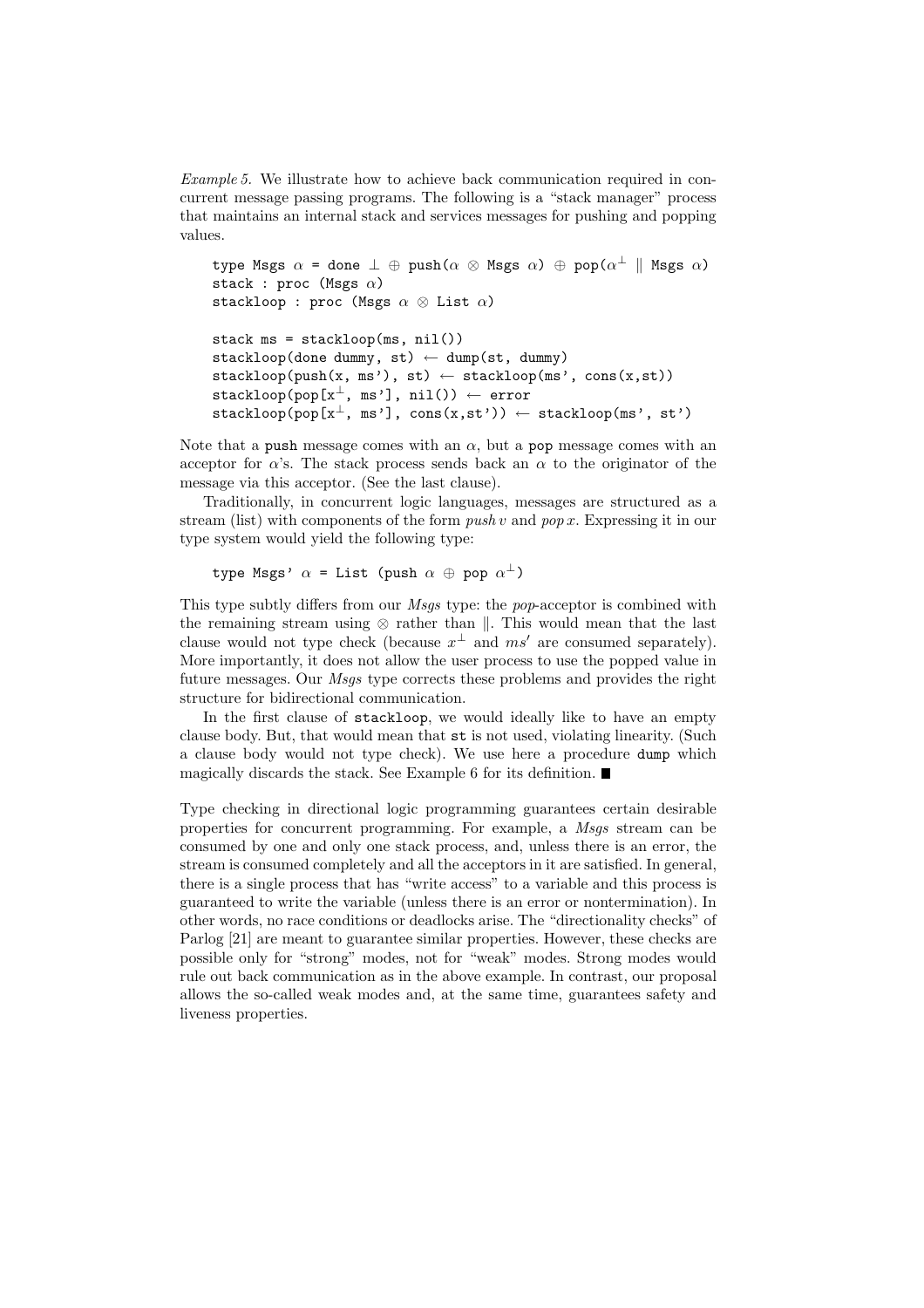This guarantee is obtained, in large part, by distinguishing between the two kinds of pairs: independent pairs belonging to ⊗-types and connected pairs belonging to  $\mathcal{L}_{\text{t}}$ -types. The components of independent pairs are separately constructed; so, it is all right to use both the components in the same computation. On the other hand, the components of connected pairs are dependent on each other. Were we to assume that the components are independent and subsequently link them, we are likely to create cycles. For example, if we disregard the connectedness of the pair  $[x^{\perp},x]$  and treat is as being of type  $A^{\perp} \overset{\sim}{\otimes} A$  then we can create the cyclic computation:

$$
x^{\perp} \Leftrightarrow x
$$

This command waits forever for the value of x in an effort to produce a value for x! Thus, the distinction between  $\otimes$  and  $\parallel$  is crucial.

However, there is a sense in which the distinction between  $\otimes$  and  $\parallel$  is overstated. While cycles result if we assume that  $\parallel$ -pairs are disconnected, nothing really goes wrong if we use disconnected components to form a  $\parallel$ -pair. In this case,  $A \parallel B$  is the type of *possibly* connected pairs. Since the use of such pairs still assumes that the components may be connected, this is a safe loss of information. The easiest way to add such loss of information is via the so-called MIX rule [12, 17]:

$$
\frac{\Gamma \vdash \{\theta\} \; \Delta \quad \Gamma' \vdash \{\theta'\} \; \Delta'}{\Gamma,\Gamma' \vdash \{\theta;\theta'\} \; \Delta,\Delta'}
$$
 MIX

The command  $\theta$ ;  $\theta'$  denotes the formal "joining together" of the separate computations  $\theta$  and  $\theta'$ . There can be no interactions between them. We will see, in Section 6.2, that the ";" operator allows backtracking-nondeterminism. This motivates the nullary version of the MIX rule:

$$
\overline{\vdash \{fail\}}
$$
 **FAIL**

The following equivalences hold for ";" and *fail*:

$$
\theta_1; \theta_2 = \theta_2; \theta_1 \tag{32}
$$

$$
\theta_1; (\theta_2; \theta_3) = (\theta_1; \theta_2); \theta_3 \tag{33}
$$

$$
fail; \theta = \theta \tag{34}
$$

See Section 6.2 for applications of these constructs.

### 5 Properties of Directional Logic Programs

In this section, we briefly mention the important theoretical properties of the type system presented here.

First, we establish the *linearity* property. This is done in a somewhat roundabout fashion. We define functions  $V(\cdot)$  which give the free variables of terms, patterns and commands as multisets of variables. The definition is "conditional".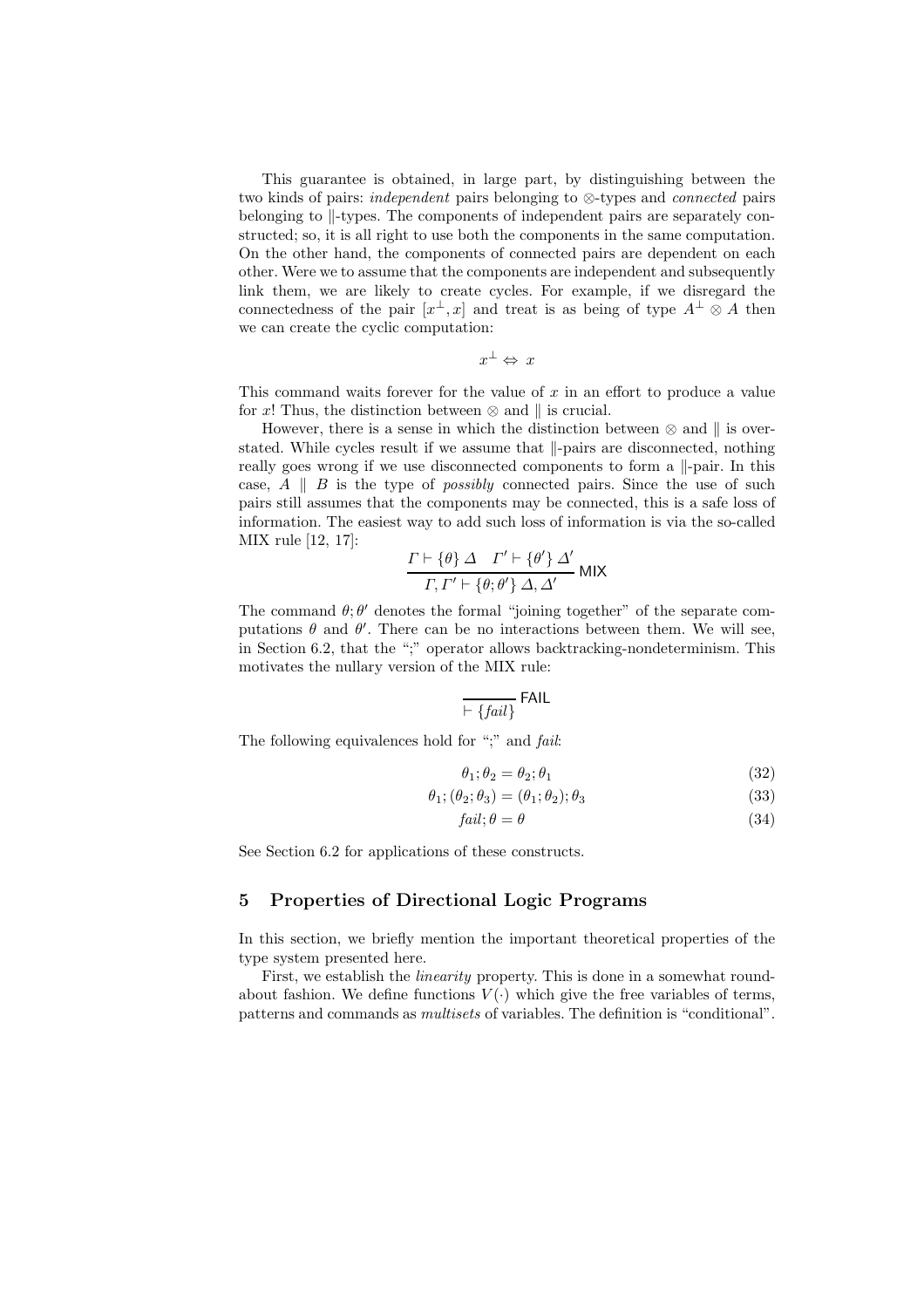Then we show, by induction on type derivations, that the condition is satisfied and, at the same time, the derivable sequents are linear and acyclic. The free variables of a term are defined by:

$$
V(x) = \{x\}
$$
  
\n
$$
V(\mathbf{I}) = \emptyset
$$
  
\n
$$
V(\mathbf{I}) = \emptyset
$$
  
\n
$$
V((t, u)) = V(t) \cup V(u)
$$
  
\n
$$
V(\mathbf{I}, u) = V(t) \Delta V(u)
$$
  
\n
$$
V(\mathbf{I}, u) = V(t) \Delta V(t)
$$
  
\n
$$
V(\mathbf{I}, u) = V(\mathbf{I}) \Delta V(t)
$$
  
\n
$$
V(\mathbf{I}, u) = V(\mathbf{I}) \Delta V(u)
$$
  
\n
$$
= V(\mathbf{I}, u) \Delta V(u)
$$

where  $V_1 \triangle V_2 = (V_1 \setminus V_2^{\perp}) \cup (V_2 \setminus V_1^{\perp})$ . The definition involves a condition for the case of lazy pairs. Free variables of patterns are defined by dualization:  $V(p) = V(p^+)$ . For commands, we have the definition:

$$
V(succ) = \emptyset
$$
  
\n
$$
V(t_1 \Leftrightarrow t_2) = V(t_1) \cup V(t_2)
$$
  
\n
$$
V(\theta_1, \theta_2) = V(\theta_1) \triangle V(\theta_2)
$$
  
\n
$$
V(\nu x. \theta) = V(\theta) \quad \text{if } x, x^{\perp} \notin V(\theta)
$$
  
\n
$$
V(P t) = V(t)
$$

Theorem 1. Suppose

$$
p_1:A_1,\ldots,p_n:A_n\vdash \{\theta\}t_1:B_1,\ldots,t_m:B_m
$$

is a derivable sequent. Then, for all  $p_i$   $(i = 1, n)$ ,  $\theta$ ,  $t_j$   $(j = 1, m)$ ,

- $-V(·)$  is well-defined.
- linearity:  $V(\cdot)$  is a set, i.e., has at most one occurrence of a variable x.
- $-$  acyclicity:  $V(\cdot)$  does not have both x and  $x^{\perp}$  for any variable x.
- $-V(\theta) \Delta V([t_1, \ldots, t_m]) = V((p_1, \ldots, p_n))^{\perp}.$

We have that evaluation preserves types (called "semantic soundness" in [40]).

**Theorem 2 (subject reduction).** If  $\Gamma \vdash \{\theta\}$  is a derivable sequent and  $\theta \rightarrow^*$  $\theta'$  by the reduction system, then  $\Gamma \vdash \{\theta'\}$  is derivable.

Note that this means, in particular, that the evaluation maintains linearity and acyclicity.

The confluence or Church-Rosser property follows by a proof similar to Abramsky's [2]:

**Theorem 3 (confluence).** If  $\theta \rightarrow^* \theta_1$  and  $\theta \rightarrow^* \theta_2$ , then there exists a command  $\phi$  such that  $\theta_1 \longrightarrow^* \phi$  and  $\theta_2 \longrightarrow^* \phi$ .

This means that the results of evaluation are independent of the evaluation order. In conventional terminology, the results are independent of the "selection function".

We now show the correspondence between directional logic programs and relational logic programs. The correspondence is defined by a series of translations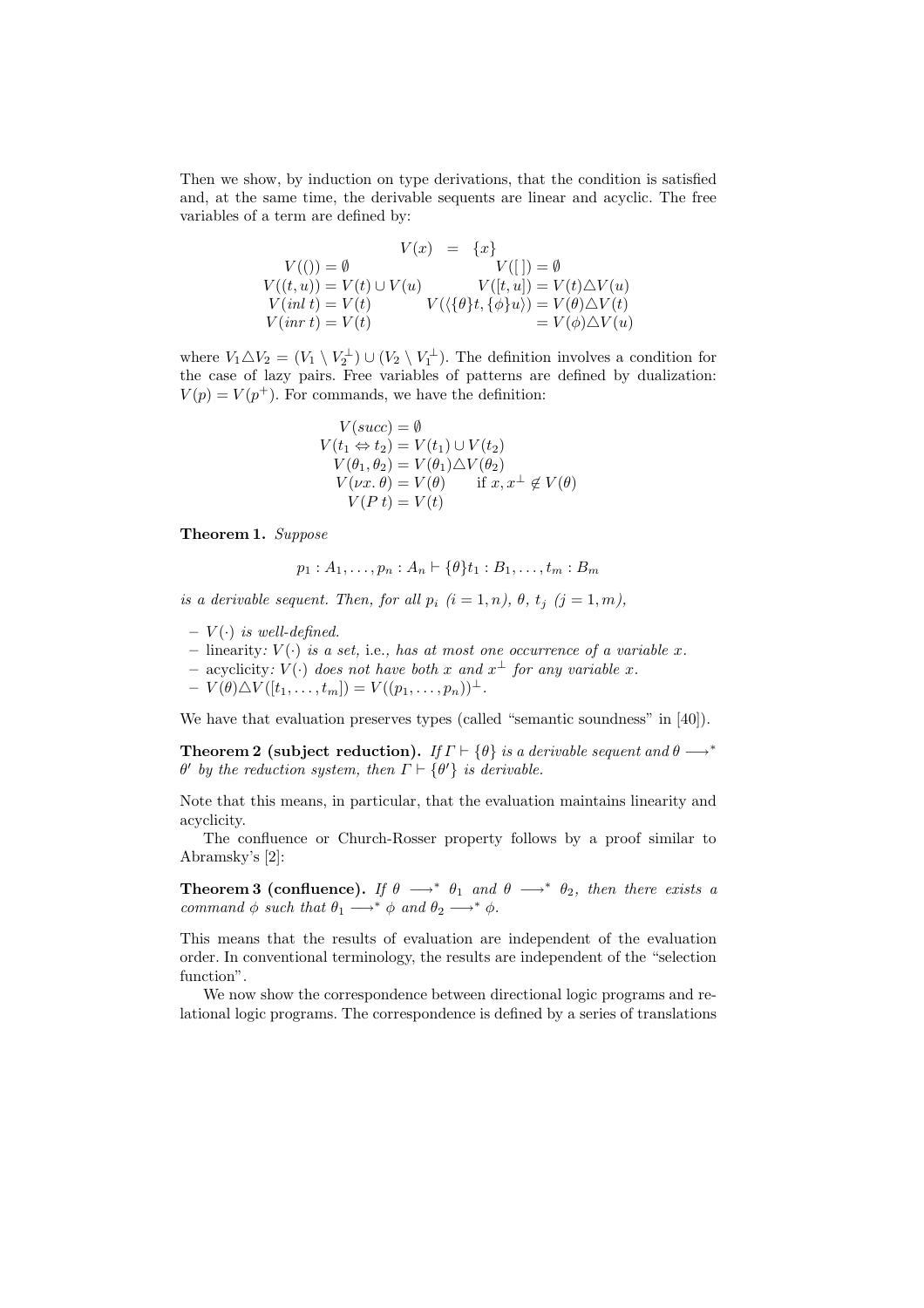(·) ◦ from the directional type system to Typed Prolog. For types, we have the translation:

$$
(A^{\perp})^{\circ} = A^{\circ}
$$
  
\n
$$
\mathbf{1}^{\circ} = \perp^{\circ} = Unit
$$
  
\n
$$
(A \otimes B)^{\circ} = (A \parallel B)^{\circ} = A^{\circ} \times B^{\circ}
$$
  
\n
$$
(A \oplus B)^{\circ} = (A \& B)^{\circ} = A^{\circ} + B^{\circ}
$$

The translation of a directional term t is a pair  $(t', \phi)$  which we write as  $(t'$  where  $\phi)$ , and, when  $\phi$  is empty, abbreviate to t'. In the following equations, assume  $t^{\circ} = (t'$  where  $\phi_1)$  and  $u^{\circ} = (u'$  where  $\phi_2)$ .

Terms :  
\n
$$
x^{\circ} = (x^{\perp})^{\circ} = x
$$
\n
$$
(\ )^{\circ} = []^{\circ} = ()
$$
\n
$$
(t, u)^{\circ} = [t, u]^{\circ} = (t', u')
$$
\nwhere  $\phi_1, \phi_2$   
\n
$$
(int t)^{\circ} = int t' \text{ where } \phi_1
$$
\n
$$
(in t)^{\circ} = in t' \text{ where } \phi_1
$$
\n
$$
\langle \{\theta_1\}t, \{\theta_2\}u\rangle^{\circ} = x \text{ where } (x = inl t', \phi_1, \theta_1^{\circ}; x = inr u', \phi_2, \theta_2^{\circ})
$$
\nPatterns :  
\n
$$
p^{\circ} = (p^+)^{\circ}
$$

Commands:

$$
succ^{\circ} = \text{the empty formula}
$$
  
\n
$$
(t \Leftrightarrow u)^{\circ} = t' = u', \phi_1, \phi_2
$$
  
\n
$$
(\theta_1, \theta_2)^{\circ} = \theta_1^{\circ}, \theta_2^{\circ}
$$
  
\n
$$
(\nu x. \theta)^{\circ} = \exists x. \theta^{\circ}
$$
  
\n
$$
(P t)^{\circ} = P t', \phi_1
$$

Finally, to translate procedure definitions

$$
\begin{array}{l} P: proc \; A \\ P \; p = \theta \end{array}
$$

we assume that  $p$  is a pattern made of distinct variables and tupling constructs " $(...)$ " and " $[...]$ ". (If it is not originally in that form, it can be easily converted to that form using the equivalence (23) backwards). The translation of the procedure definition is

$$
P: pred A^{\circ}
$$
  

$$
P p^{\circ} = \theta^{\circ}
$$

It is rather obvious that:

Lemma 4. The translation of a well-typed directional program is a well-typed Typed Prolog program.

Next, we show that the translation preserves semantics. Let  $\longrightarrow_{T}$  denote the Typed Prolog reduction relation defined by  $(1-11)$  and  $\longrightarrow_D$  denote the reduction relation of directional programs defined in Fig. 2. Then, we have:

**Theorem 5.** Let P be a directional logic program and  $\Gamma \vdash {\theta}$  a well-typed command with respect to P. (So, " $\Gamma^{\circ} \vdash \theta^{\circ}$  Formula" is a well-typed goal with respect to  $\mathcal{P}^{\circ}$ ). Then, whenever  $\theta \longrightarrow_D^* \theta'$ ,  $\theta^{\circ} \longrightarrow_T^* \theta'^{\circ}$ .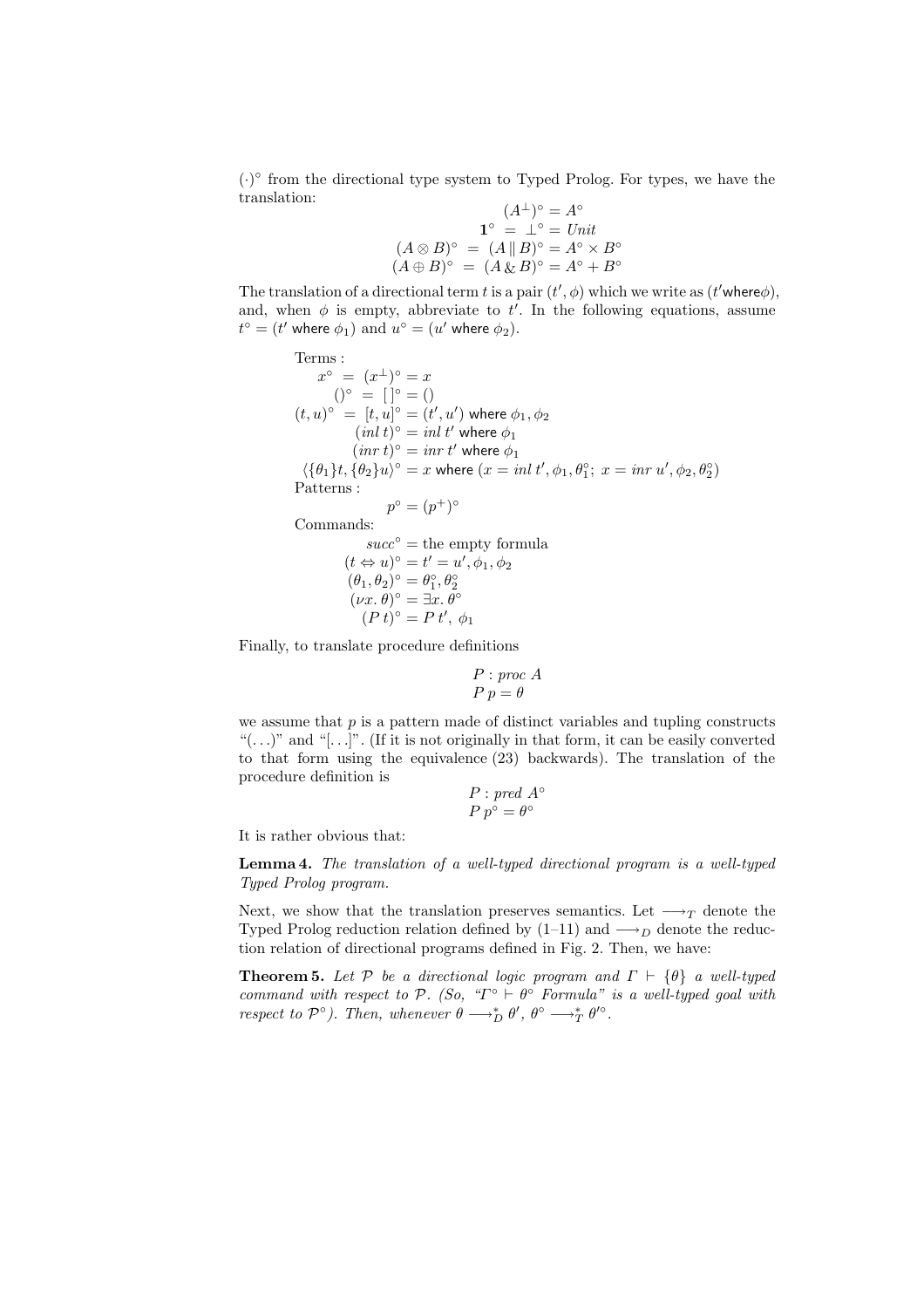The converse does not hold. There are fewer reductions in directional setting than in the relational setting. Essentially, a consumer of a variable can "fire" in Typed Prolog even without the variable being bound, whereas in the directional program it is made to wait. Thus, the best we can aim for is the following result. Call a type *lazy* if it has an unnegated  $\&$  constructor. A command  $\Gamma \vdash {\theta}$  is said to be lazy if  $V(\Gamma)$ , which is the same as  $V(\theta)^{\perp}$ , contains a variable of a lazy type.

**Theorem 6.** Let  $\mathcal{P}$  be a directional logic program and  $\Gamma \vdash \{\theta\}$  a non-lazy command with respect to P. (We have that " $\Gamma^{\circ} \vdash \theta^{\circ}$  Formula" is a well-typed goal with respect to  $\mathcal{P}^{\circ}$ ). Whenever  $\theta^{\circ} \longrightarrow_T^* \phi$  and the reduction of  $\theta^{\circ}$  is convergent, there exist  $\theta'$ ,  $\phi'$  such that  $\theta \longrightarrow_D^* \theta'$ ,  $\theta'^{\circ} = \phi'$  and  $\phi \longrightarrow_T^* \phi'$ .

Since Typed Prolog can fire the consumer of a variable even without the variable being bound, to simulate the reduction in the directional setting, we have to first evaluate the producer of the variable. If  $\phi \longrightarrow_T^* \phi'$  represents the evaluation of the producer, then we can represent the combination  $\theta^{\circ} \longrightarrow_T^* \phi \longrightarrow_T^* \phi'$  in the directional reduction system.

We should point out, however, that there are reduction rules, called *commu*tative reductions, which achieve the effect of firing consumers. See [20, 17]. In our setting, commutative reductions are expressed as:

$$
u[\langle \{\theta_1\}t_1, \{\theta_2\}t_2 \rangle] \longrightarrow \langle \{\theta_1\}u[t_1], \{\theta_2\}u[t_2] \rangle \langle \{\theta_1\}t_1, \{\theta_2\}t_2 \rangle \Leftrightarrow u, \phi \longrightarrow \langle \{\theta_1, \phi\}t_1, \{\theta_2, \phi\}t_2 \rangle \Leftrightarrow u
$$

These rules transport computations into lazy pairs (equivalently, case branches) so that they can proceed even without a choice being made. Note, in particular, the similarity between the second reduction and the backtracking rule (11). Thus, directional logic programming can be made to perform all the reductions available in the relational setting. But, it is not our program to do so.

## 6 Extensions

In this section, we briefly review various extensions and pragmatic concerns.

#### 6.1 Repetition

The language considered so far is completely linear (except for procedures). Each value has a single producer and a single consumer. However, we do need to use some values multiple times. This is tricky business. As noted in [25, 28], allowing multiple consumers implicitly allows multiple producers as well because the consumed value may have an embedded acceptor. But, multiple producers lead to inconsistencies.

Linear logic includes a safe treatment of multiply usable values. However, the constructs involved in this treatment are extremely rich and powerful. In particular, they go beyond Horn clause logic. It is not yet clear what is the best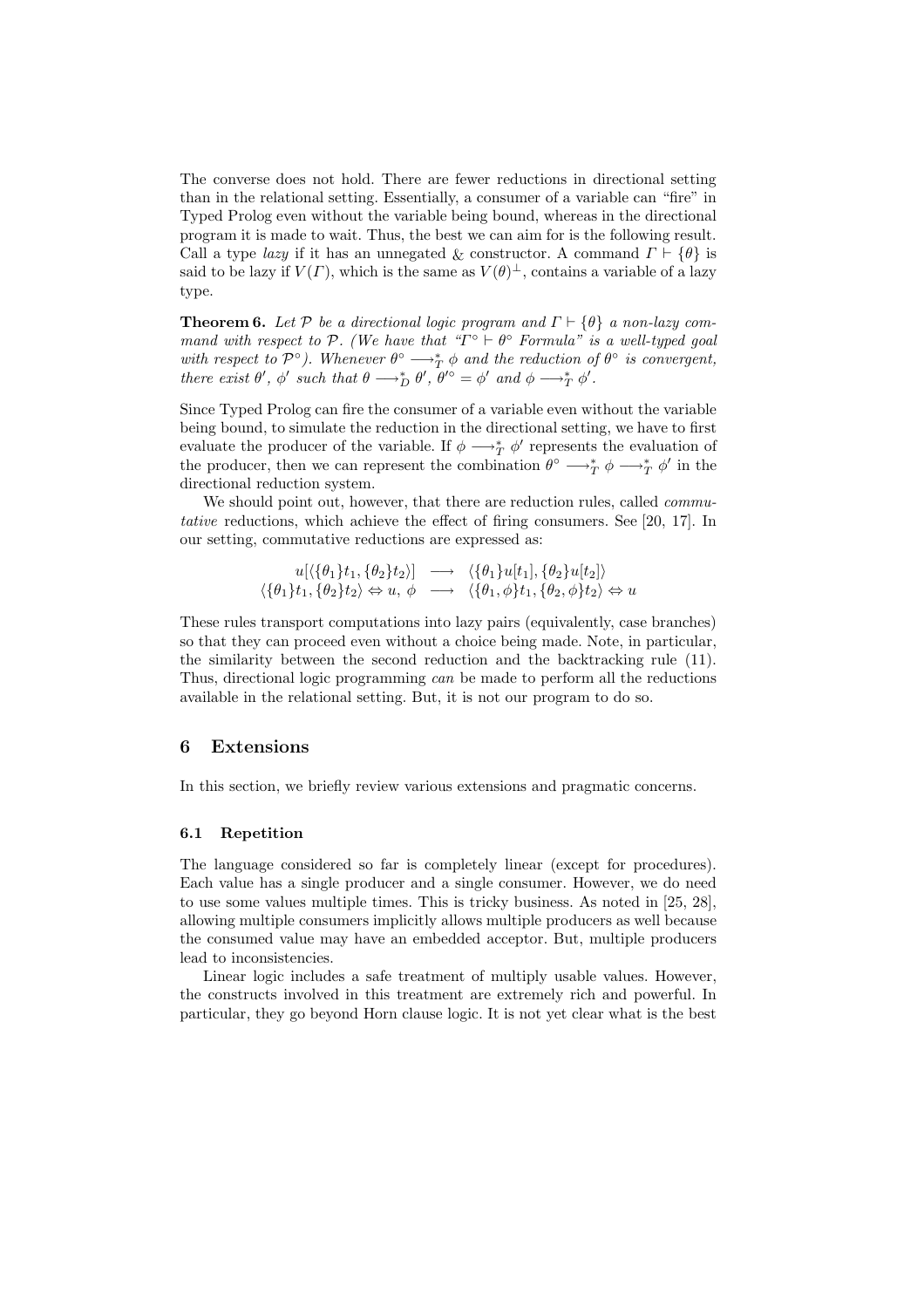way to incorporate these features into directional logic programming. For the sake of completeness, we briefly indicate the features provided by linear logic and point to the issues they raise.

The type " $A$ " (read "of course" A) denotes computations that may be discarded or duplicated (in addition to being used linearly). If such computations use other computations, it is easy to see that the latter must in turn be discardable/duplicatable. For, in discarding/duplicating the final computation, we are also discarding/duplicating its subcomputations. This explains the intricacies involved in the  $\mathcal R$  rule below:

$$
! \mathcal{R} \quad \frac{p_1 : !B_1, \dots, p_k : !B_k \vdash \{\theta\} \, t : A}{x_1 : !B_1, \dots, x_k : !B_k \vdash \{succ\} \, (![p_1 \Leftarrow x_1, \dots, p_k \Leftarrow x_k] \{\theta\} \, t) : !A}
$$
\n
$$
! \mathcal{L} \quad \frac{\Gamma, p : A \vdash \{\theta\} \, \Delta}{\Gamma, !p : !A \vdash \{\theta\} \, \Delta}
$$
\n
$$
! \mathcal{W} \quad \frac{\Gamma \vdash \{\theta\} \, \Delta}{\Gamma, \_!1 \cdots : !A \vdash \{\theta\} \, \Delta} \quad ! \mathcal{C} \quad \frac{\Gamma, p_1 : !A, p_2 : !A \vdash \{\theta\} \, \Delta}{\Gamma, p_1 @ p_2 : !A \vdash \{\theta\} \, \Delta}
$$

The  $\mathcal{R}$  rule "promotes" a linear computation to a discardable/duplicatable computation. The term constructed by such promotion encapsulates the entire computation, including the command  $\theta$ , and introduces fresh variables for the interface  $x_1, \ldots, x_k$ . (The reason for this complexity becomes clear once we look at the reduction semantics below). The rule  $\mathcal{L}$  allows an  $\mathcal{L}$ -typed value to be used once (linearly), !W allows it to be discarded and  $\mathcal{C}$  allows it to be duplicated. The reduction semantics of these constructs is as follows:

$$
!q \Leftarrow (![p_1 \Leftarrow t_1, \ldots] \{\theta\} u) \longrightarrow p_1 \Leftarrow t_1, \ldots, \theta, q \Leftarrow u \tag{35}
$$

$$
\underline{\phantom{a}} \Leftarrow (!p_1 \Leftarrow t_1, \ldots | \{\theta\} u) \longrightarrow \underline{\phantom{a}} \Leftarrow t_1, \ldots \tag{36}
$$

$$
q_1 @ q_2 \Leftarrow (!p_1 \Leftarrow t_1, \ldots] \{\theta\} u) \longrightarrow y_1 @ z_1 \Leftarrow t_1, \ldots, q_1 \Leftarrow (!p_1 \Leftarrow y_1, \ldots] \{\theta\} u), q_2 \Leftarrow (!p_1 \Leftarrow z_1, \ldots] \{\theta\} u)
$$
 (37)

Note that, in reductions (36) and (37), the demands to discard and duplicate a promoted computation are propagated to its inputs. The complexity of the promotion construction is due, in part, to the need for such propagation.

Linear logic's promotion construct takes us beyond Horn clause logic programming. Since entire computations can be discarded (reduction 36), lazy evaluation is required in computing with ! types. Similarly, reduction (37) requires entire computations to be explicitly copied. The effect of copying can be achieved by sharing in some instances, but not always. For example, consider  $x_1@x_2 \leftarrow d$ where  $d$  is a difference list. Since  $d$  has an internal local variable, it cannot be simply shared from  $x_1$  and  $x_2$ . Instead, separate copies of d must be bound to the two variables. It seems that copying can be avoided by restricting the use of "!" to "positive" types, *i.e.*, types built from primitive types,  $\otimes$ , 1 and  $\oplus$ . Similarly, the lazy evaluation may be avoided by requiring  $\theta$  to be empty in the promotion rule. All of this needs further investigation.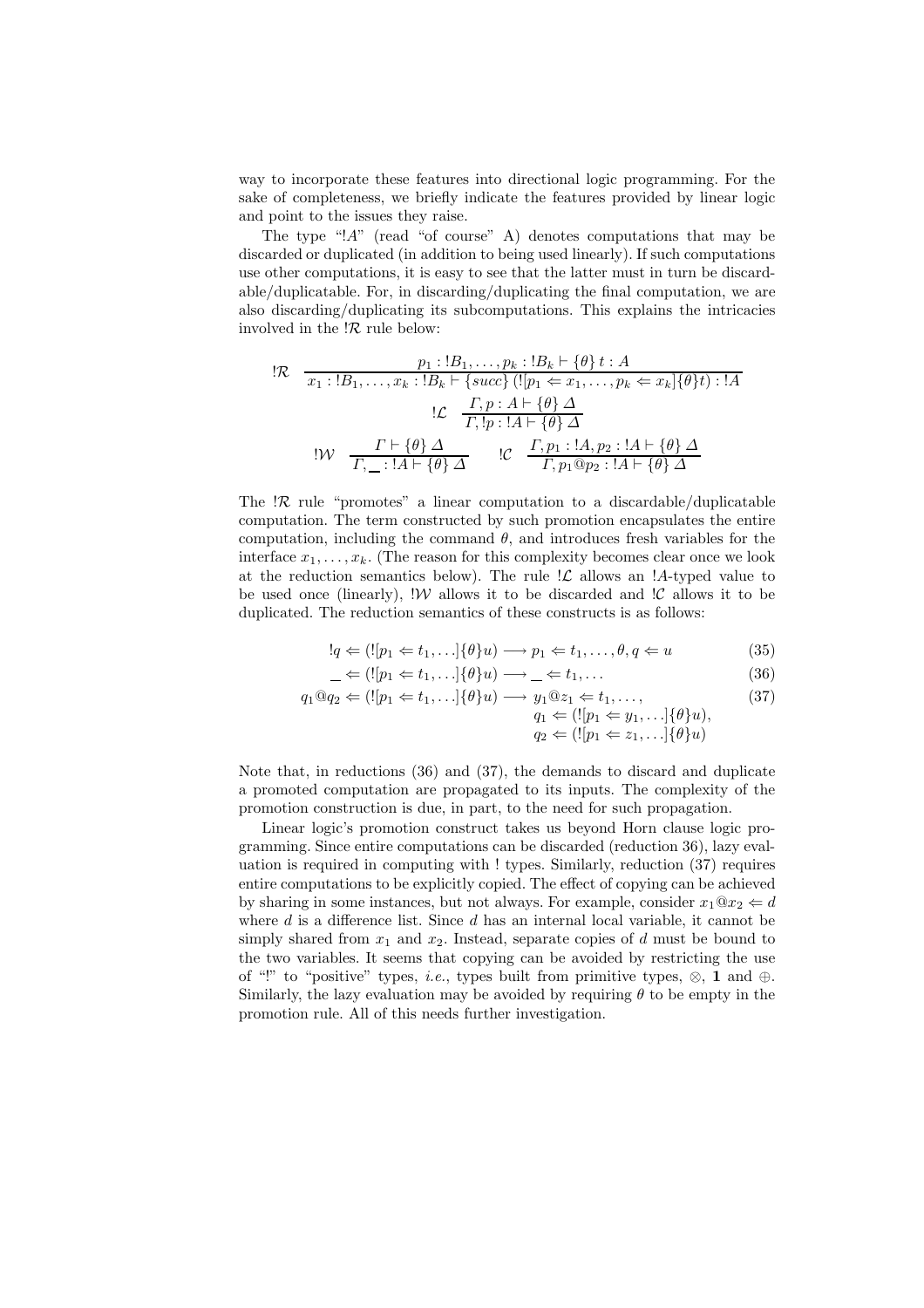Example 6. To be able to "dump" the stack of Example 5, we must require that all its elements are discardable. Then, we can define dump as:

dump : proc (List  $!\alpha \otimes \bot$ )  $dump(nil(), [] \leftarrow succ$  $dump(cons(\_\_, st), dummy) \leftarrow dump(st, dummy)$ 

One may wonder if we could discard the stack directly, instead of discarding its elements individually. It is possible to do so by using a type of "nonlinear" lists:

type NList  $\alpha$  = nil 1  $\oplus$  cons (! $\alpha \otimes$  !(NList  $\alpha$ ))

Then, stackloop can be redefined as follows:

```
stackloop : proc (Msgs !\alpha \otimes !(NList \alpha))
stackloop(nil[], nst) \leftarrow\Leftarrow nst
stackloop(push(x, ms'), nst) \leftarrowstackloop(ms', ! [x' \leftarrow x, \text{nst'} \leftarrow \text{nst}] \text{cons}(x', \text{nst'}))stackloop(pop[x<sup>\perp</sup>, ms'], !st) ←
     case st of
          nil() \Rightarrow error
       | cons(y, nst') \Rightarrow x^{\perp} \Leftarrow y, stackloop(ms', nst')
```
#### 6.2 Nondeterminism

Just as we introduced dual type constructors for data structures in Section 4.3, we can introduce a dual constructor for "!". This is written as "?" and pronounced "why not". The type ?A denotes computations whose acceptors can be multiply used. Thus, ?A-typed computations are nondeterministic: they denote multiple A-typed values. The constructions for ?-types are obtained by extending the dualizaton maps:

(![p<sup>1</sup> ⇐ t1, . . .]{θ}u) <sup>−</sup> = (?[p<sup>1</sup> ⇐ t1, . . .]{θ}u −) (!p) <sup>+</sup> = ?p + <sup>+</sup> = noval (p1@p2) <sup>+</sup> = p + 1 or p + 2

For example, we can define a procedure for producing all the members of a list as a nondeterministic value as follows:

```
members : proc ((?\alpha)^{\perp} \otimes List \alpha)members(x^{\perp}, nil()) ←
        \mathtt{x}^\bot \; \Leftrightarrow \; \mathtt{noval, \; fail}members(x^{\perp}, cons(y,ys)) \leftarrowx^{\perp} \Leftrightarrow (?y) or x', (succ; members(x'<sup>1</sup>, ys))
```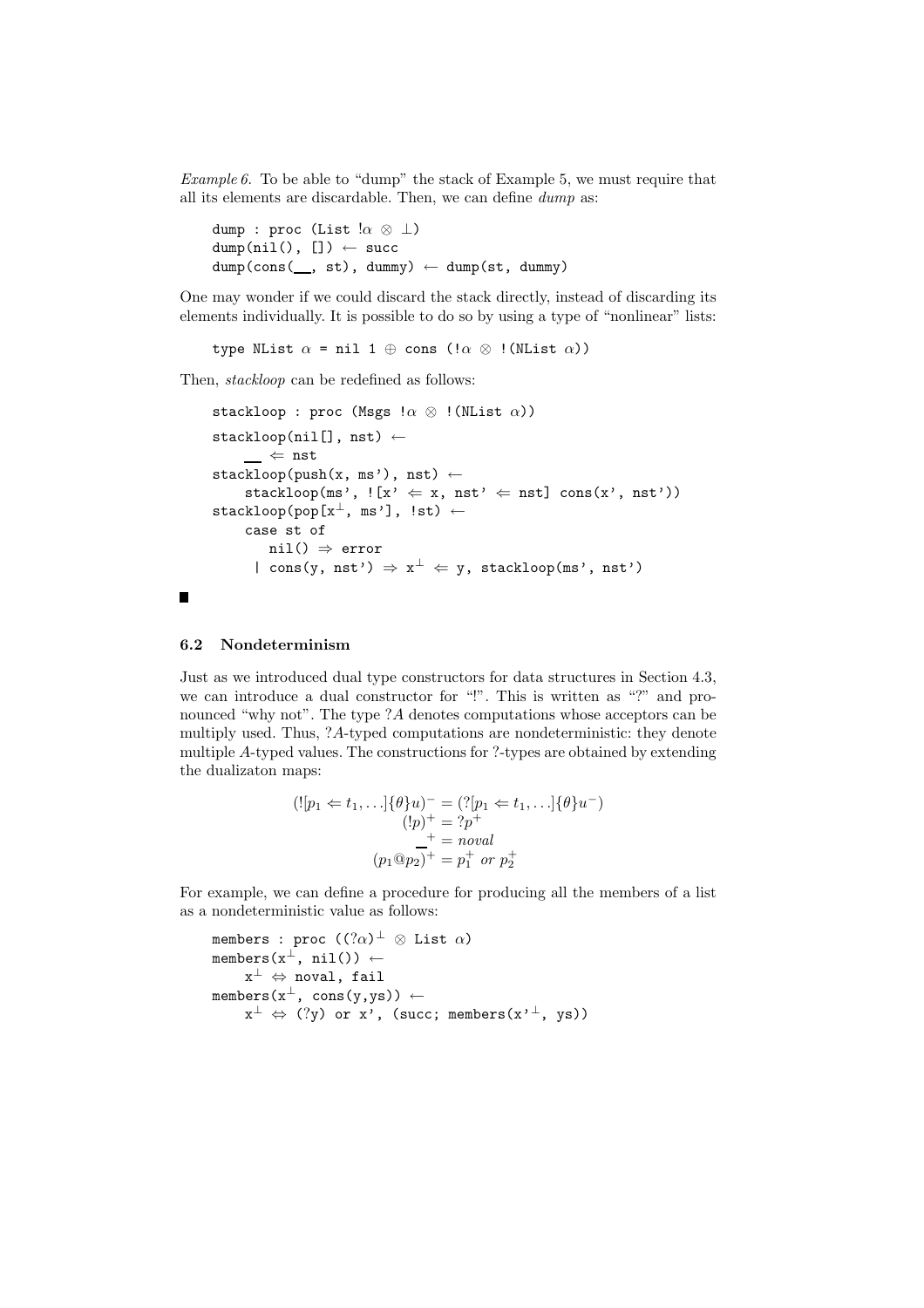Note that the goal member( $x^{\perp}$ , cons(1,cons(2,nil()))) reduces to the following command:

$$
x^{\perp} \Leftrightarrow ?1
$$
 or  $x1$ , (succ;  
 $x1^{\perp} \Leftrightarrow ?2$  or  $x2$ , (succ;  
 $x2^{\perp} \Leftrightarrow$  noval, fail))

which is nothing but a representation of the backtracking behaviour.

### 6.3 Higher-order features

If we add unrestricted "of course" types, the language becomes higher-order. The type proc A, denoting procedures that accept A-typed arguments, is essentially equivalent to the type  $A^{\perp}$ . Consider the notations  $\varepsilon p : A, \theta$  for procedure abstraction and  $t_1 t_2$  for procedure application. These can be defined as

$$
\varepsilon p : A. \theta \stackrel{\text{def}}{=} [ \bar{x} \Leftarrow \bar{x}] \{ \theta \} p^+
$$

$$
t_1 t_2 \stackrel{\text{def}}{=} !P \Leftarrow t_1, P \Leftrightarrow t_2
$$

Therefore, procedure abstraction can be made a legitimate term and treated as a first-class value. Note that adding higher-order features to directional logic programming does not involve higher-order "unification" as in Lambda Prolog [38]. We have procedure application, but not equality testing of procedures.

### 6.4 Conditions and functions

We have deliberately avoided introducing functions into the language to keep it simple and "logic programming-like". However, it is clear that at least one kind of function is necessary, viz., condition. In our procedural view of logic programs, the unification operator can only be used to bind variables. It cannot be used to test for the equality of two values. (See [25] for a similar sentiment). In fact, since the language is higher-order, a universal equality test is not possible. So, we need at least a type Bool and a function = :  $\alpha \otimes \alpha \rightarrow$  Bool where  $\alpha$  is restricted to testable types. One quickly sees the need for defining new conditions. So, why not introduce a general function abstraction construct:

$$
\neg \circ \mathcal{R} \quad \frac{\Gamma, p : A \vdash \{\theta\} \ t : B}{\Gamma \vdash \{\theta\} \lambda p : A \ t : A \neg \circ B} \qquad \text{if } V(\Gamma) \cap V(p) = \emptyset
$$

In fact, using the definition  $A \to B = A^{\perp} || B$ ,  $\lambda p$ : A. t is equivalent to  $[p^+, t]$ . Function application ft is equivalent to  $\{f \leftrightarrow (t, x^{\perp})\}x$ . One can follow the ideas of [44] to make the language of terms as rich as the language of commands.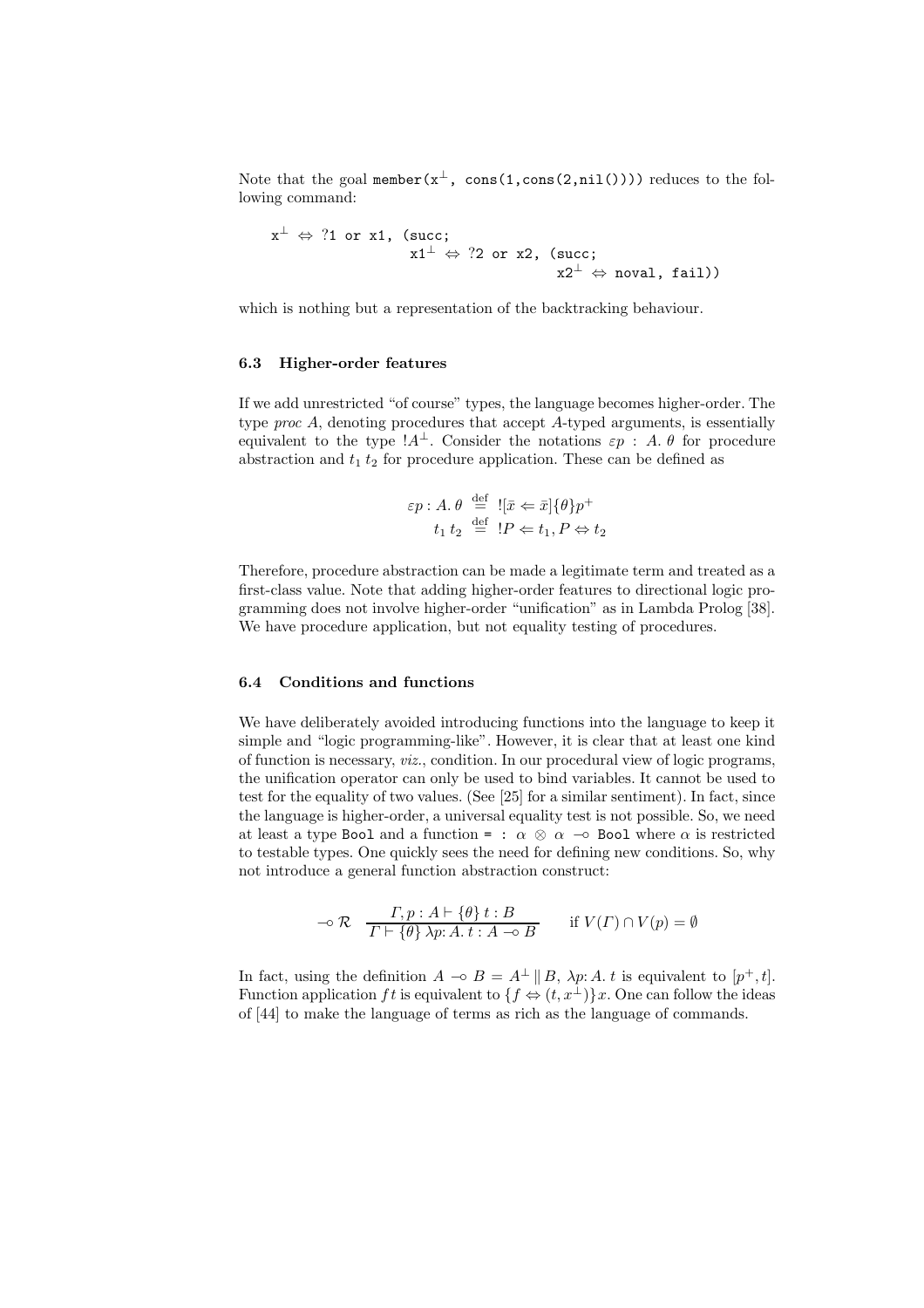#### 6.5 Sequencing

The language described here is inherently concurrent. So, it is not translatable to Prolog. There are two possible approaches. Notice that the only place where dependencies crop up in the operational semantics is in the reduction rules for the additive type constructors. One can perform static analysis on programs to determine if all such dependencies are in the forward direction. A sequential evaluation would then be complete.

A second possibility is the following: There exists a translation from the language presented here into the functional language of [44]. (Both the languages are computational interpretations of the same logic). This gives a sequential implementation of some sort. It would still not be translatable into sequential Prolog because the translation into the functional language uses suspensions (lazy evaluation) to simulate concurrency.

# 7 Related work

### 7.1 Distributed logic programming

A significant class of concurrent logic programming languages evolved from Hirata's proposal to make logic variables linear and directed [25, 28, 45]. The motivation behind these restrictions is the same as that of directional logic programming. Many of the technical details also bear a close similarity. For example, Janus appears to be an untyped *(i.e.*, dynamically typed) version of the language presented in Sections 4.1 and 4.2. Patterns and terms correspond to "ask" and "tell" terms respectively. Even our  $x^{\perp}$  notation appears in Janus as the related "!" constructor: permission to tell a constraint on a variable. However, an important difference between  $x^{\perp}$  and  $x$  must be noted. Whereas  $x^{\perp}$  notation is merely a syntactic annotation (nothing would change even if we chose to write  $x^{\perp}$  as merely x), the  $x$  annotation is an integral part of the operational semantics of Janus. Essentially, some of the type checking is done at run-time. Moreover, since the dual data structures of Section 4.3 are not present in Janus, cyclic deadlocks are possible. From our point of view, all the concerns we raise about relational logic programming are present for distributed logic programming with an even greater force. How does one specify the behaviour of a program? The type system presented here makes a contribution in this regard.

### 7.2 Computational interpretation of linear logic

Our work draws considerable inspiration from Abramsky's computational interpretation of linear logic [2]. The reduction semantics in Fig. 2 is essentially a notational variant of the linear chemical abstract machine defined there. (For example, Abramsky writes our  $t_1 \Leftrightarrow t_2$  as  $t_1 \perp t_2$ ). The main difference is that we use symmetric sequents in place of his right sided sequents. This leads to a more accessible notation and gives a direct correspondence with the notation of logic programming.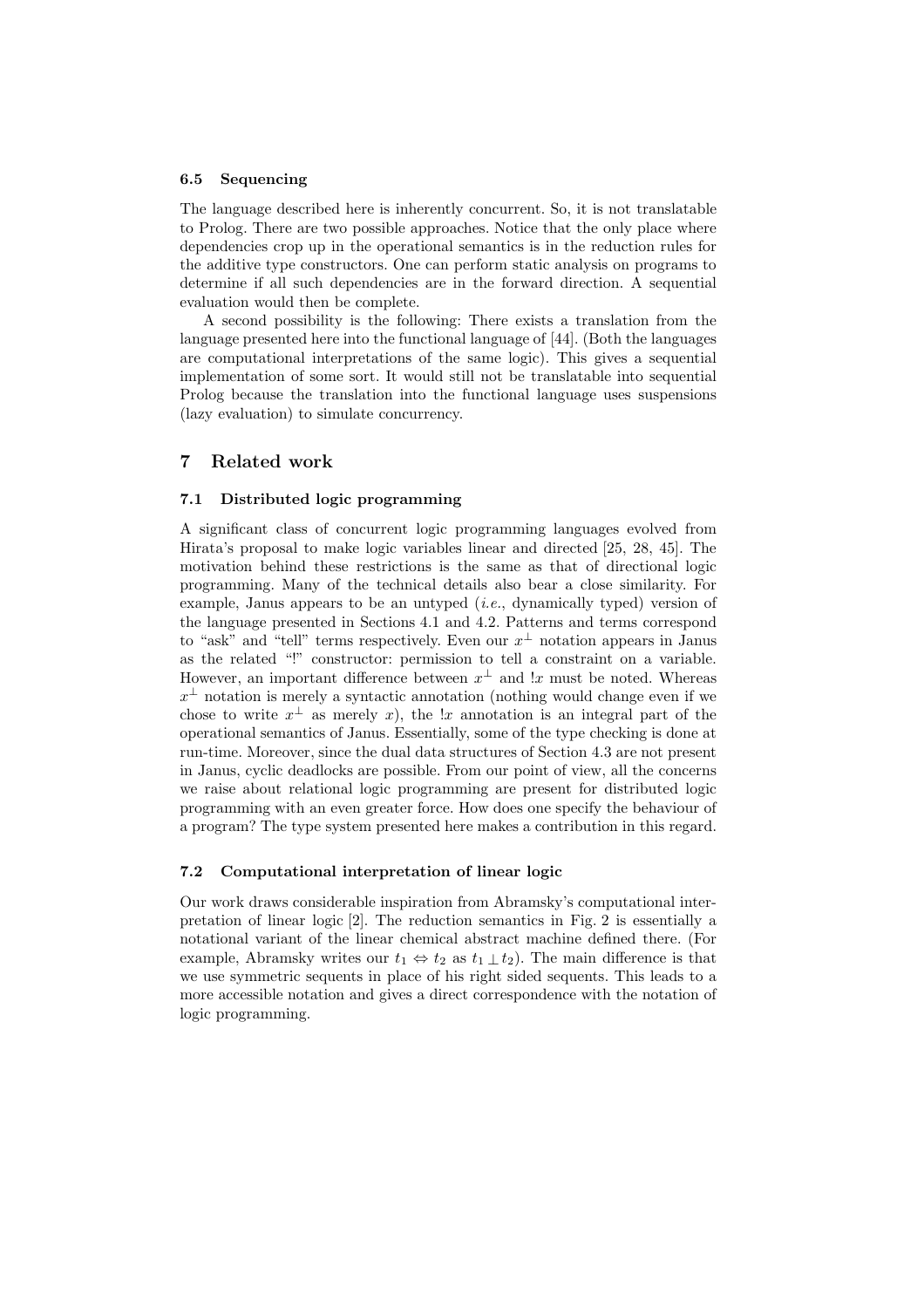In separate work, carried out independently from ours, Abramsky, Jagadeesan and Panangaden showed that the proofs of linear logic can be interpreted in a cc language. (See [1]). In addition, Lafont [30] seems to foresee many of our ideas.

# 8 Conclusion

We have given a typed foundation for logic programs with input-output directionality. Our type system combines (what were previously called) types and modes and provides a framework for writing safe logic programs with good algorithmic properties. In addition, this work forms a concrete computational interpretation of Girard's linear logic based on the Curry-Howard correspondence.

The proposed type system extends "simple" modes with facilities for embedding outputs in input arguments and vice versa. It provides a theoretical basis for previous extensions of the same nature made in languages like Parlog and MU-Prolog. It also gives a safe type system for distributed logic programming languages.

On the theoretical front, it brings logic programming into the mainstream of typed languages by interpreting logic programs as proofs of a constructive logic. In this respect, it is closely related to the chemical abstract machine and continuation-based interpretations of linear logic. Working out the precise connections with these other interpretations should enrich our understanding of logic programs as well as the other paradigms.

Acknowledgements I am indebted to Dick Kieburtz and Boris Agapiev for introducing me to the fascinating world of linear logic. The work of Abramsky [2] formed the impetus for this work and many of his ideas form an integral part of this type system. Discussions with Peter O'Hearn, Radha Jagadeesan, Sam Kamin, Dale Miller and Phil Wadler helped clarify many issues I failed to notice. In particular, Phil Wadler persuaded me to use the  $x^{\perp}$  notation for dual occurrences of variables which seem to clarify the presentation greatly.

## References

- 1. S. Abramsky. Computational interpretation of linear logic. Tutorial Notes, International Logic Programming Symposium, San Diego, 1991.
- 2. S. Abramsky. Computational interpretations of linear logic. Research Report DOC 90/20, Imperial College, London, Oct 1990. (available by FTP from theory.doc.ic.ac.uk; to appear in J. Logic and Computation).
- 3. J.-M. Andreoli and R. Pareschi. Logic programming with linear logic. In P. Schroeder-Heister, editor, Extensions of Logic Programming, (Lect. Notes in Artificial Intelligence). Springer-Verlag, Berlin, 1991. (LNAI).
- 4. A. Asperti, G. L. Ferrari, and R. Gorrieri. Implicative formulae in the "proofs as computations" analogy. In Seventeenth Ann. ACM Symp. on Princ. of Program. Lang., pages 59–71. ACM, 1990.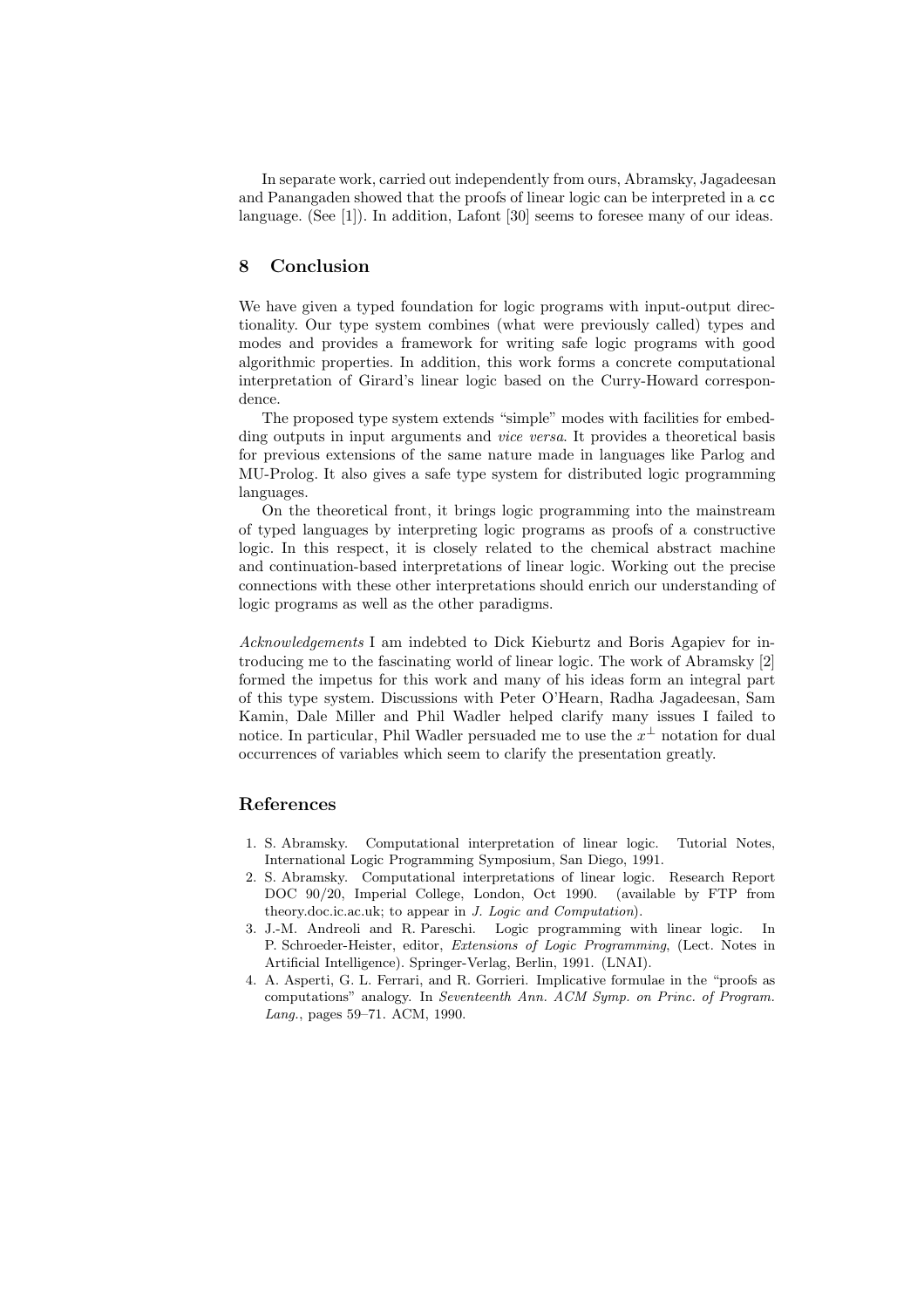- 5. G. Berry and G. Boudol. The chemical abstract machine. In Seventeenth Ann. ACM Symp. on Princ. of Program. Lang., pages 81–94. ACM, 1990.
- 6. C. Brown and D. Gurr. A categorical linear framework for petri nets. In Fifth Ann. Symp. on Logic in Comp. Science, pages 208–218. IEEE, June 1990.
- 7. K. L. Clark. Negation as failure. In H. Gallaire and J. Minker, editors, Logic and Data Bases, pages 293–322. Plenum Press, New York, 1978.
- 8. K. L. Clark and S. Gregory. Parlog: A parallel logic programming language. Research Report DOC 83/5, Imperial College of Science and Technology, London, May 1983.
- 9. A. Colmerauer, H. Kanouri, R. Pasero, and P. Roussel. Un systeme de communication homme-machine en francais. Research report, Groupe Intelligence Artificielle, Universite Aix-Marseille II, 1973.
- 10. R. L. Constable, et. al. Implementing Mathematics with the Nuprl Proof Development System. Prentice-Hall, New York, 1986.
- 11. H. B. Curry and R. Feys. Combinatory Logic. North-Holland, Amsterdam, 1958.
- 12. V. Danos and L. Regnier. The structure of multiplicatives. Archive for Mathematical Logic, 28:181–203, 1989.
- 13. Y. Deville. Logic Programming: Systematic Program Development. Addison-Wesley, Wokingham, 1990.
- 14. A. Filinski. Linear continuations. In ACM Symp. on Princ. of Program. Lang., pages 27–38. ACM, Jan 1992.
- 15. V. Gehlot and C. Gunter. Normal process representatives. In Symp. on Logic in Comp. Science, pages 200–207. IEEE, June 1990.
- 16. G. Gentzen. The Collected Papers of Gerhard Gentzen, edited by M. E. Szabo. North-Holland, Amsterdam, 1969.
- 17. J.-Y. Girard. Linear logic. Theoretical Comp. Science, 50:1–102, 1987.
- 18. J.-Y. Girard. Proof Theory and Logical Complexity, volume 1. Bibliopolis, Napoli, 1987.
- 19. J.-Y. Girard. Towards a geometry of interaction. In J. W. Gray and A. Scedrov, editors, Categories in Computer Science and Logic, pages 69–108, Boulder, Colorado, June 1987. American Mathematical Society. (Contemporary Mathematics, Vol. 92).
- 20. J-Y. Girard, Y. Lafont, and P. Taylor. Proofs and Types. Cambridge Univ. Press, Cambridge, 1989.
- 21. S. Gregory. Parallel Logic Programming in PARLOG: The Language and its Implementation. Addison-Wesley, Reading, Mass., 1987.
- 22. C. Gunter and V. Gehlot. Nets as tensor theories. Technical Report MS-CIS-89- 68, University of Pennsylvania, Oct 1989.
- 23. M. Hanus. Horn clause programs with polymorphic types: Semantics and resolution. Theoretical Comp. Science, 89:63–106, 1991.
- 24. J. Harland and D. Pym. The uniform proof-theoretic foundation of linear logic programming. Technical Report ECS-LFCS-90-124, University of Edinburgh, Nov 1990.
- 25. M. Hirata. Programming language Doc and its self-description, or  $x = x$ considered harmful. In Third Conference of Japan Society of Software Science and Technology, pages 69–72, 1986.
- 26. J. Hodas and D. Miller. Logic programming in a fragment of intuitionistic linear logic. In Sixth Ann. Symp. on Logic in Comp. Science. IEEE, 1991.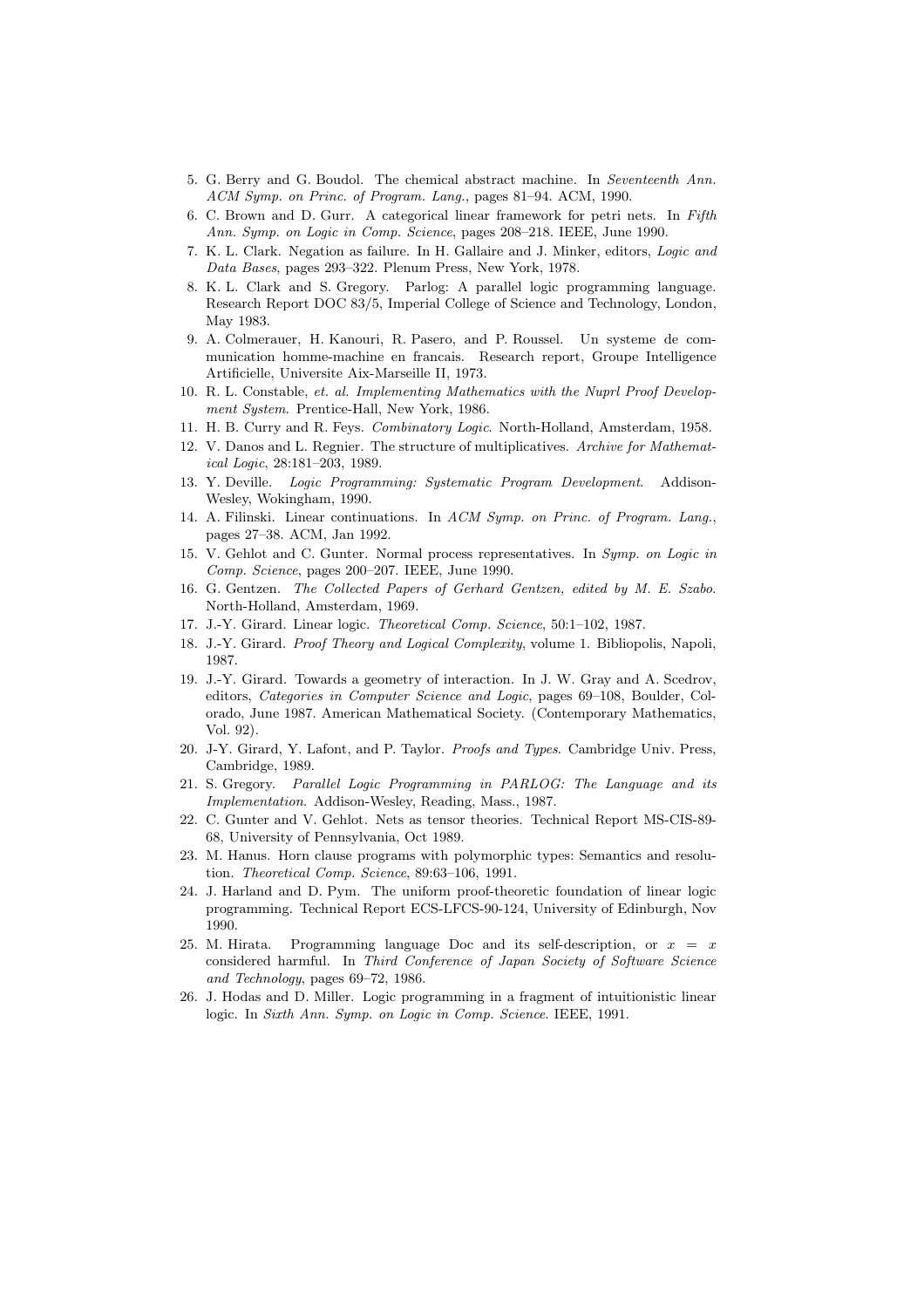- 27. W. A. Howard. The formulae-as-types notion of construction. In J. R. Hindley and J. P. Seldin, editors, To H. B. Curry: Essays on Combinatory Logic, Lambda Calculus and Formalism, pages 479–490. Academic Press, New York, 1980.
- 28. A. Kleinman, Y. Moscowitz, A. Pnueli, and E. Shapiro. Communication with directed logic variables. In Eighteenth Ann. ACM Symp. on Princ. of Program. Lang., pages 221–232. ACM, 1991.
- 29. R.A. Kowalski. Algorithm  $=$  logic  $+$  control. Communications of the ACM, 22:424–431, 1979.
- 30. Y. Lafont. Linear logic programming. In P. Dybjer, editor, Porc. Workshop on Programming Logic, pages 209–220. Univ. of Goteborg and Chalmers Univ. Technology, Goteborg, Sweden, Oct 1987.
- 31. Y. Lafont. Interaction nets. In Seventeenth Ann. ACM Symp. on Princ. of Program. Lang., pages 95–108. ACM, Jan 1990.
- 32. T.K. Lakshman and U. S. Reddy. Typed Prolog: A Semantic Reconstruction of the Mycroft-O'Keefe Type System. In V. Saraswat and K. Ueda, editors, Logic Programming: Proceedings of the 1991 International Symposium, pages  $202 - 217$ . MIT Press, Cambridge, Mass., 1991.
- 33. J.-L. Lassez and M. J. Maher. Closures and fairness in the semantics of programming logic. Theoretical Computer Science, pages 167–184, May 1984.
- 34. P. Lincoln. Linear logic. SIGACT Notices, 23(2):29–37, 1992.
- 35. J. W. Lloyd. Foundations of Logic Programming. Springer-Verlag, Berlin, second edition, 1987.
- 36. N. Marti-Oliet and J. Meseguer. From Petri nets to linear logic. Math. Structures in Comp. Science, 1:69–101, 1991.
- 37. P. Martin-Löf. Constructive mathematics and computer programming. In L. J. Cohen, J. Los, H. Pfeiffer, and K.-P. Podewski, editors, Proc. Sixth Intern. Congress for Logic, Methodology and Philosophy of Science, pages 153–175. North-Holland, 1982.
- 38. D. A. Miller and G. Nadathur. Higher-order logic programming. In Intern. Conf. on Logic Programming, 1986.
- 39. R. Milner. A calculus for communicating systems. (LNCS). Springer-Verlag, 1979.
- 40. A. Mycroft and R. A. O'Keefe. A polymorphic type system for Prolog. In Logic Programming workshop, pages 107–122, Universidade Nova de Lisboa, 1983.
- 41. L. Naish. Automating control of logic programs. J. Logic Programming, 2(3):167– 183, 1985.
- 42. U. S. Reddy. Transformation of logic programs into functional programs. In Intern. Symp. on Logic Programming, pages 187–197. IEEE, 1984.
- 43. U. S. Reddy. On the relationship between logic and functional languages. In D. DeGroot and G. Lindstrom, editors, Logic Programming: Functions, Relations and Equations, pages 3–36. Prentice-Hall, 1986.
- 44. U. S. Reddy. Acceptors as values: Functional programming in classical linear logic. Preprint, Univ. Illinois at Urbana-Champaign, Dec 1991.
- 45. V. A. Saraswat, K. Kahn, and J. Levy. Janus: A step towards distributed constraint programming. In S. Debray and M. Hermenegildo, editors, North American Conf. on Logic Programming, pages 431-446. MIT Press, Cambridge, 1990.
- 46. V. A. Saraswat and M. Rinard. Concurrent constraint programming. In Seventeenth Ann. ACM Symp. on Princ. of Program. Lang., pages 232–245. ACM, 1990.
- 47. A. Scedrov. A brief guide to linar logic. Bulletin of the European Assoc. for Theoretical Computer Science, 41:154–165, June 1990.